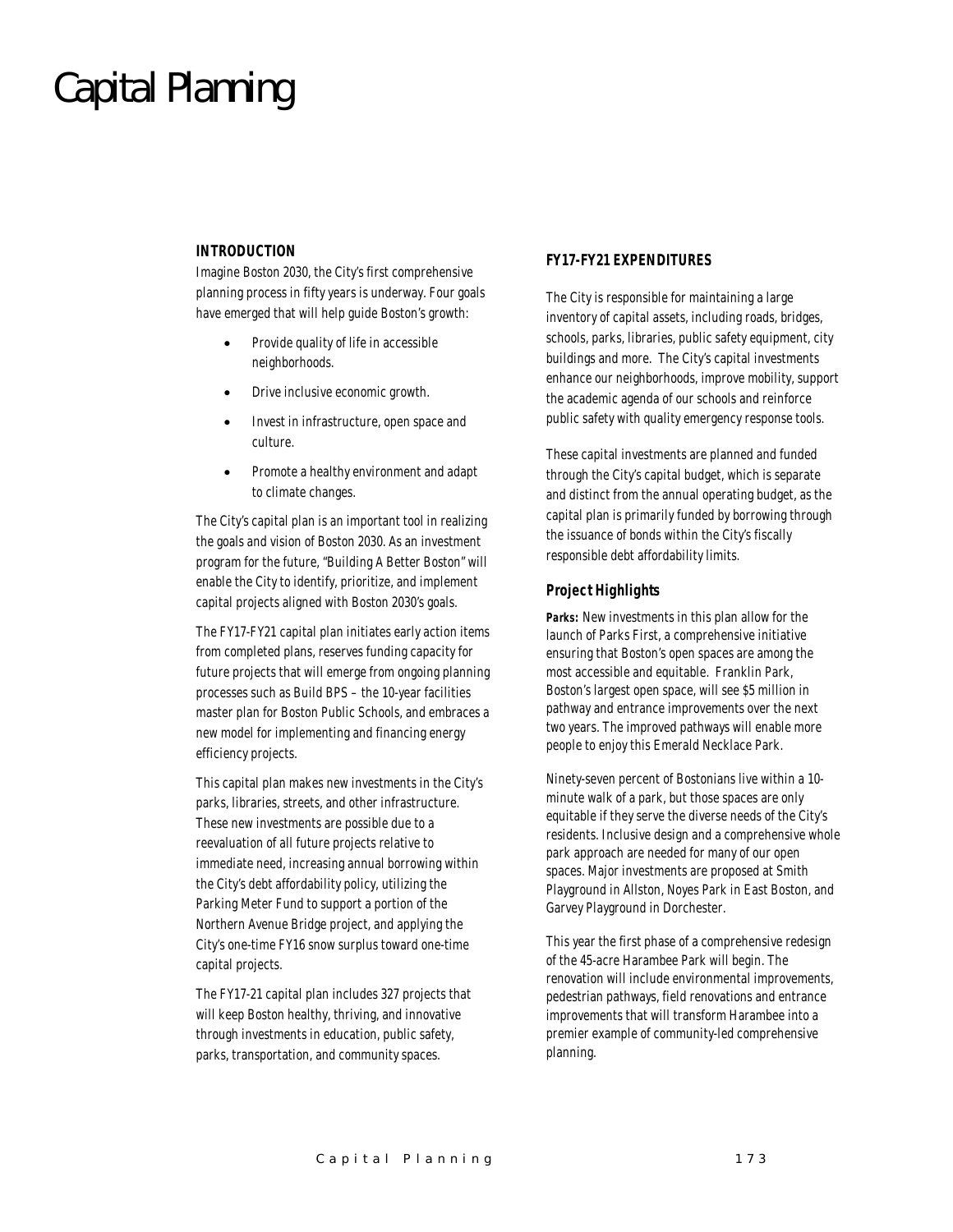Other new projects include Ramsay Park in the South End, a project that resulted out of the advocacy of dedicated young people; Martin's Park in South Boston, a new park in honor of Martin Richard that will feature an inclusive playground. Funds for the park will be provided through City, state, and private sources.

Park projects that are currently underway or will be in construction this year include Marcella Playground, Parkman Playground, Roberts Playground, Allandale Woods, Winthrop Square, John Harvard Mall, Rachael Revere Square, and Boston Common Parkman Plaza.

*Schools:* The City is moving forward on three school building projects in partnership with the Massachusetts School Building Authority (MSBA). Construction is underway on the site of the new Dearborn 6-12 STEM Academy. The new school will open in September 2018. The City continues to develop schematic designs for a new Josiah Quincy Upper School as part of an ongoing feasibility study process. The City will begin a feasibility study process for the Boston Arts Academy.

In addition, the MSBA recently authorized its Executive Director to enter into a Project Funding Agreement with the City for window and door replacement projects at seven schools. The MSBA will provide a maximum grant totaling nearly \$16.4 million for this \$25 million project. The project will be completed by fall 2017.

There is also capacity set aside in this plan for spending by a future Boston School Building Authority on major renovation projects that are expected to result from the 10 year facilities master plan currently getting underway.

Upgrades to the Madison Park High School welding shop will be completed; this will accommodate classroom welding with appropriate ventilation and safety equipment.

*Public Safety:* The facility program for a new police station for East Boston has been finalized and design will begin in FY17, with construction to follow within the five year plan. The Fire Department will start the first phase of their enhanced apparatus replacement schedule; while also beginning to study how to best replace the diesel exhaust systems in firehouses. The Police Department will begin the second year of their radio system replacement.

*Streets:* In FY17, the City is investing \$3.1 million in Vision Zero – an initiative focused on improving safety, eliminating serious injuries and fatalities for cyclists and pedestrians through improved roadway design and public education; and the Walkable Streets program which takes a holistic look at pedestrian access by reconstructing long sidewalk sections.

Through ongoing annual programs the Public Works Department will reconstruct five lane-miles of roadway and resurface 40 lane-miles of roadway, install 10 miles of bike lanes and 800 ADA/MAABcompliant pedestrian ramps, and continue the replacement of existing street light fixtures with LED fixtures. In FY17 the capital plan provides increased funding for roadway resurfacing, sidewalk repairs, and improvements to the Freedom Trail. The reconstruction program includes several large-scale, significant projects, including the \$29 million Connect Historic Boston program, funded in part with a federal grant; Quincy Street as part of the Choice Neighborhood in Roxbury; and a redesigned Central Square in East Boston.

*Innovation and Technology:* This five-year plan includes a large investment to expand Boston's fiber optic network, which will provide greater connectivity to schools, provide the backbone of the City's free WiFi expansion, and possibly support public safety communications systems. The capital plan also supports increased investments in tools for digital engagement, such as a new redesigned City website; and for data access, data warehousing, reporting, and data visualization that will allow City departments and the public to understand better trends in education, transportation, city services, and more.

*Community Spaces*: This five-year plan includes full renovations to four BCYF community center facilities: the Paris Street Community Center and Paris Street Pool in East Boston, the Vine Street Community Center in Roxbury, and the Clougherty Pool in Charlestown. The City will also begin a study that will examine the feasibility of building a new community center in the North End. Construction work will begin at the Gallivan Community Center in FY17; the scope of work includes a new roof, gym floor, and air conditioning.

New libraries are planned to replace the existing Adams Street and Uphams Corner branch libraries. Full-scale renovations are underway or planned for the Jamaica Plain, Dudley, Roslindale, and Faneuil branches. A new branch library for Fields Corner is also anticipated. A Chinatown Library study will assess potential locations for the development and/or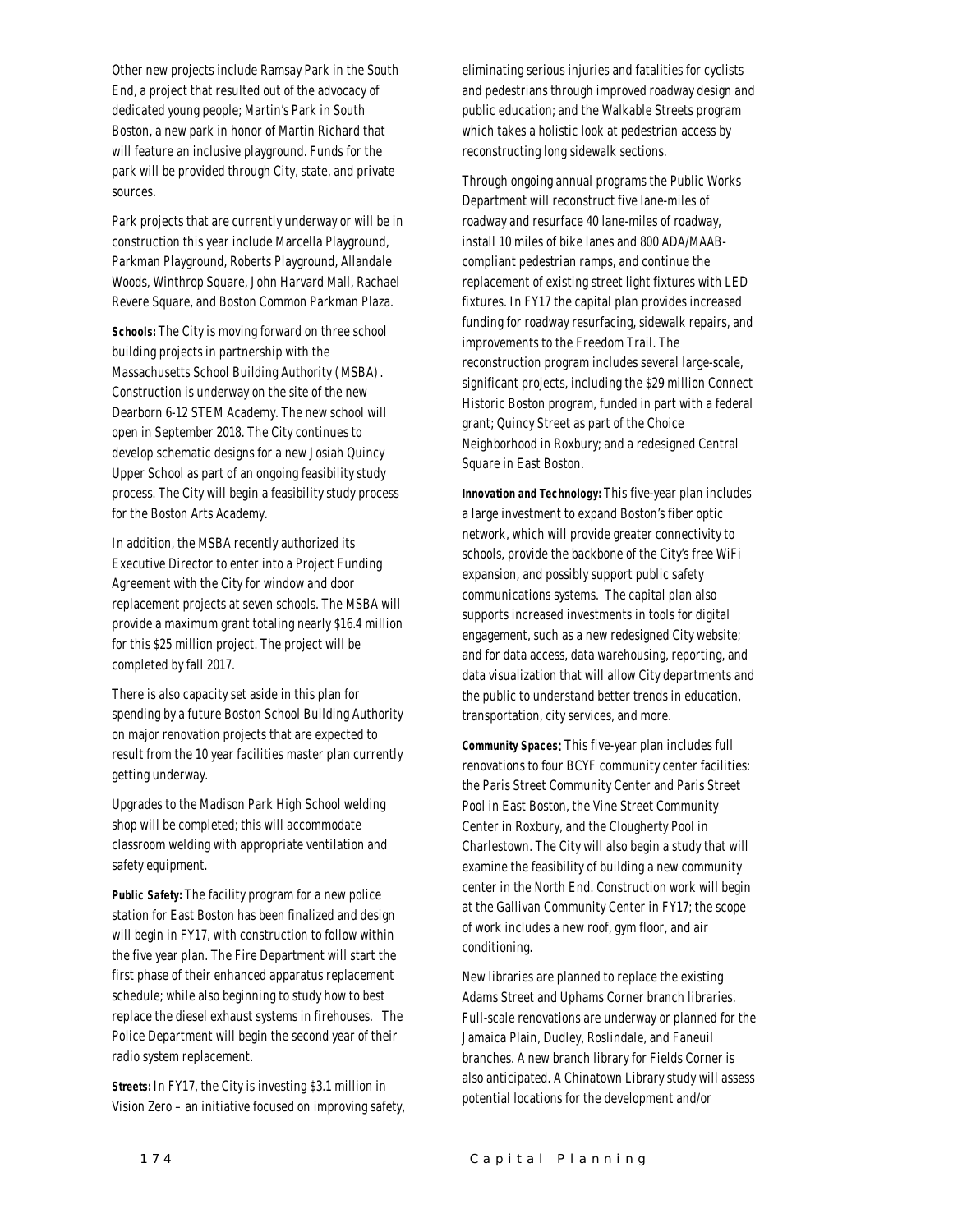delivery of new branch library services. Finally, the \$75 million Johnson Building renovation will be completed this summer.

*Renew Boston Trust:* This initiative aims to bundle municipal energy efficiency renovation projects and capture the resulting financial savings. The City plans to finance the program with general obligation bonds payable in part with the financial savings resulting from reduced energy consumption. The City expects to implement the program through contracts with Energy Service Companies (ESCOs) that will provide financial guarantees that the energy savings generated by the projects will be sufficient to cover anticipated debt service costs.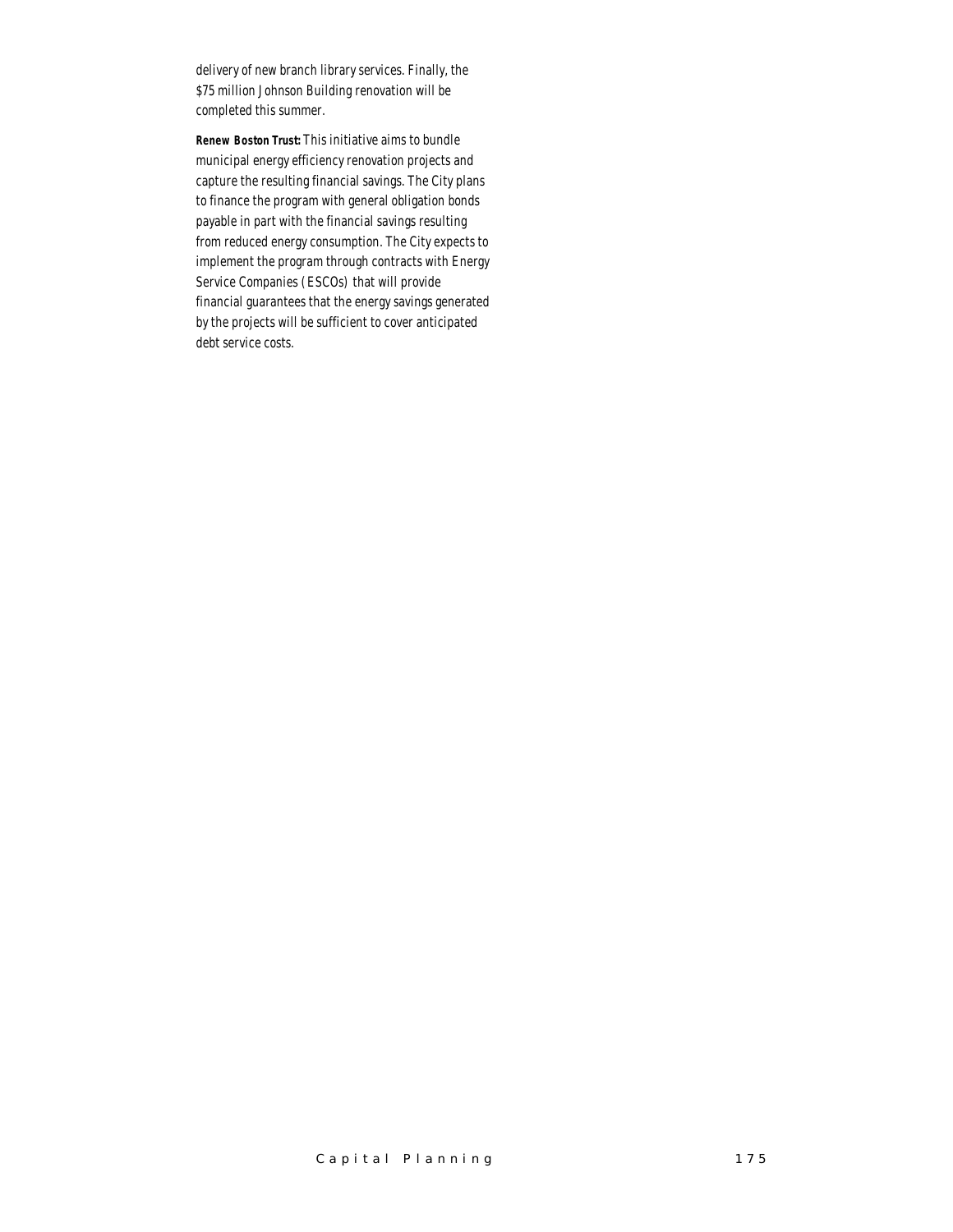## *FY17-21 PROJECT HIGHLIGHTS AND SEQUENCING*

| Project                                   |    | <b>Budget</b> |      |      | <b>Fiscal Year</b> |
|-------------------------------------------|----|---------------|------|------|--------------------|
| <b>Community Spaces</b>                   |    |               | 2017 | 2018 | 2019               |
| <b>BCYF Paris Street Community Center</b> | S  | 10,750,000    |      |      |                    |
| <b>BCYF Gallivan Community Center</b>     | Ŝ  | 1,600,000     |      |      |                    |
| Jamaica Plain Branch Library              | \$ | 10,000,000    |      |      |                    |
| <b>BCYF Paris Street Pool</b>             | S  | 3,750,000     |      |      |                    |
| Parker Hill Library                       | S  | 2,400,000     |      |      |                    |
| <b>Dudley Branch Library</b>              | Ś  | 14,718,000    |      |      |                    |
| <b>BCYF Vine Street Community Center</b>  | S  | 5,340,000     |      |      |                    |
| <b>BCYF Clougherty Pool</b>               | S  | 2,700,000     |      |      |                    |
| Roslindale Branch Library                 | S  | 6,700,000     |      |      |                    |
| Adams Street Branch Library               | S  | 12,600,000    |      |      |                    |
| *Fields Corner Branch Library             | S  | 12,100,000    |      |      |                    |
| Faneuil Branch Library                    | S  | 12,625,000    |      |      |                    |
| <b>Schools</b>                            |    |               |      |      |                    |
| Eliot School at North Bennet St           | S  | 23,018,867    |      |      |                    |
| Windows at 7 Schools                      | S  | 25,743,163    |      |      |                    |
| Dearborn 6-12 STEM School                 | S  | 73,498,295    |      |      |                    |
| Josiah Quincy Upper School                |    | TBD           |      |      |                    |
| <b>Boston Arts Academy</b>                |    | TBD           |      |      |                    |
| <b>Public Safety</b>                      |    |               |      |      |                    |
| Engine 50 Renovation                      | \$ | 3,510,000     |      |      |                    |
| New Station at Engine 42                  | S  | 10,000,000    |      |      |                    |
| New East Boston Police Station            | S  | 25,540,000    |      |      |                    |
| New Station at Engine 17                  | S  | 13,000,000    |      |      |                    |
| Parks                                     |    |               |      |      |                    |
| Fallon Field Playground                   | ς  | 910,000       |      |      |                    |
| Marcella Playground                       | S  | 2,160,000     |      |      |                    |
| Roberts Playground                        | Ŝ  | 1,540,000     |      |      |                    |
| Medal of Honor Park / Lee Playground      | S  | 2,010,000     |      |      |                    |
| *Franklin Park Pathways                   | ς  | 5,000,000     |      |      |                    |
| McConnell Park                            | ς  | 3,690,000     |      |      |                    |
| <i>*Garvey Playground</i>                 | Ś  | 5,000,000     |      |      |                    |
| *Harambee Park                            | Ś  | 3,700,000     |      |      |                    |
| *Martin's Park                            | Ś  | 7,000,000     |      |      |                    |
| *Smith Field                              | S  | 3,500,000     |      |      |                    |
| *Ramsay Park                              | \$ | 2,020,000     |      |      |                    |
| Noyes Park                                | S  | 3,110,000     |      |      |                    |
| <b>Reservation Road Park</b>              | S  | 3,960,000     |      |      |                    |
| *Cassidy Field                            | Ś  | 4,005,030     |      |      |                    |
| Ryan Playground                           | ς  | 2,630,000     |      |      |                    |
| <b>Streets</b>                            |    |               |      |      |                    |
| <b>Connect Historic Boston</b>            | S  | 29,293,700    |      |      |                    |
| North Washington Street Bridge            | S  | 124,467,844   |      |      |                    |
| Commonwealth Avenue Ph. 3 & 4             | S  | 22,900,000    |      |      |                    |
|                                           |    |               |      |      |                    |

|      |      | <b>Fiscal Year</b> |      |      |
|------|------|--------------------|------|------|
| 2017 | 2018 | 2019               | 2020 | 2021 |
|      |      |                    |      |      |
|      |      |                    |      |      |
|      |      |                    |      |      |
|      |      |                    |      |      |
|      |      |                    |      |      |
|      |      |                    |      |      |
|      |      |                    |      |      |
|      |      |                    |      |      |
|      |      |                    |      |      |
|      |      |                    |      |      |
|      |      |                    |      |      |
|      |      |                    |      |      |

|  | <b>STATE OF STATE OF STATE OF STATE OF STATE OF STATE OF STATE OF STATE OF STATE OF STATE OF STATE OF STATE OF S</b> |  |  |
|--|----------------------------------------------------------------------------------------------------------------------|--|--|



\*Indicates new project in FY17 Study

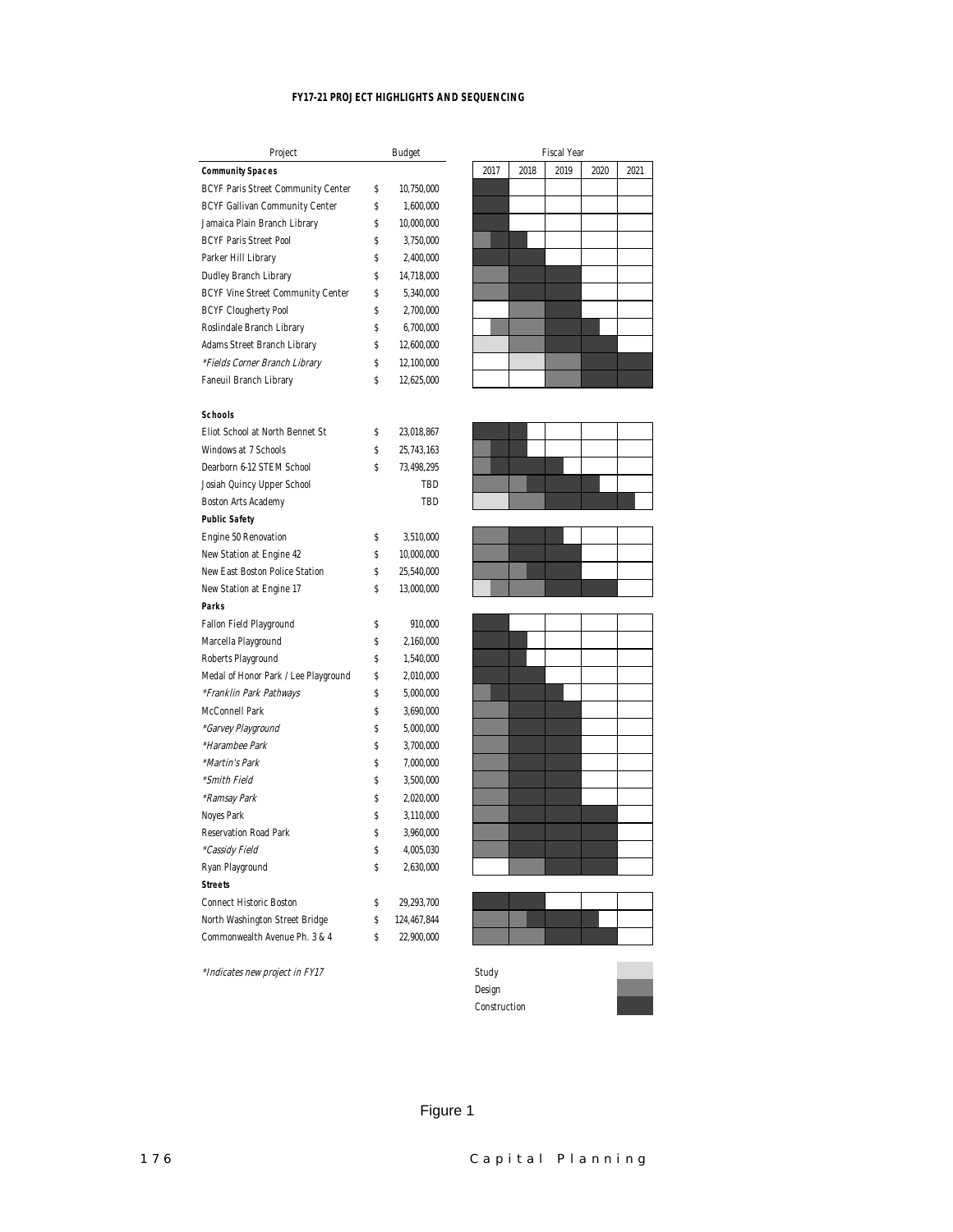#### *FY17 Expenditure Allocation*

The City estimates FY17 capital expenditures will total \$267 million from all sources (see Figure 2).

All projects in the capital plan are categorized as Upkeep, New/Major Renovation, Upgrade, Planning or Matching Funds. OBM tracks the overall distribution of these categories to maintain a balance between the upkeep of existing assets and the expansion or introduction of new ones.

*Upkeep:* Upkeep represents projects that maintain the City's assets, a fundamental priority of the Capital Plan. In FY17, 33% of projected spending supports Upkeep projects. These include roof and masonry repairs, the replacement of play equipment in parks, HVAC and boiler replacement, and critical repair funds for departments to address relatively small but vital repair projects not covered by routine maintenance. A substantial portion of the Upkeep category supports on-going bridge, street, sidewalk, and street lighting repairs that ensure the City's roads and sidewalks are safe and in good condition.

*Upgrade:* Upgrade represents projects that improve existing assets by adding new capacity or innovations. This year's upgrade allocations account for 41% of projected spending, and includes projects such as Connect Historic Boston – the redesign of several Downtown streets with support from a Federal grant – and new equipment for the police radio system.



Figure 2

*New/Major Renovation:* 24% of the FY17 allocations represent major renovations and new buildings. New

#### *FY17-FY21 PROJECT HIGHLIGHTS*

#### *New Projects to Launch in FY17*

*Parks*  Garvey Playground Harambee Park Paul Revere Mall Smith Playground Franklin Park Pathways Martin's Park Ramsay Park McConnell Playground Noyes Park *Schools and Community Spaces*  Adams Branch Library Uphams Corner Library Madison Park High School Welding Shop *In Construction Parks*  John Harvard Mall Fallon Field Playground Marcella Playground *Schools and Community Spaces*  Dearborn 6-12 STEM / Early College Academy Eliot School expansion Jamaica Plain Branch Library Renovation Paris Street Community Center Renovation *Streets*  Vision Zero Walkable Streets Connect Historic Boston *Innovation and Technology*  Digital Engagement Upgrades *Community Spaces In Design / Studies Underway Public Safety*  New A-7 Police Station *Schools and Community Spaces*  10-Year Facilities Master Plan Dudley Square Branch Library Renovation Gallivan Community Center Upgrades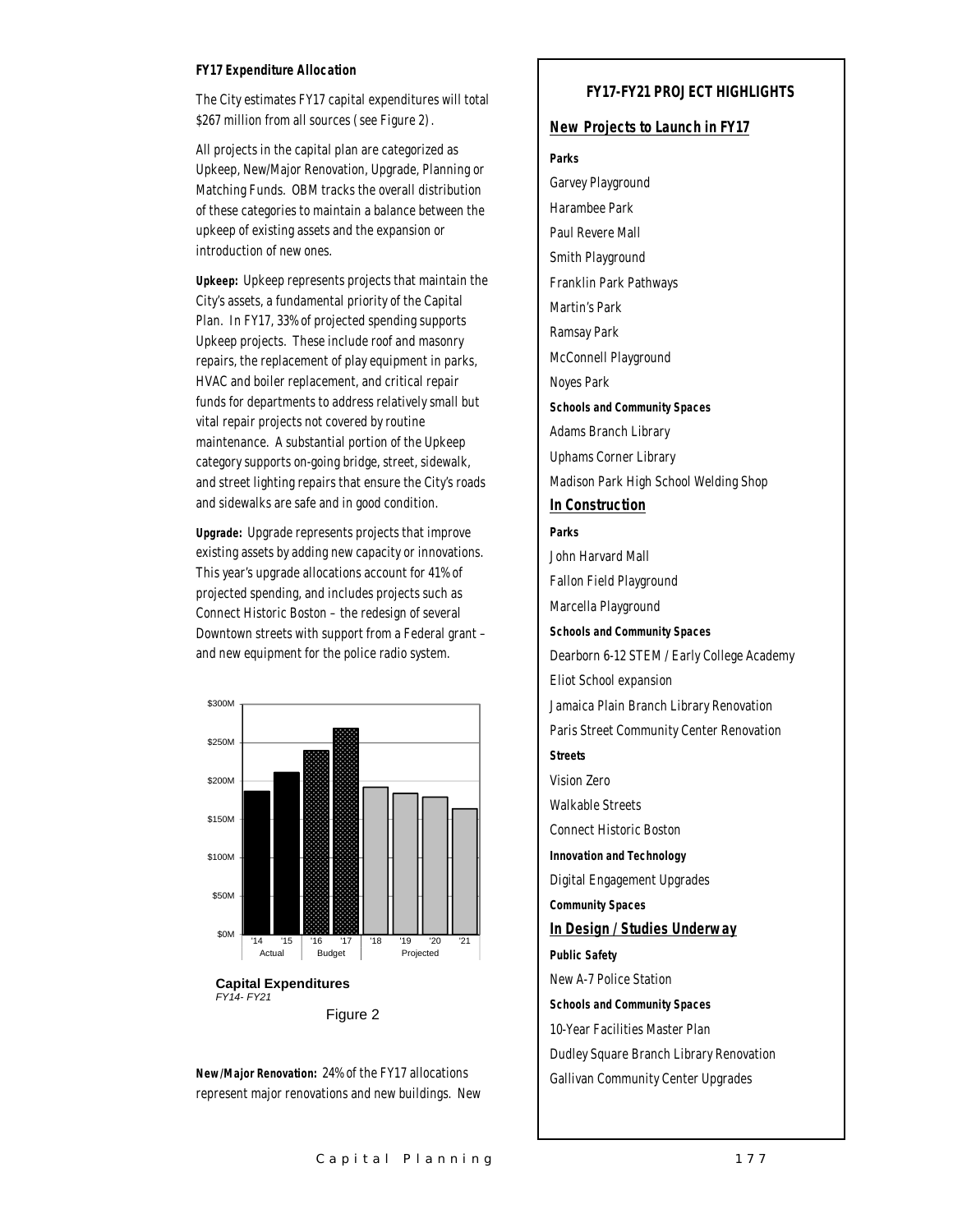facilities and rehabilitation projects for schools, libraries, parks and community centers enable the City's facilities to adapt to fit the needs of today's programs, improve the 'green' performance of facilities, and extend the useful life of older assets. Highlights in this category include a new fire houses at Engine 42 in Roxbury and a new library in Dorchester.

*Planning or Matching Funds:* About 4% of the FY17 budget is assigned to matching fund requirements and to planning projects. Comprehensive planning projects, which analyze a group of buildings or program needs, provide the groundwork for targeted investments in the categories of Upgrade and New/Major Renovations. Projects in this category include the 10-year master plan for school facilities, a programming study to determine the space needs for modern fire stations, and planning money for the construction of a new North Washington Street bridge, which will help leverage state construction funds.

# *FINANCING THE FY17-FY21 CAPITAL PLAN*

The capital plan is financed with general obligation bond issued by the City, other City funds, state grants, federal grants, and private grants.

## *General Obligation (G.O.) Bonds*

General obligation bonds represent 67.1% of all project funding. This year's plan assumes \$775 million in new general obligation borrowings over the next five years, a 10.7% increase over last year's plan, to support ongoing capital needs and the Renew Boston Trust project. The increase is sustainable within the City's debt affordability policy.

# *State and Federal Funds*

State and federal financing programs, such as the School Building Assistance program, Chapter 90 and the Transportation Improvement Program, provide key resources for Boston's capital plan. Funds for capital financing are currently estimated at \$214.4 million from state programs and \$304.7 million from federal programs.

# *School Building Assistance Program*

The School Building Assistance (SBA) program, administered by the Massachusetts School Building Authority (MSBA), is an important revenue source for school renovation and construction. Annually, the MSBA accepts new project requests from cities, towns, and school districts, and if a project is ultimately

approved, the MSBA will pay 40% to 80% of eligible project costs.

The City entered into a Project Funding Agreement with the MSBA to build a new school on the site of the existing Dearborn School in Roxbury. The MSBA will provide a maximum project grant totaling \$37.4 million or 50.8% of total projects costs.

Two other City projects are currently in the MSBA's process. A feasibility study is underway for the Josiah Quincy Upper School. The schedule calls for a preferred option to be selected in calendar year 2016. A feasibility study will begin for the Boston Arts Academy project.

In March, 2016 the Executive Director of the MSBA was authorized to enter into a Project Funding Agreement with the City for window and door replacement projects at seven schools. The MSBA will provide a maximum grant totaling nearly \$16.4 million.

For the period FY17-21, total payments from the MSBA are estimated at \$21.0 million to offset debt service costs for projects previously approved by the MSBA.

# *Chapter 90 Funds*

Administered by the Massachusetts Highway Department, Chapter 90 funds are allocated by formula through state bond authorizations and through the state budget to all cities and towns in the Commonwealth. The City uses Chapter 90 allocations to fund road resurfacing and reconstruction projects as well as sidewalk reconstruction projects. The City expects an allocation of approximately \$14 million in FY16, which will be used for major roadway reconstruction projects including Connect Historic Boston and Central Square, for the annual sidewalk and resurfacing program, and for a pavement preservation program that will use inexpensive interventions on deteriorating roadways in order to postpone more costly resurfacing.

# *Transportation Improvement Program (TIP)*

The Transportation Improvement Program is a statewide road and bridge construction advertisement program developed under the management of the Massachusetts Department of Transportation (MassDOT). It includes both local and state owned roads and bridges. The TIP's funding sources include state-issued general obligation bonds and federal funds made available through the Safe, Accountable, Flexible, Efficient, Transportation Equity Act: A Legacy for Users (SAFETEA-LU).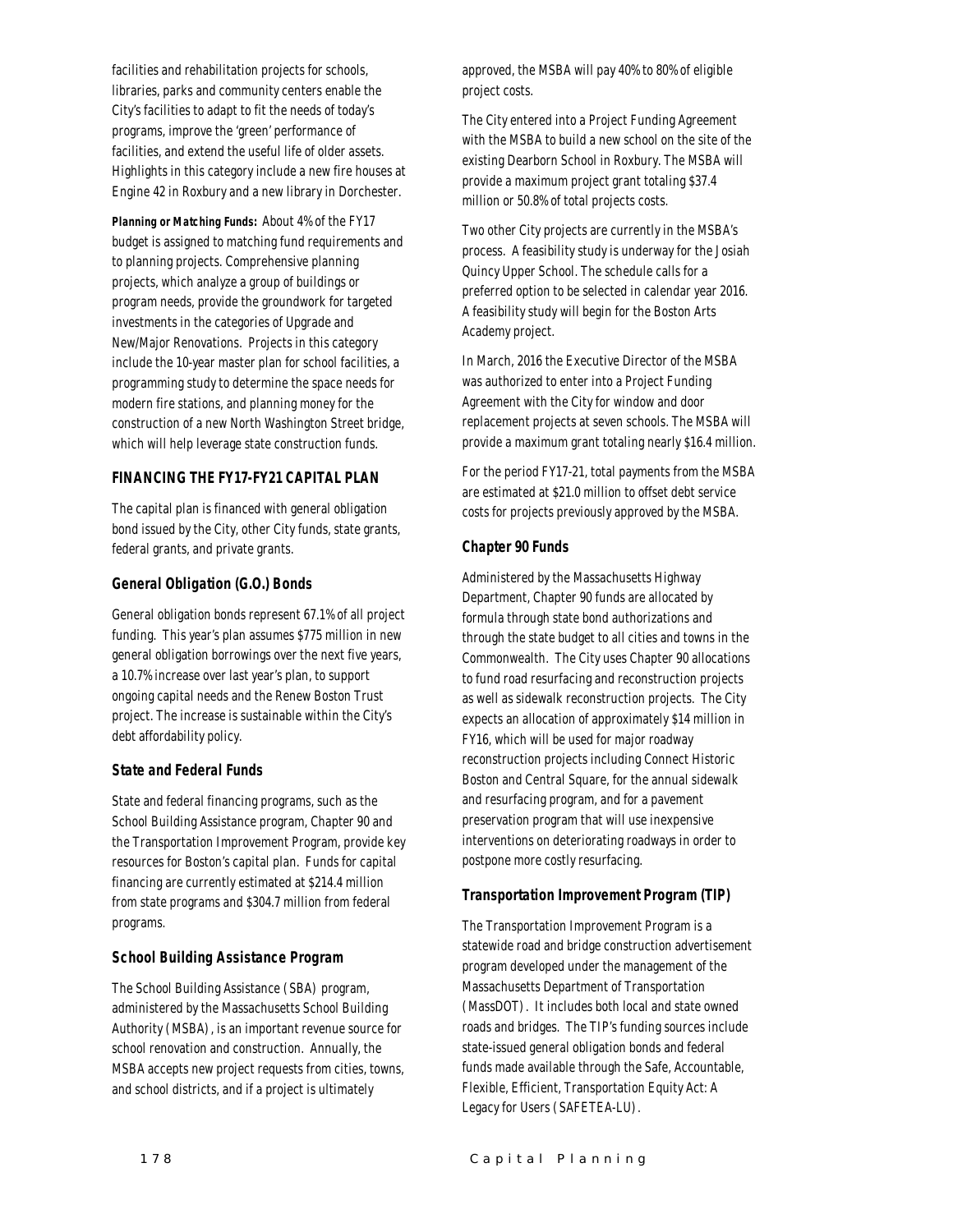## *Other Funds*

Other Funds include both City and non-City sources of project funds. City sources include the Street Opening Account which funds the permanent repair of utility cuts and pavement restoration. City sources also include transfers from the Surplus Property Fund, Parking Meter Fund, and the General Fund. This year, the one-time FY16 snow surplus will be applied to onetime capital projects. Non-City sources of project funds include grants from the Boston Redevelopment Authority for roadway construction or other capital projects, as is the case with Harrison Avenue and Connect Historic Boston. Other funds also include incentive rebates provided by utilities to carry out energy efficiency projects. Altogether, these sources of capital funds are estimated at \$114.8 million.

## *CAPITAL PLANNING PROCESS*

Capital needs and resource availability are assessed annually through a capital planning process that results in a five-year capital plan. The first year of the spending plan constitutes the City's capital budget. Expenditures against this budget are closely monitored throughout the year. To emphasize the balance between needs and resource availability, the budget document (in Volumes II and III) includes both capital authorizations and expenditure projections for each project.

The annual capital planning process begins with a capital improvement project request period during which all departments have an opportunity to identify their facility, equipment, infrastructure, and planning needs in a systematic manner and to submit their proposals to OBM for funding consideration. The development of department project requests may involve both internal assessments of current needs and a review of external constituent requests.

All capital improvement projects requesting funding consideration must meet at least one of the following minimum criteria:

- Complies with Americans with Disabilities Act;
- Improves health and safety;
- Supports economic development;
- Enhances general government effectiveness;
- Mitigates an environmental hazard;
- Responds to a legal, legislative or administrative mandate; or
- Preserves existing municipal facilities.

A project request includes a cost estimate, a description of the proposed scope of work, and additional descriptive information to help OBM evaluate it.

Proposed projects must account for short-term and long-term effects on the City's operating budget. Accordingly, project requests that OBM determines may impact the City's operating budget are subject to additional review to determine the anticipated effect on personnel, utilities, maintenance, and supply costs as well as expected changes in service demand or delivery of departmental programs. As a practical matter, it is assumed that certain types of projects such as energy conservation and energy efficiency projects (e.g. heating system upgrades or roof and window replacements) provide operating budget savings. OBM works with departments to measure these savings.

OBM reviews project proposals to determine the extent to which private purposes or benefits may exist; this review allows the City of Boston to maintain its tax-exempt financing status.

New capital requests that are recommended for funding are placed into a multi-year spending plan along with previously authorized projects. The Mayor submits the capital plan to the City Council each year. The City Council in turn, holds public hearings to consider project authorizations. This year's capital plan identifies 327 new and continuing projects and proposes \$212.6 million in new project authorizations.

Descriptions of all 327 projects can be found in Volumes II and III of the Budget. Project descriptions include authorizations and funding sources, projected expenditures, scope of work summary, and an indication of whether or not the project generates a near-term operating budget impact.

#### *Operating Budget Impacts*

Determining the impact that proposed capital investments will have on the City's operating budget (personnel, contracted services, equipment and utilities) is essential to the capital budgeting process. Many capital projects, such as those that replace mechanical equipment with modern, more efficient versions, save the City money in future operating costs; others, such as those that allow the City to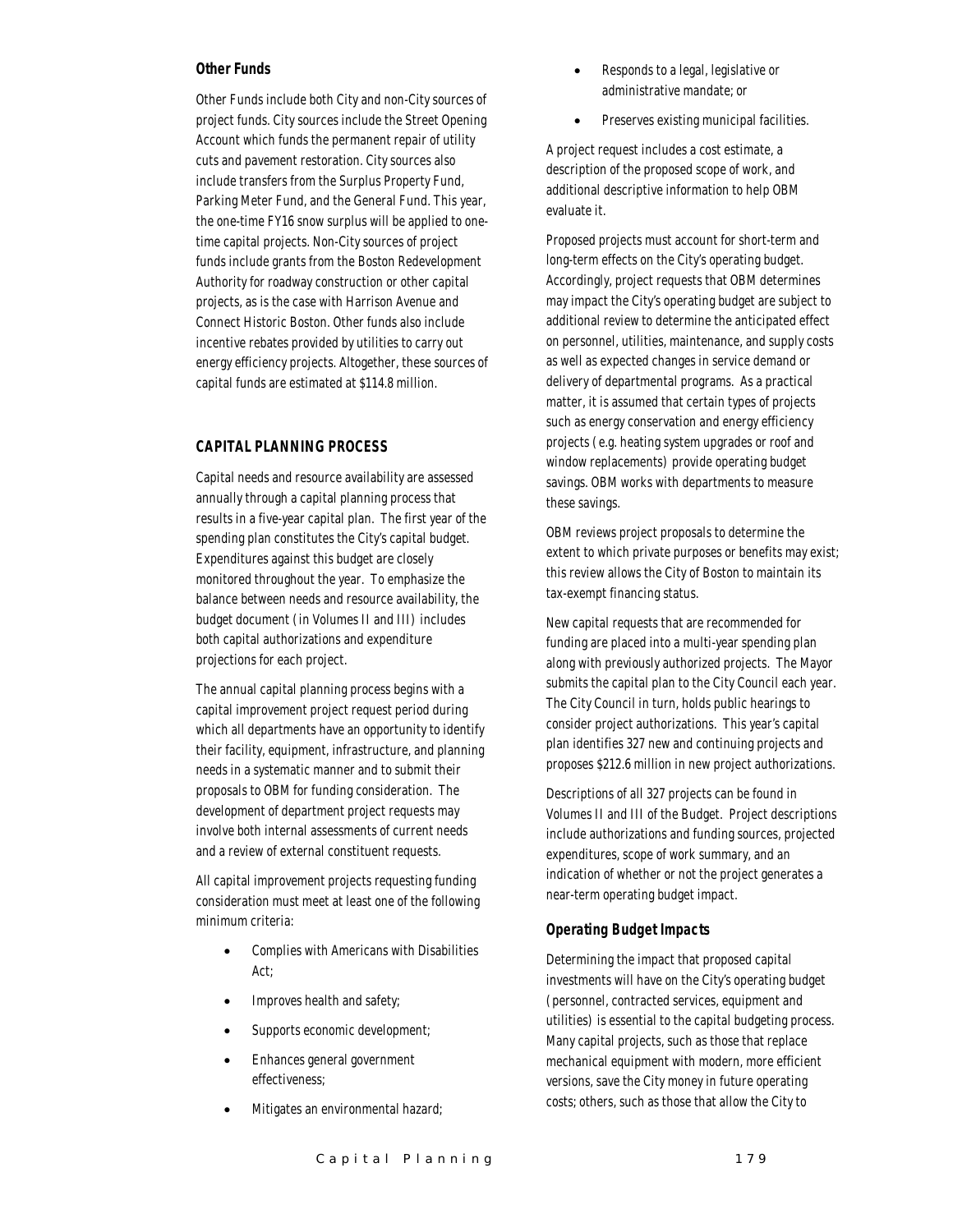expand programing or establish a stronger presence in different neighborhoods, may entail future operating costs. Understanding the balance between future savings and future costs resulting from these capital projects is vital to maintaining the City's long-term financial health.

In Volumes II and III of this document, each capital project summary indicates whether or not there is an operating impact associated with the project.

While most capital projects can be assumed to have a marginal impact on energy savings or personnel demands, only those projects which will likely result in an increase or decrease in a budget appropriation are included here.

## *Savings*

The capital plan supports investments that will decrease operating expenses by reducing costs associated with emergency repairs, maintenance of old systems, and energy inefficiency. A substantial portion of the capital plan is focused on these types of basic facility improvements.

Through an Executive Order relative to climate action, the City has committed to designing new buildings and selected major renovations to the standards required to attain U.S. Green Building Council LEED (Leadership in Energy and Environmental Design) certification.

By far the largest operational savings comes from the conversion of street lights to newer fixtures using Light Emitting Diode (LED) technology. Starting in FY11, and initially taking advantage of funds from the American Recovery and Reinvestment Act (ARRA) as well as rebates from EverSource, the street lights converted under this program in FY17 are expected to add to the approximately \$4 million in total savings that the program has accomplished.

The Renew Boston Trust initiative aims to bundle municipal energy efficiency renovation projects and capture the resulting financial savings. The City plans to finance the program with general obligation bonds payable in part with the financial savings resulting from reduced energy consumption. The City expects to implement the program through contracts with Energy Service Companies (ESCOs) that will provide financial guarantees that the energy savings generated by the projects will be sufficient to cover anticipated debt service costs. The City has issued an RFP to

select an ESCO and anticipates moving forward on a pilot program in FY17.

The Property Management Department is updating the City Hall heating system. An assessment is underway that will determine the most cost effective and energy efficient solution. The School Department and Fire Department are both pursuing capital projects to save energy and reduce operating costs, primarily by replacing boilers and updating HVAC and associated systems.

# *Costs*

Increases in operating expenses expected as a result of capital projects are primarily driven by two areas: an expansion of the City's IT infrastructure and the addition of buildings to the City's portfolio.

Although many of the projects identified in the Department of Innovation and Technology (DoIT)'s capital budget are replacing legacy systems, in many cases they involve an expansion of that infrastructure, as well. This entails annual licensing fees to support the ongoing maintenance and upgrades of the new software solutions, and often the addition of personnel to support the customizations and integrations that allow the new software to meet the City's needs. Although it is expected that most of this new software will result in operational efficiencies, those efficiencies have been difficult to quantify in a way that can be accurately reflected in the City's budget projections.

# *DEBT MANAGEMENT POLICIES AND DEBT IMPLICATIONS OF THE PLAN*

Effective debt management ensures that the City can meet its capital infrastructure and facility needs. Debt management requires a series of decisions about the amount, timing, purposes and structure of debt issuance. Long-term debt related to capital investment has two main purposes:

(1) It finances acquisition, construction, repair, and renovation of City-owned buildings and equipment that are necessary to provide public services; and

(2) It finances infrastructure improvements to ensure the City's continued growth and safe roadway conditions.

The Treasury Department manages all borrowings according to the City's debt management policies.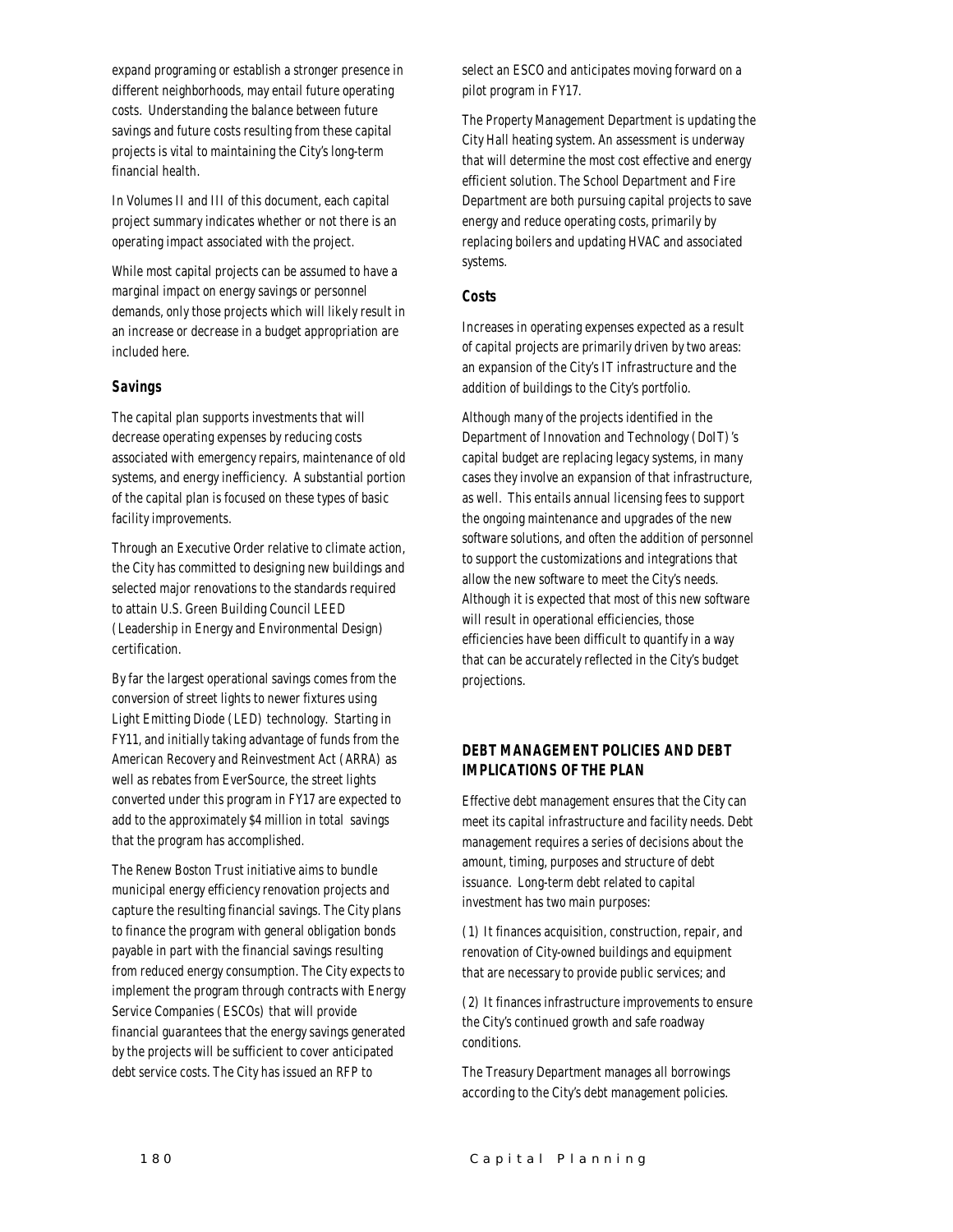These policies address issues such as debt affordability and limitations on the level of variable rate debt the City will use. The City's goals are to rapidly repay debt, maintain a conservative level of outstanding debt, and ensure the City's continued positive financial standing with the bond market.

Key components of the debt management policies ensure that:

- combined net direct debt does not exceed 3% of taxable assessed value;
- at least 40% of the overall debt is repaid within five years and 70% within ten years;
- annual gross debt service costs do not exceed 7% of general fund expenditures;
- variable rate debt does not exceed 20% of the City's total currently outstanding bonded debt (the City has no variable debt).

For further discussion of the City's financial policies and management controls, refer to the chapter on Financial Management.



**Gross Debt Service as a Percent of Total General Fund Expenditures** *FY14 - FY21*

#### Figure 3

The City's debt service forecast assumes general obligation borrowing of \$153 million in FY17, \$167 million in FY18, \$160 million in FY19, \$155 million in FY20 and \$140 million in FY21. On March 8, 2016, the City sold \$140 million in general obligation bonds to fund its capital improvement projects, and \$8.1 million in general obligation refunding bonds. The debt tables at the end of this chapter detail the City's outstanding debt service obligations and demonstrate the City's rapid retirement of its debt.

The City's gross debt service requirement will remain under 7% of total General Fund expenditures through FY21 (See Figure 3).

The ratio of debt service to the City's primary revenue source, the property tax levy, is projected to increase through FY17 (See Figure 4). Even with the increase, the ratio is not expected to exceed the City's policy ceiling.



**Gross Debt Service as a Percent of the Net Property Tax Levy** *FY14 - FY21*

#### Figure 4

The City's current overall debt burden (net direct debt to assessed property value of \$128.05 billion) is approximately 0.96% as of April 30, 2016. The City's net direct debt per capita currently stands at approximately \$1,866.41 as of April 30, 2016.

Boston has been conservative about assuming longterm debt and aggressive about retiring debt expeditiously. As of April 30, 2016, the City's debt retirement schedule shows that 41.3% of its principal will be retired five years out, before the end of FY21 (See the Debt Retirement table at the end of this chapter).

In March of 2016, Moody's Investors Service and Standard & Poor's reaffirmed Boston's credit rating at Aaa, and AAA, respectively. A bond rating is a statement of credit quality and is analyzed when determining the interest rate that should be paid for a municipality's bonds. A higher bond rating translates into lower interest rates and real dollar savings for the City.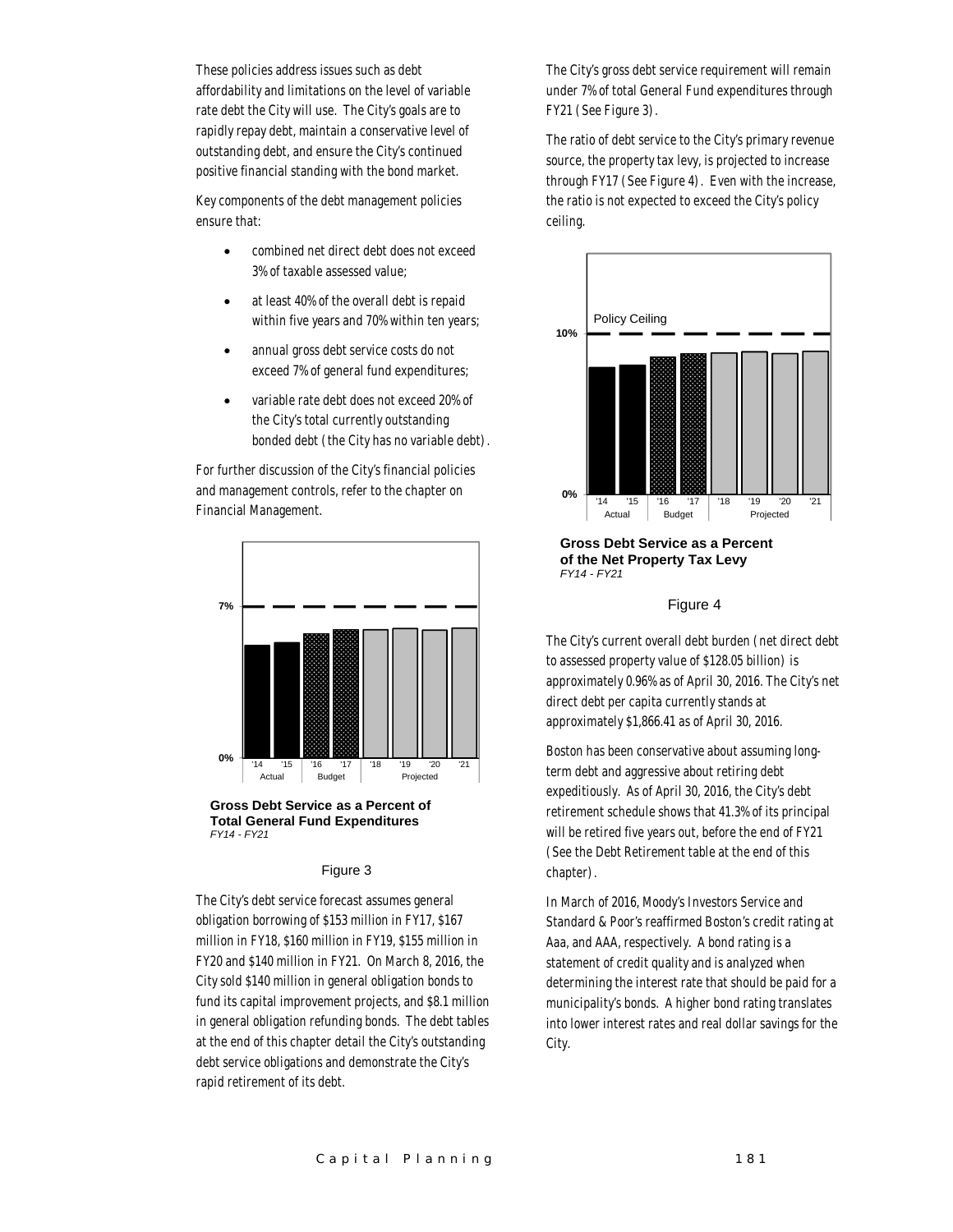|                                         | Existing<br>Authorization | FY17<br>Authorization | FY18-21<br>Authorization | <b>State</b> | Federal       | Other       | Trust   | Total         |
|-----------------------------------------|---------------------------|-----------------------|--------------------------|--------------|---------------|-------------|---------|---------------|
|                                         |                           |                       |                          |              |               |             |         |               |
| Boston Center for Youth and Families    | 22,971,688                | 10,640,000            | 3,400,000                | 0            | 0             | 0           | 0       | \$37,011,688  |
| Boston Redevelopment Authority          | 13,047,500                | 0                     | $\circ$                  | 1,583,500    | $\circ$       | 4,720,000   | 0       | \$19,351,000  |
| Department of Innovation and Technology | 82,270,744                | 5,750,000             | 1,350,000                | $\circ$      |               | 0           | $\circ$ | \$89,370,744  |
| Emergency Management                    | 1,500,000                 | 0                     | $\circ$                  | 0            | 2,000,000     | 0           | $\circ$ | \$3,500,000   |
| Environment Department                  | 445,000                   | 0,700,000             | O                        | c            | 0             | 0           | 0       | \$11,145,000  |
| Fire Department                         | 16,020,000                | 23,922,500            | 24,042,000               | ⊂            | 0             | 118,861     | 0       | \$64,103,361  |
| Inspectional Services Department        | 583,000                   | 0                     | 0                        |              | c             | 0           |         | \$583,000     |
| Library Department                      | 105,814,113               | 18,588,000            | 55,136,474               | ⊂            | O             | 559,063     | 0       | \$180,097,650 |
| Neighborhood Development                | 3,990,000                 | 0                     | c                        | C            | O             | 1,750,000   | c       | \$5,740,000   |
| Office of New Urban Mechanics           | 400,000                   | 0                     | $\circ$                  | $\circ$      | $\circ$       | $\circ$     | 0       | \$400,000     |
| Parks and Recreation Department         | 64,869,607                | 26,406,000            | 36,150,426               | 16,928,056   | 61,950,086    | 15,968,926  | $\circ$ | \$222,273,101 |
| Police Department                       | 20,299,000                | 43,110,000            | 19,540,000               | C            | 0             | $\circ$     | C       | \$82,949,000  |
| Property Management Department          | 42,716,483                | 14,655,000            | 32,130,000               | ⊂            | $\circ$       | 1,043,232   | 0       | \$90,544,715  |
| Public Health Commission                | 8,941,000                 | 375,000               | 1,021,484                | 0            | 0             | $\circ$     | 0       | \$10,337,484  |
| Public Works Department                 | 203,032,975               | 5,475,000             | 11,200,000               | 128,268,465  | 227, 131, 286 | 61,201,509  | $\circ$ | \$646,309,235 |
| School Department                       | 148,612,002               | 29,261,325            | 97,979,208               | 55,633,290   | $\circ$       | 22,740,000  | $\circ$ | \$354,225,825 |
| Transportation Department               | 50,065,136                | 13,750,000            | 10,892,240               | 12,040,241   | 13,660,964    | 6,700,000   | $\circ$ | \$107,108,581 |
|                                         |                           |                       |                          |              |               |             |         |               |
| Total                                   | 785,578,248               | 212,632,825           | 292,841,832              | 214,453,552  | 304,742,336   | 114,801,591 | 0       | 1,925,050,384 |

**Capital Project Financing C apital Project Financing**

Fiscal Years 2017 - 2021 **Fiscal Years 2017 - 2021**

182 Capital Planning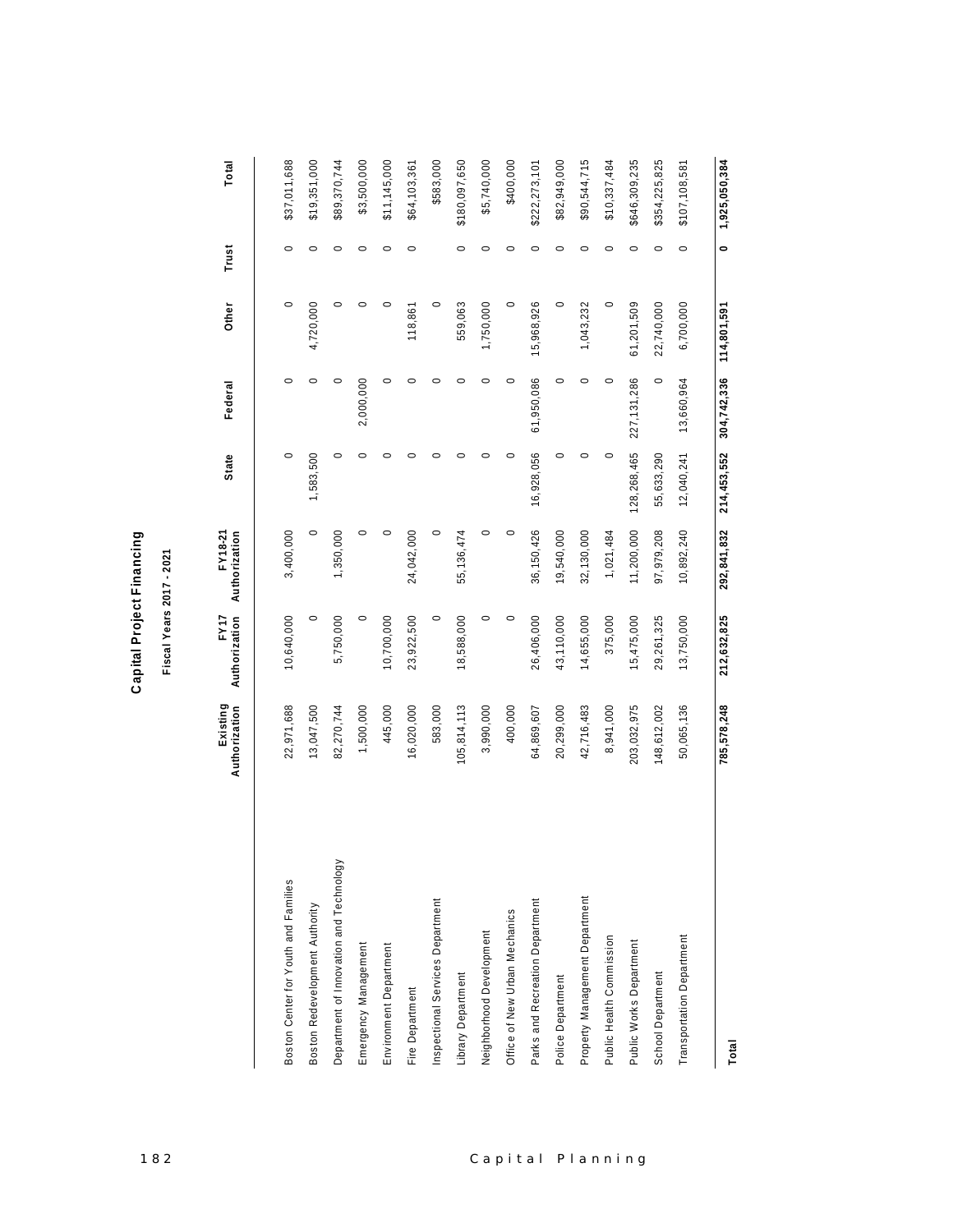|                                              |                                                                                                                                                                                                                                                                      | FY17-FY21 Capital Plan Project List |                       |                                |                     |
|----------------------------------------------|----------------------------------------------------------------------------------------------------------------------------------------------------------------------------------------------------------------------------------------------------------------------|-------------------------------------|-----------------------|--------------------------------|---------------------|
| Project                                      | Scope of Work                                                                                                                                                                                                                                                        | <b>Status</b>                       | Neighborhood          | Total Project<br><b>Budget</b> | Operating<br>Impact |
| Boston Center for Youth and Families         |                                                                                                                                                                                                                                                                      |                                     |                       |                                |                     |
| BCYF Cloughe ty Pool                         | Upgrades to pool, deck, bath house, and mechanical systems.                                                                                                                                                                                                          | To Be Scheduled                     | Charlestown           | \$2,700,000                    | Yes                 |
| Community Center<br>BCYF Gallivan            | Replace roof and gym floor, provide air conditioning in the gymnasium,<br>upgrade the fire alarm system and emergency lighting, and upgrade<br>power outlets and selected lighting.                                                                                  | In Design                           | Mattapan              | \$2,460,000                    | Yes                 |
| Community Center<br>BCYF Johnson             | Replace roof and gym floor, provide air conditioning in the gymnasium,<br>upgrade the fire alam system and emergency lighting, and upgrade<br>power outlets and selected lighting.                                                                                   | To Be Scheduled                     | Mission Hill          | \$490,000                      | Yes                 |
| <b>BCYF Mattahunt Exterior</b><br>Lighting   | improve exterior lighting at the Mattahunt Community Center.                                                                                                                                                                                                         | New Project                         | Mattapan              | \$500,000                      | ş                   |
| <b>BCYF Paris Street</b><br>Community Center | nterior facility repairs and renovations include upgrades of all mechanical<br>systems and boilers; window and exterior and interior door replacements;<br>athletic facility improvements and teledata upgrades; and new furniture<br>and equipment.                 | In Construction                     | East Boston           | \$10,750,000                   | Yes                 |
| BCYF Paris Street Pool                       | bathrooms and locker rooms, pool deck, improved lighting, and entryway.<br>Complete building renovation including upgrades to mechanical systems,<br>The project will strengthen the connection between the pool building and<br>the adjacent park.                  | In Design                           | East Boston           | \$3,750,000                    | Yes                 |
| BCYF Tobin Community<br>Center               | stage that will create an inviting space to support outdoor youth and family<br>Implement recommendations from recent site study that will enhance the<br>grounds of the Community Center including a new lawn and an outdoor<br>events.                             | New Project                         | Mission Hill          | \$950,000                      | Yes                 |
| Community Center<br><b>BCYF Vine Street</b>  | Interior facility repairs and renovations include upgrades of all mechanical<br>replacements; athletic facility improvements and teledata upgrades; and<br>indow and exterior and interior door<br>systems and boilers; new roof, wi<br>new furniture and equipment. | To Be Scheduled                     | Roxbury               | \$5,340,000                    | Yes                 |
| Boilers and HVAC<br>Improvements             | Replace existing boilers and HVAC systems at BCYF Nazarro, BCYF<br>Mason Pool, and BCYF Martin Pino community centers                                                                                                                                                | To Be Scheduled                     | Various neighborhoods | \$1,650,000                    | Yes                 |
| Critical Facility Repairs                    | A critical repair fund for emergency repairs to community center facilities<br>including roofs, windows, masonry, electrical and HVAC systems.                                                                                                                       | Annual Program                      | Citywide              | \$1,182,655                    | $\frac{1}{2}$       |

 $Bronint 1$ **FY17-FY21 Capital Plan Project List**  $\frac{1}{2}$  $EV17-EV21C2$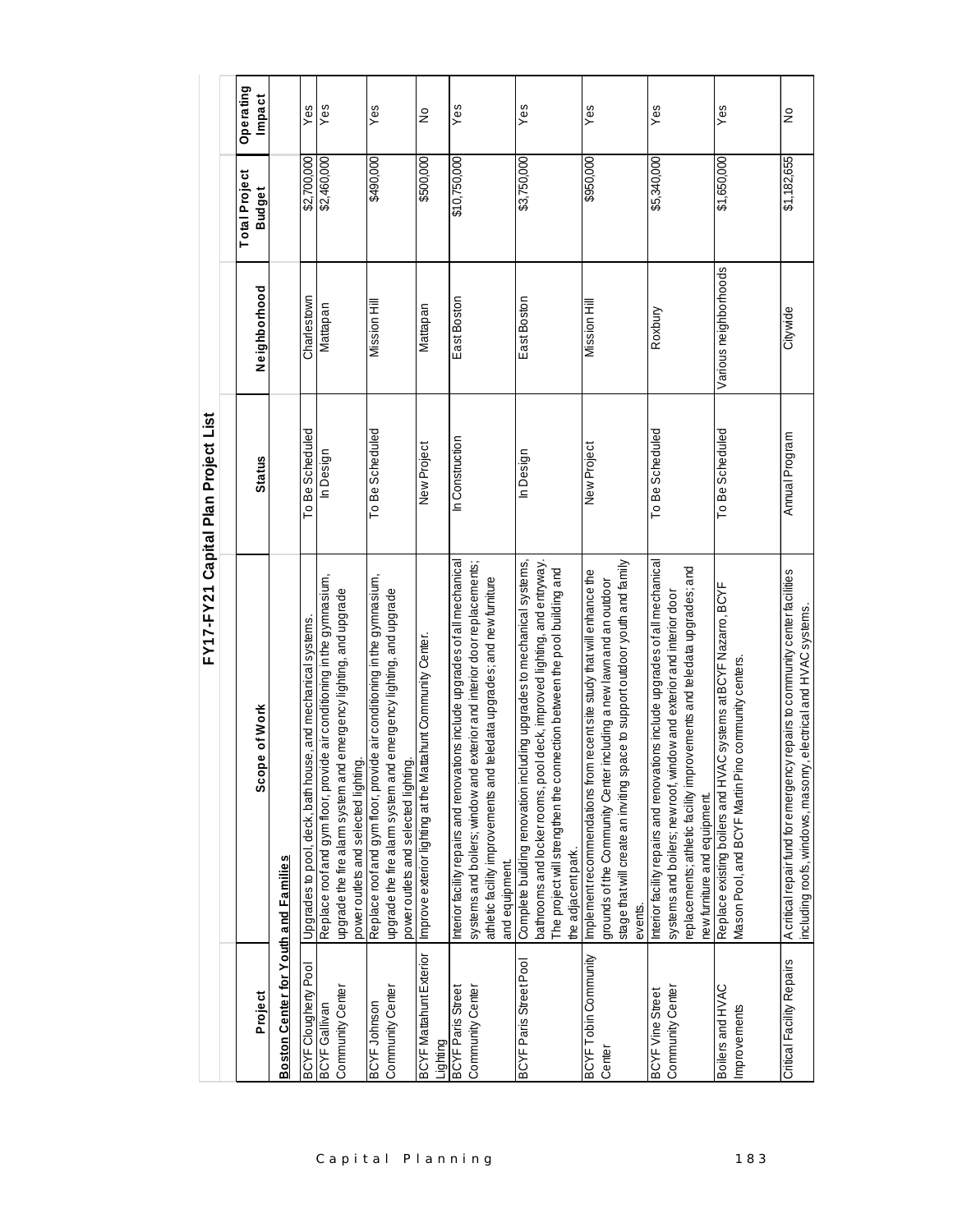| Project                                                   | Scope of Work                                                                                                                                                                                                                                                       | <b>Status</b>           | Neighborhood | Total Project<br><b>Budget</b> | Operating<br>Impact |
|-----------------------------------------------------------|---------------------------------------------------------------------------------------------------------------------------------------------------------------------------------------------------------------------------------------------------------------------|-------------------------|--------------|--------------------------------|---------------------|
| North End Community<br>Center                             | assess siting options for the design and<br>construction of a new community center.<br>Develop a building program and                                                                                                                                               | New Project             | North End    | \$100,000                      | $\gtrsim$           |
| Pool Repairs                                              | Renovate and upgrade locker rooms and pools including new filtration<br>systems, pool liners, dehumidification and HVAC systems at various<br>BCYF/BPS pool facilities.                                                                                             | Annual Program          | Citywide     | \$3,139,033                    | ⋛                   |
| Youth Budget Round 1                                      | "stround of "Youth Lead the Change<br>renovation in Franklin Park, art walls, Chrome Books for three high<br>projects include a playground<br>schools, and a skate park feasibility study.<br>Projectimplementation from the fi<br>participatory budgeting. Winning | Implementation Underway | Citywide     | \$1,000,000                    | ş                   |
| Youth Budget Round 2                                      | create a capital "Youth Budget", using<br>participatory budgeting methods from January to June 2015.<br>Engage youth across the City to                                                                                                                             | Implementation Underway | Citywide     | \$1,000,000                    | ⋛                   |
| Youth Budget Round 3                                      | create a capital "Youth Budget", using<br>from January to June 2016.<br>participatory budgeting methods<br>Engage youth across the City to                                                                                                                          | Implementation Underway | Citywide     | \$1,000,000                    | ş                   |
| Youth Budget Round 4                                      | create a capital "Youth Budget", using<br>from January to June 2017.<br>participatory budgeting methods<br>Engage youth across the City to                                                                                                                          | New Project             | Citywide     | \$1,000,000                    | ⋛                   |
| Boston Redevelopment Authority                            |                                                                                                                                                                                                                                                                     |                         |              |                                |                     |
| Avenue and Terminal<br>BMIP: Black Falcon<br>Street       | and Terminal Street. Replace sidewalk<br>Resurface Black Falcon Avenue<br>and improve street lighting.                                                                                                                                                              | To Be Scheduled         | South Boston | \$400,000                      | ₽                   |
| Restoration along Fid<br>Kennedy Avenue<br>BMIP: Bulkhead | Replace bulkhead along Fid Kennedy Avenue in the Boston Marine<br>Industrial Park.                                                                                                                                                                                  | In Construction         | South Boston | \$2,200,000                    | ₽                   |
| BMIP: Drainage System<br>improvements                     | ements.<br>Perform drainage system improv                                                                                                                                                                                                                           | To Be Scheduled         | South Boston | \$610,000                      | S                   |
| Avenue Improvements<br>BMIP: Fid Kennedy                  | Install street lights and other improvements on Fid Kennedy Way from<br>Tide Street to Dolphin Way.                                                                                                                                                                 | In Design               | South Boston | \$240,000                      | $\geq$              |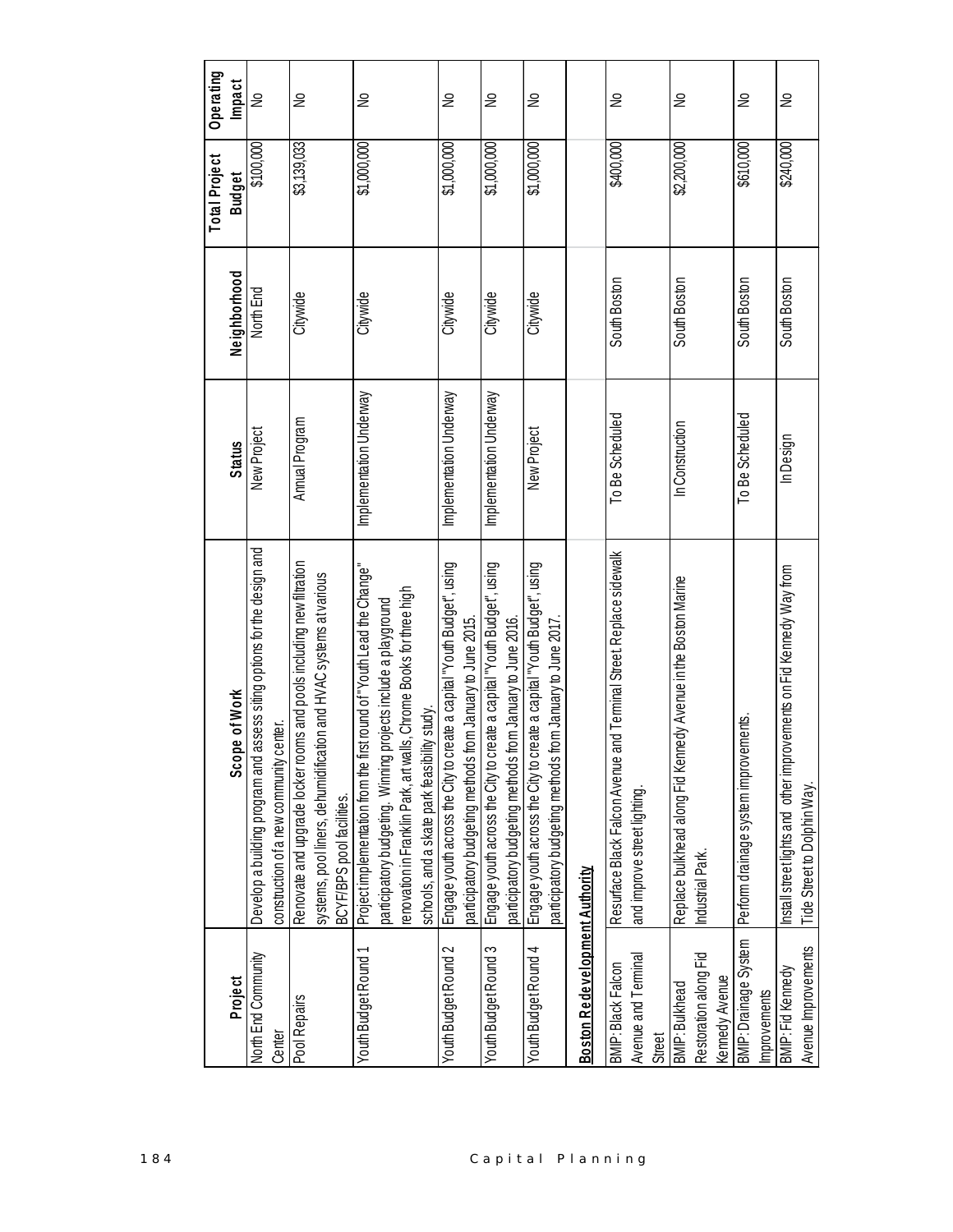|                                                |                                                                                                                                                                 |                 |                                   | Total Project | Operating |
|------------------------------------------------|-----------------------------------------------------------------------------------------------------------------------------------------------------------------|-----------------|-----------------------------------|---------------|-----------|
| Project                                        | Scope of Work                                                                                                                                                   | <b>Status</b>   | Neighborhood                      | <b>Budget</b> | Impact    |
| <b>BMP: Harbor Street</b><br>Improvements      | nstall new sidewalk on Harbor Street from Drydock Ave to Northern Ave.<br>Install street lighting, drainage, regulatory signage and striping.                   | In Design       | South Boston                      | \$215,000     | ⋛         |
| BMIP: Pier 5 / Drydock 4<br>Improvements       | Pier and drydock repairs.                                                                                                                                       | In Design       | South Boston                      | \$975,000     | ş         |
| BMIP: Pier 5 Cofferdam<br>Sheet Piling Repairs | Repairs to cofferdam sheet piling on the outbound section of Pier 5.                                                                                            | In Construction | South Boston                      | \$900,000     | ⋛         |
| BMIP: South and East<br>Jetty Repairs          | head and around the jetties.<br>Repair area adjacent to the bulk                                                                                                | To Be Scheduled | South Boston                      | \$800,000     | ⋛         |
| BMIP: Tide Street<br>Improvements              | ng sidewalk reconstruction, roadway<br>epaving, and new street lighting.<br>Roadway improvements includi                                                        | To Be Scheduled | South Boston                      | \$330,000     | $\geq$    |
| City Hall Plaza<br>Improvements                | ruction projects on City Hall Plaza.<br>Design services for select const                                                                                        | Study Underway  | Center/Faneuil Hall<br>Government | \$500,000     | ş         |
| Improvements                                   | rovements to Drydock 5 to support<br>CNY: Drydock 5 Martime   Design services for maritime imp<br>vessel docking.                                               | To Be Scheduled | Charlestown                       | \$155,000     | ş         |
| System Improvements<br>CNY: Pier 11 Fender     | Install new fender piles and wales at Pier 11.                                                                                                                  | To Be Scheduled | Charlestown                       | \$375,000     | ş         |
| Improvements<br>CNY: Pier4                     | marine facility construction funding<br>Design and install pier infrastructure improvements at Pier 4 at the<br>Charlestown Navy Yard. External<br>anticipated. | In Design       | Charlestown                       | \$2,511,000   | $\geq$    |
| East Boston Greenway                           | Design and construction for the final segment of the East Boston<br>Greenway.                                                                                   | In Construction | East Boston                       | \$1,370,000   | ₴         |
| Harrison Avenue<br>Improvements                | Road reconstruction improvements to Harrison Avenue between East<br>ಕ<br>Berkeley Street and Herald Stre-                                                       | In Design       | South End                         | \$3,820,000   | ⋛         |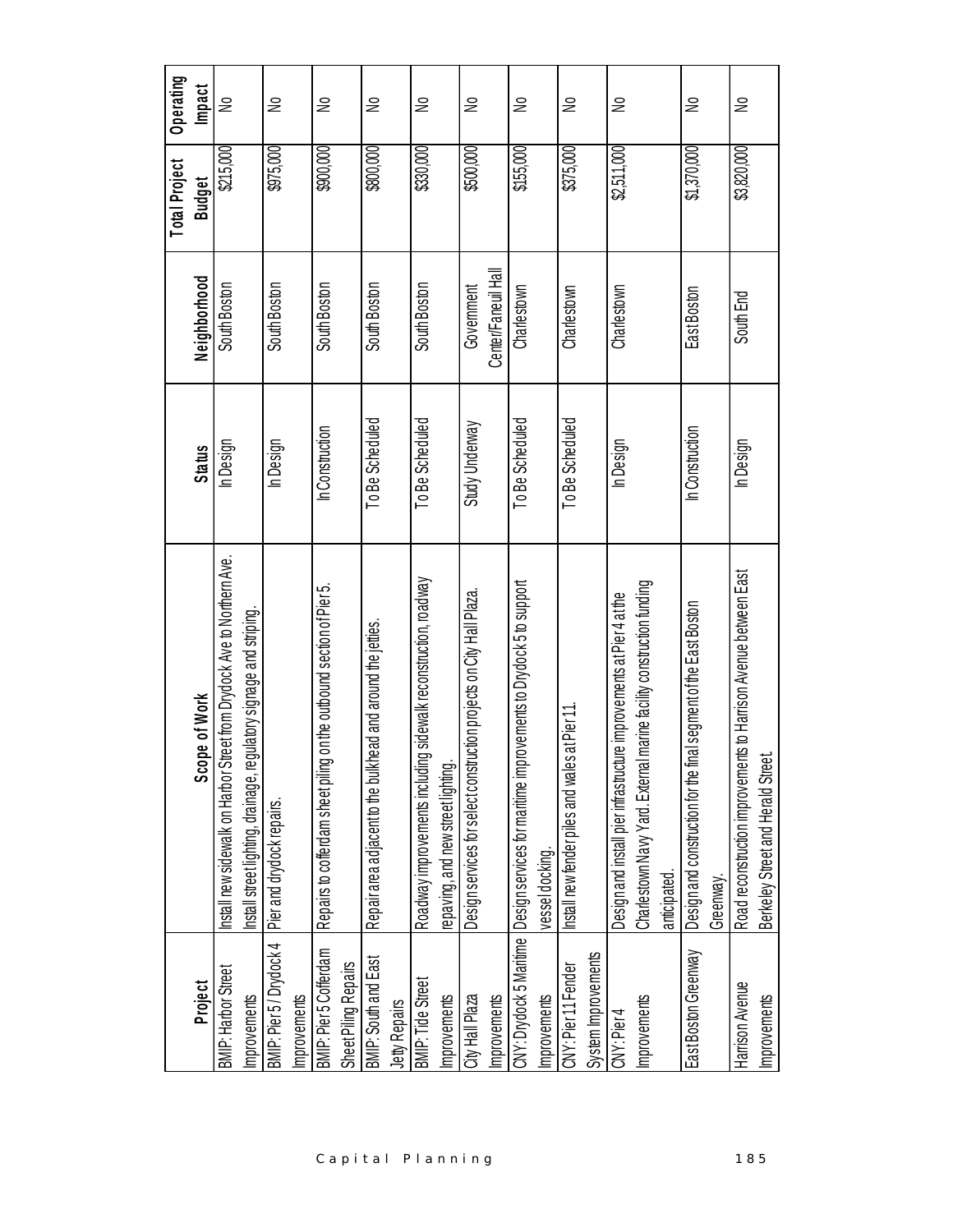| Project                                         | Scope of Work                                                                                                                                                                                                                                                              | <b>Status</b>           | Neighborhood                   | Total Project<br><b>Budget</b> | Operating<br>Impact |
|-------------------------------------------------|----------------------------------------------------------------------------------------------------------------------------------------------------------------------------------------------------------------------------------------------------------------------------|-------------------------|--------------------------------|--------------------------------|---------------------|
| Strategic Planning Area<br>Transportation Study | Analyze transportation capacity and develop conceptual design and cost<br>maica Plain/Roxbury, Glovers Corner in<br>for future infrastructure improvements for Dorchester Avenue in South<br>Dorchester, and Dudley Square in Roxbury.<br>Boston, Washington Street in Jar | New Project             | Various neighborhoods          | \$250,000                      | ₹                   |
| Washington Street/<br>Traveler Street           | Traveler Street including resurfacing, pavement markings and traffic signal<br>Design services for roadway improvements to Washington Street and<br>improvements.                                                                                                          | In Design               | South End                      | \$200,000                      | ş                   |
| Winthrop Square Garage                          | parking garage.<br>Demolish the existing municipal                                                                                                                                                                                                                         | To Be Scheduled         | District/Downtown<br>Financial | \$3,500,000                    | ş                   |
| Department of Innovation and Technology         |                                                                                                                                                                                                                                                                            |                         |                                |                                |                     |
| <b>Business Process</b><br>Modernization        | solutions to modernize business<br>Invest in transformative tools and<br>processes.                                                                                                                                                                                        | Implementation Underway | $\frac{4}{5}$                  | \$1,144,000                    | Yes                 |
|                                                 | Police and Emergency Medical Services. The project also includes the<br>Computer Aided Dispatch Procure and implement a new computer aided dispatch system for Fire,<br>mplementation of technology solutions for their record management<br>systems requirements.         | Implementation Underway | Citywide                       | \$16,985,000                   | Yes                 |
| Core Technology<br>nfrastructure                | Scope includes data center consolidation, server virtualization, business<br>Install hardware platforms to run applications supporting City business.<br>interruption planning, enterprise storage, network management, VoIP<br>deployment, and information security       | Annual Program          | Citywide                       | \$4,500,000                    | Yes                 |
| Cyber Security and<br>Resiliency                | Implement solutions to manage and mitigate cybersecurity risks.                                                                                                                                                                                                            | Implementation Underway | Various neighborhoods          | \$3,500,000                    | Yes                 |
| Data Analytics                                  | Investin data analytic tools, technologies and processes to empower<br>data-driven management.                                                                                                                                                                             | Implementation Underway | ≸                              | \$2,340,000                    | Yes                 |
| Digital Service Delivery<br>and Engagement      | Implement digital technology solutions that better engage residents with<br>government. Scope includes overhaul to City's website.                                                                                                                                         | Implementation Underway | Various neighborhoods          | \$4,000,000                    | Yes                 |
| Enterprise Business<br>Applications             | dentify and procure enterprise business applications that enhance<br>productivity and improve City business operations.                                                                                                                                                    | Implementation Underway | ⋚                              | \$12,151,744                   | Yes                 |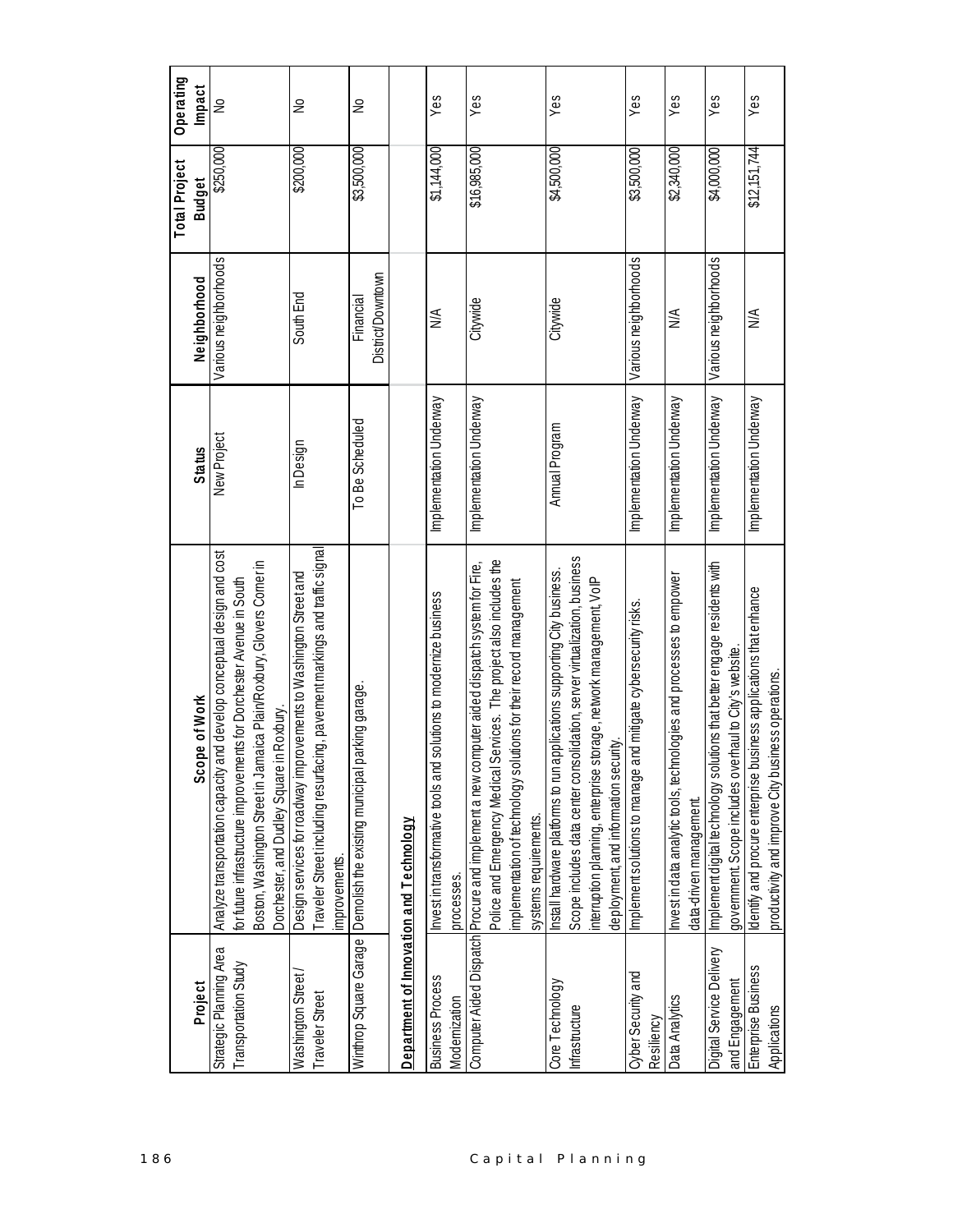|                                                   |                                                                                                                                                                                                                                                                           |                         |                       | <b>Total Project</b> | Operating |
|---------------------------------------------------|---------------------------------------------------------------------------------------------------------------------------------------------------------------------------------------------------------------------------------------------------------------------------|-------------------------|-----------------------|----------------------|-----------|
| Project                                           | pe of Work<br>Sco                                                                                                                                                                                                                                                         | Status                  | Neighborhood          | <b>Budget</b>        | Impact    |
|                                                   | Fiber Network Expansion   Investment in BoNet infrastructure, including extending the fiber network<br>reach to 100 BPS schools and providing public WiFi opportunities.                                                                                                  | Implementation Underway | Various neighborhoods | \$10,750,000         | Yes       |
| Human Resources<br>System Upgrade                 | Implement major upgrade to the BAIS Human Capital Management (HCM)<br>application, the City's human resources system.                                                                                                                                                     | Implementation Underway | $\frac{1}{2}$         | \$15,000,000         | Yes       |
| Mobility Solutions                                | Develop and implement mobile solutions including mobile versions of the<br>City's asset management and permit and inspection systems, as well as<br>platform for existing and future mobile<br>the creation of a common mobile<br>investments.                            | Implementation Underway | ⋚                     | \$1,400,000          | ş         |
| Public Safety Systems<br>Implementation           | increasing GPS capabilities and migrating public safety agency radio<br>technology, improving interoperability between existing data systems,<br>safety initiatives, including mobile<br>communications to narrow banded frequencies.<br>Implementation of various public | Implementation Underway | Citywide              | \$13,100,000         | Yes       |
| System                                            | rax Billing and Collecting   Replace the City's property tax billing and collecting system with a new<br>enterprise solution.                                                                                                                                             | Implementation Underway | $\leq$                | \$3,000,000          | Yes       |
| Services Initiatives<br>Youth and Human           | and access to services across departments in support of the Community<br>lization of programs, improve visibility<br>Implement technology to track uti<br>Learning Initiative.                                                                                            | Implementation Underway | Citywide              | \$1,500,000          | Yes       |
| Emergency Management                              |                                                                                                                                                                                                                                                                           |                         |                       |                      |           |
| Emergency Operations<br>Center                    | ergency Operations Center.<br>Site, design, and build a new Em                                                                                                                                                                                                            | To Be Scheduled         | $\leq$                | \$3,500,000          | Yes       |
| Environment Department                            |                                                                                                                                                                                                                                                                           |                         |                       |                      |           |
| Distributed Energy<br>Resource Design<br>Services | installation of distributed energy<br>Study, procurement, design, and<br>resources.                                                                                                                                                                                       | In Design               | Citywide              | \$720,000            | Yes       |
| Services                                          | energy efficiency of City capital assets.<br>Energy Efficiency Design   Design services to enhance the                                                                                                                                                                    | To Be Scheduled         | Citywide              | \$425,000            | ş         |
| Renew Boston Trust                                | Identify energy retrofit project opportunities in City owned buildings that are<br>program through contracts with Energy Service Companies (ESCOs) that<br>self-financed by future energy savings. The City will implement the<br>will guarantee the energy savings.      | New Project             | Citywide              | \$10,000,000         | Yes       |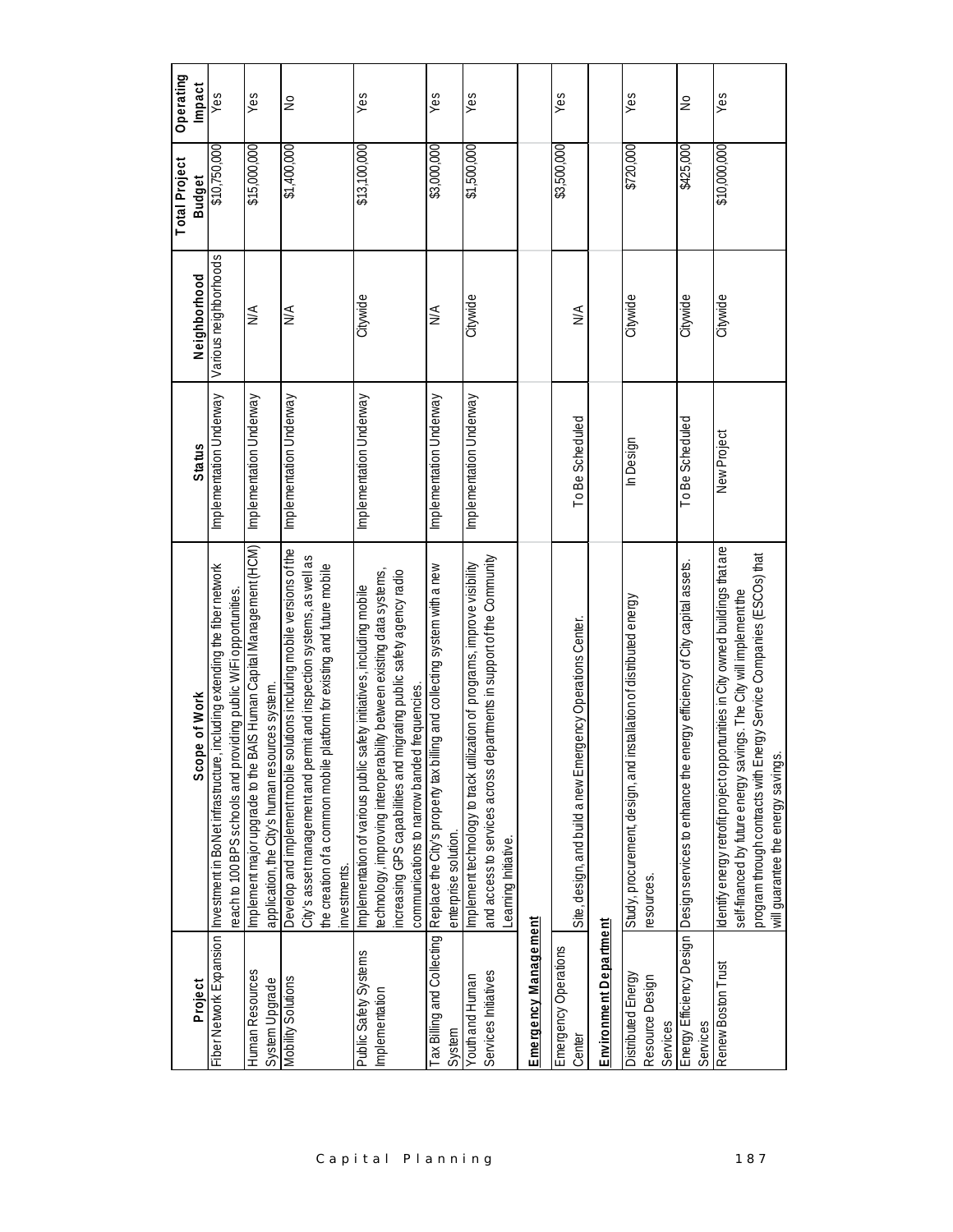| 188              |                                                            |                                                                                                                                                                                           |                 |                       |                                |                            |
|------------------|------------------------------------------------------------|-------------------------------------------------------------------------------------------------------------------------------------------------------------------------------------------|-----------------|-----------------------|--------------------------------|----------------------------|
|                  | Project                                                    | pe of Work<br>Sco                                                                                                                                                                         | <b>Status</b>   | Neighborhood          | Total Project<br><b>Budget</b> | Operating<br><b>Impact</b> |
|                  | Fire Department                                            |                                                                                                                                                                                           |                 |                       |                                |                            |
|                  | Repairs at Various<br>Building Envelope<br><b>Stations</b> | Engine 29, 32, 37, 53 and 56.<br>Building and envelope repairs at                                                                                                                         | To Be Scheduled | Various neighborhoods | \$2,017,500                    | ⋛                          |
|                  | Computer Switch<br>Connections                             | from Firehouses back to Headquarters.<br>Replace computer connections                                                                                                                     | New Project     | Citywide              | \$245,000                      | Yes                        |
|                  | Critical Facility Repairs                                  | facilities including roofs, windows, masonry, electrical, and HVAC systems.<br>A critical repair fund to be used for emergency repairs to Fire Department                                 | Annual Program  | Various neighborhoods | \$1,725,000                    | ⋛                          |
|                  | Diesel Exhaust System<br>Replacement                       | at all locations.<br>Replace diesel exhaust systems                                                                                                                                       | To Be Scheduled | Various neighborhoods | \$4,517,000                    | ⋛                          |
|                  | Engine 17                                                  | tation.<br>Design and construct a new fire s                                                                                                                                              | To Be Scheduled | Dorchester            | \$13,000,000                   | Yes                        |
| Capital Planning | Engine 33                                                  | replacement and interior improvements including building systems.<br>Building renovations including envelope repairs, door and window                                                     | To Be Scheduled | Back Bay              | \$800,000                      | Yes                        |
|                  | Engine 42                                                  | Design and construct a new fire station.                                                                                                                                                  | In Design       | Roxbury               | \$10,000,000                   | Yes                        |
|                  | Engine 5                                                   | pointing, gutter replacement, waterproofing, flashing repairs, window and<br>Building envelope repairs including roof replacement, masonry re-<br>door repairs and drainage improvements. | In Design       | East Boston           | \$1,925,000                    | ⋛                          |
|                  | Engine 50                                                  | exterior masonry work, upgrades to<br>of apparatus doors<br>Full building renovation including<br>building systems, and widening o                                                        | In Design       | Charlestown           | \$3,510,000                    | Yes                        |
|                  | Fire Equipment FY17                                        | FY17 as scheduled in the Apparatus<br>Purchase new fire apparatus for<br>Replacement Plan.                                                                                                | Annual Program  | Citywide              | \$4,200,000                    | ⋛                          |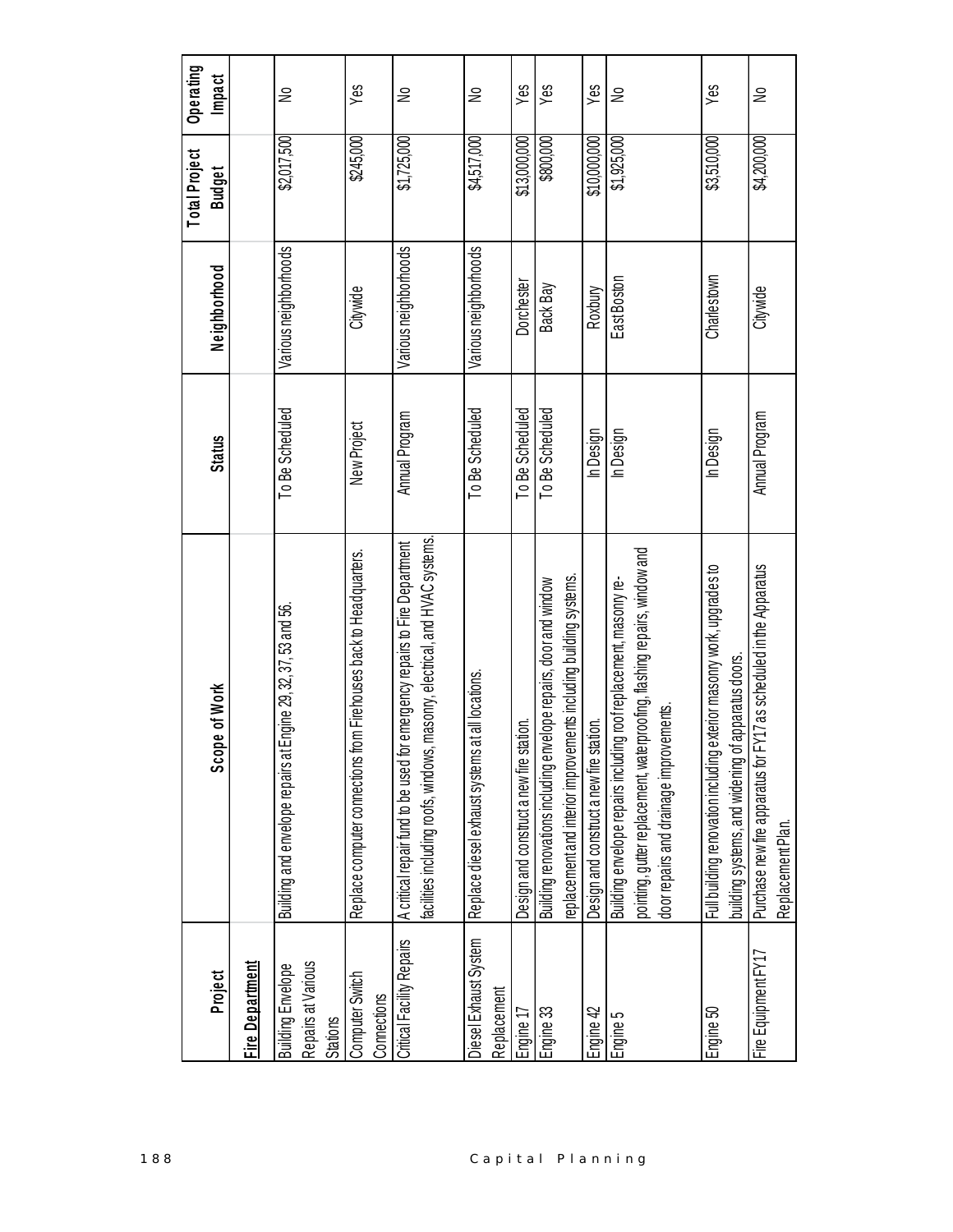|                                                       |                                                                                                                                                                                              |                 |                       | Total Project | Operating |
|-------------------------------------------------------|----------------------------------------------------------------------------------------------------------------------------------------------------------------------------------------------|-----------------|-----------------------|---------------|-----------|
| Project                                               | pe of Work<br>Sco                                                                                                                                                                            | <b>Status</b>   | Neighborhood          | <b>Budget</b> | Impact    |
| Fire Equipment FY18-<br>FYZT<br>F                     | FY18-FY21 as scheduled in the<br>Purchase new fire apparatus for<br>Apparatus Replacement Plan.                                                                                              | Annual Program  | Citywide              | \$12,050,000  | ş         |
| Fire Headquarters<br>Repairs                          | in the building facade and windows;<br>Address water infiltration issues<br>replace one boiler.                                                                                              | To Be Scheduled | Dorchester            | \$2,000,000   | ⋛         |
| HVAC/Boiler<br>Stations                               | and lighting systems at fire stations<br>the Fire Alarm division.<br>Replacementat Various   including Engines 41 and 53, and<br>nstall/upgrade boilers, heating                             | In Construction | Various neighborhoods | \$3,218,861   | Yes       |
| Programming Study                                     | Provide ideal program for various configurations of fire stations as well as<br>Fire Headquarters.                                                                                           | Study Underway  | Various neighborhoods | \$125,000     | ⋛         |
| Improvements at Fire<br>Radio System<br><b>Alarm</b>  | ystem including a new monopole at Fire<br>Upgrade radio communication sy<br>Alam.                                                                                                            | To Be Scheduled | Fenway/Kenmore        | \$1,770,000   | ⋛         |
| Repairs at Engine 4, 14<br>Roof and Masonry<br>and 55 | Roof and masonry repairs at Engine 4, 14 and 55.                                                                                                                                             | In Design       | Various neighborhoods | \$1,600,000   | ₹         |
| Station Alerting System                               | The second phase of the station alerting systems will add visual, security,<br>and monitoring systems.                                                                                       | New Project     | Citywide              | \$1,400,000   | ₹         |
| Inspectional Services Department                      |                                                                                                                                                                                              |                 |                       |               |           |
| Animal Shelter                                        | Building renovation to accommodate new site for an animal shelter.                                                                                                                           | Study Underway  | Roxbury               | \$583,000     | ₴         |
| Library Department                                    |                                                                                                                                                                                              |                 |                       |               |           |
| Adams Street Branch<br>Library                        | rary's Compass Principles and supports<br>ch library. Develop a building program<br>that reflects the Boston Public Lib<br>Design and construct a new brar<br>the needs of the neighborhood. | New Project     | Dorchester            | \$12,600,000  | Yes       |
| Central Library Energy<br>Improvements                | Replacement of pumps, air handling units and cooling tower, building<br>managementsystem upgrade, lighting efficiencies/energy efficient<br><u>ie:</u><br>ighting, and refurbishment of chil | In Construction | Back Bay              | \$5,774,973   | Yes       |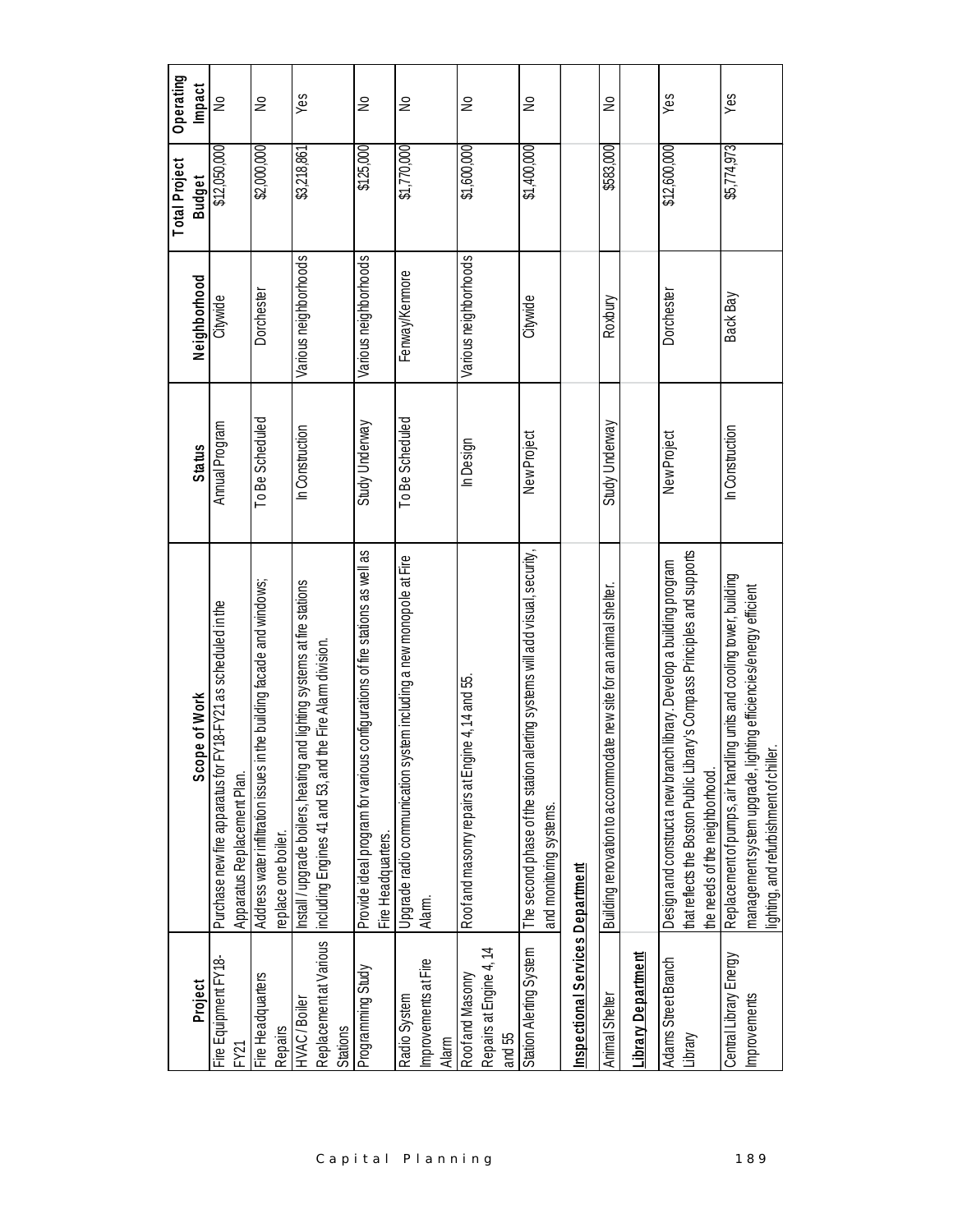|                                                        |                                                                                                                                                                                                                                                                      |                 |                  | <b>Total Project</b> | Operating |
|--------------------------------------------------------|----------------------------------------------------------------------------------------------------------------------------------------------------------------------------------------------------------------------------------------------------------------------|-----------------|------------------|----------------------|-----------|
| Project                                                | pe of Work<br>Sco                                                                                                                                                                                                                                                    | <b>Status</b>   | Neighborhood     | <b>Budget</b>        | Impact    |
| Central Library Piping<br>Infrastructure               | Replace and update piping infrastructure including small diameter hot<br>water piping, chilled water, steam and condensate return piping and<br>related valves in the Johnson and McKim buildings.                                                                   | To Be Scheduled | Back Bay         | \$1,950,000          | ş         |
| Renovation: Johnson<br>Central Library<br>Building     | improvements to enrich library services and visitor experience: expanded<br>reading, study, technology and community learning areas; renovated<br>Children's and Teen areas; update building systems; enhance entry;<br>ecture hall; accessible connection to McKim. | In Construction | Back Bay         | \$75,757,590         | Yes       |
| Central Library: Johnson<br>Roof Replacement           | Replace all low sloped roofing and flashing, repair or replace existing<br>slate roofing material, and replace pyramid style skylights                                                                                                                               | To Be Scheduled | Back Bay         | \$4,830,000          | ş         |
| Central Library: McKim<br>Library Phase IIC<br>Signage | Update directional and room signage in conjunction with the ongoing<br>estoration project.                                                                                                                                                                           | In Construction | Back Bay         | \$500,000            | ş         |
| Central Library: McKim<br>Waterproofing                | basement of the McKim Building and<br>on Dartmouth Street.<br>Remediate water infiltration in the<br>reconstruct the pedestrian plaza                                                                                                                                | In Construction | Back Bay         | \$480,000            | ş         |
| Chinatown Library Study                                | am and assess potential locations for the<br>new branch library services<br>Develop a library services progr<br>development and/or delivery of                                                                                                                       | New Project     | Chinatown        | \$100,000            | ş         |
| Critical Facility Repairs                              | A critical repair fund to be used for emergency repairs to library facilities<br>including roofs, windows, masonry, and electrical and HVAC systems.                                                                                                                 | Annual Program  | Citywide         | \$3,075,320          | ş         |
| Dudley Branch Library<br>Renovation                    | visitor experience through improved spatial definition, a fully accessible<br>A comprehensive building renovation will enrich library services and<br>facility, improved signage and greater energy efficiency                                                       | In Design       | Roxbury          | \$14,718,000         | Yes       |
| Library                                                | Egleston Square Branch   Assess the existing interior and exterior physical conditions and systems<br>according to how ably the branch can accomplish the Compass<br>principles; develop and implement an improvement plan.                                          | To Be Scheduled | Roxbury          | \$916,267            | ş         |
| Facilities Audit                                       | ably the branches can accomplish the Compass Principles with the goal of<br>Assess the existing physical conditions of the branches according to how<br>informing future capital project planning.                                                                   | Study Underway  | Citywide         | \$440,500            | ş         |
| Faneuil Branch Library                                 | pleted programming study which calls for<br>mproved accessibility, interior renovations and refurbishment as well as a<br>Library branch improvements consistent with the BPL's Compass<br>Principles and based on the com<br>building addition.                     | To Be Scheduled | Allston/Brighton | \$12,625,000         | ş         |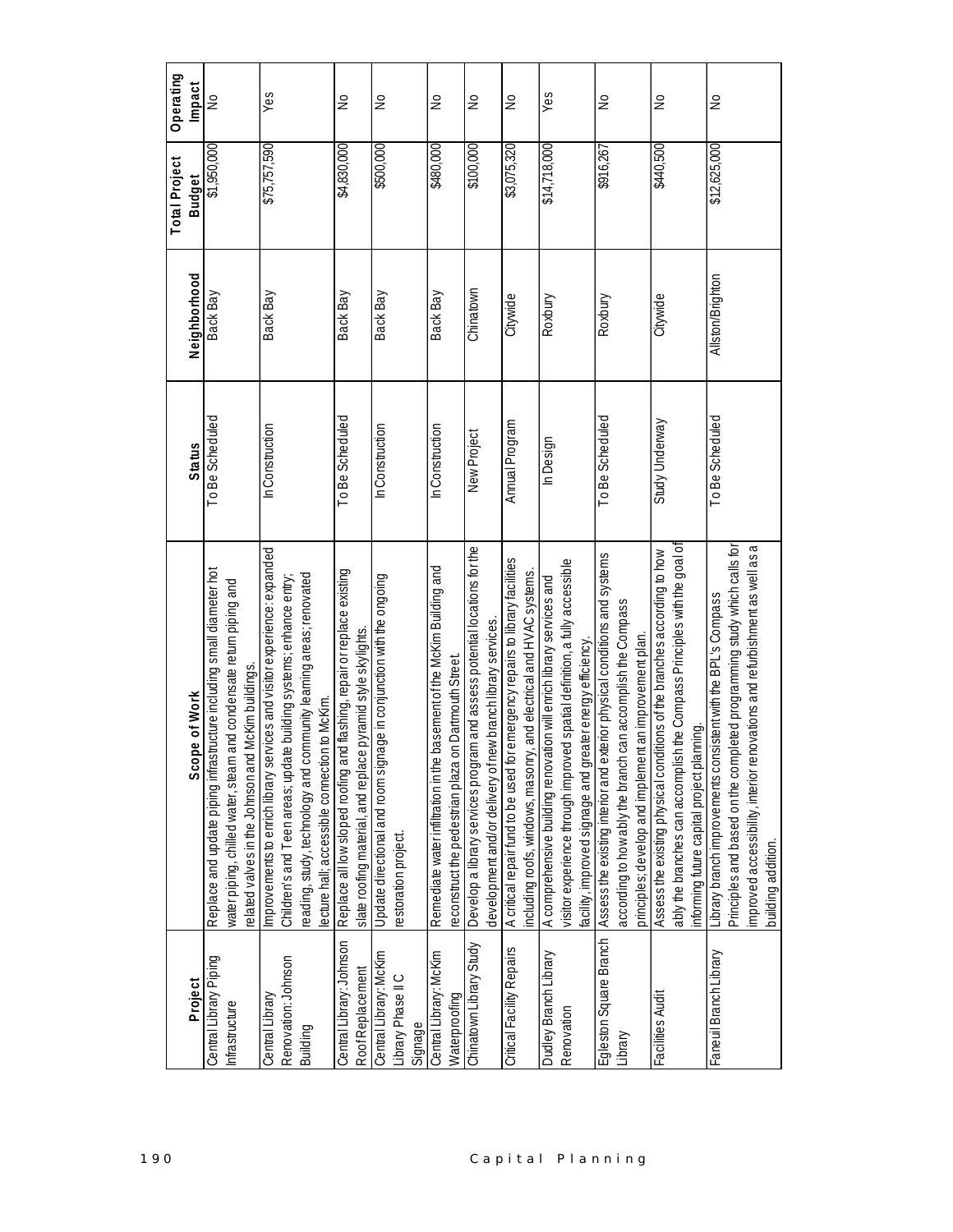|                                                     |                                                                                                                                                                                                                                                    |                         |                       | Total Project | Operating     |
|-----------------------------------------------------|----------------------------------------------------------------------------------------------------------------------------------------------------------------------------------------------------------------------------------------------------|-------------------------|-----------------------|---------------|---------------|
| Project                                             | pe of Work<br>sco                                                                                                                                                                                                                                  | <b>Status</b>           | Neighborhood          | <b>Budget</b> | Impact        |
| Fields Corner Branch<br>Ubrary                      | reflects the BPL's Compass Principles and supports the needs of the<br>Conduct a facility assessment and develop a building program that<br>neighborhood. Design and construct a new branch library.                                               | New Project             | Dorchester            | \$12,100,000  | ż             |
| Jamaica Plain Branch<br>Library                     | Renovate existing branch and build an addition to improve access and<br>collection areas, shelving, electrical system updates, and other items.<br>programming. Service improvements will include circulation and                                  | In Construction         | Jamaica Plain         | \$10,000,000  | Yes           |
| North End Branch Library                            | Assess the existing interior and exterior physical conditions and systems<br>according to how ably the branch can accomplish the Compass<br>principles; develop and implement an improvement plan.                                                 | To Be Scheduled         | North End             | \$1,475,000   | ş             |
| Parker Hill Library                                 | Exterior required maintenance to replace windows, repoint masonny walls,<br>and repair stairs. Minor interior improvements are also planned                                                                                                        | In Design               | Mission Hill          | \$2,400,000   | ş             |
| Permanent Collections<br>Storage Study              | Develop space requirements for the collections at 201 Rivermoor Street of<br>the BPL and the City's Archives and Records Management Division.<br>Examine available space and assess the feasibility and cost of<br>expanding the storage facility. | New Project             | West Roxbury          | \$75,000      | ş             |
| Library Renovation<br>Roslindale Branch             | visitor experience through improved spatial definition, a fully accessible<br>A comprehensive building renovation will enrich library services and<br>facility, improve signage and increase energy efficiency                                     | To Be Scheduled         | Roslindale            | \$6,700,000   | Yes           |
| Recommendations<br>Implementation<br>Security Audit | Central and all branch library locations.<br>Implement security upgrades at                                                                                                                                                                        | Implementation Underway | Citywide              | \$500,000     | ş             |
| Uphams Corner Library<br>(New)                      | Site acquisition, design, construction, and furnishings for the development<br>of a new branch library                                                                                                                                             | To Be Scheduled         | Dorchester            | \$12,980,000  | $\frac{1}{2}$ |
| Web Site & Online                                   | Supplemental services to augment internal capacity and expertise with<br>Services Redevelopment respect to overhauling Boston Public Library's website and online<br>presences                                                                     | To Be Scheduled         | $\leq$                | \$100,000     | ş             |
| Neighborhood Development                            |                                                                                                                                                                                                                                                    |                         |                       |               |               |
| Property Demolition                                 | Demolish three priority buildings in DND's portfolio including 65 East<br>Cottage Street, 71-79 Intervale Street and 174 West Second Street.                                                                                                       | In Construction         | Various neighborhoods | \$1,750,000   | ş             |
|                                                     | Strand Theatre Upgrades Improve accessibility throughout the theatre, including the installation of an<br>elevator; fire protection improvements.                                                                                                  | In Design               | Dorchester            | \$3,390,000   | Yes           |
| Underground Storage<br>Tanks                        | permanently closed. Nine sites to undergo activities for close out or long<br>UST locations. Three sites to be<br>Closeout phase for 12 remaining<br>term monitoring.                                                                              | Annual Program          | Various neighborhoods | \$600,000     | ş             |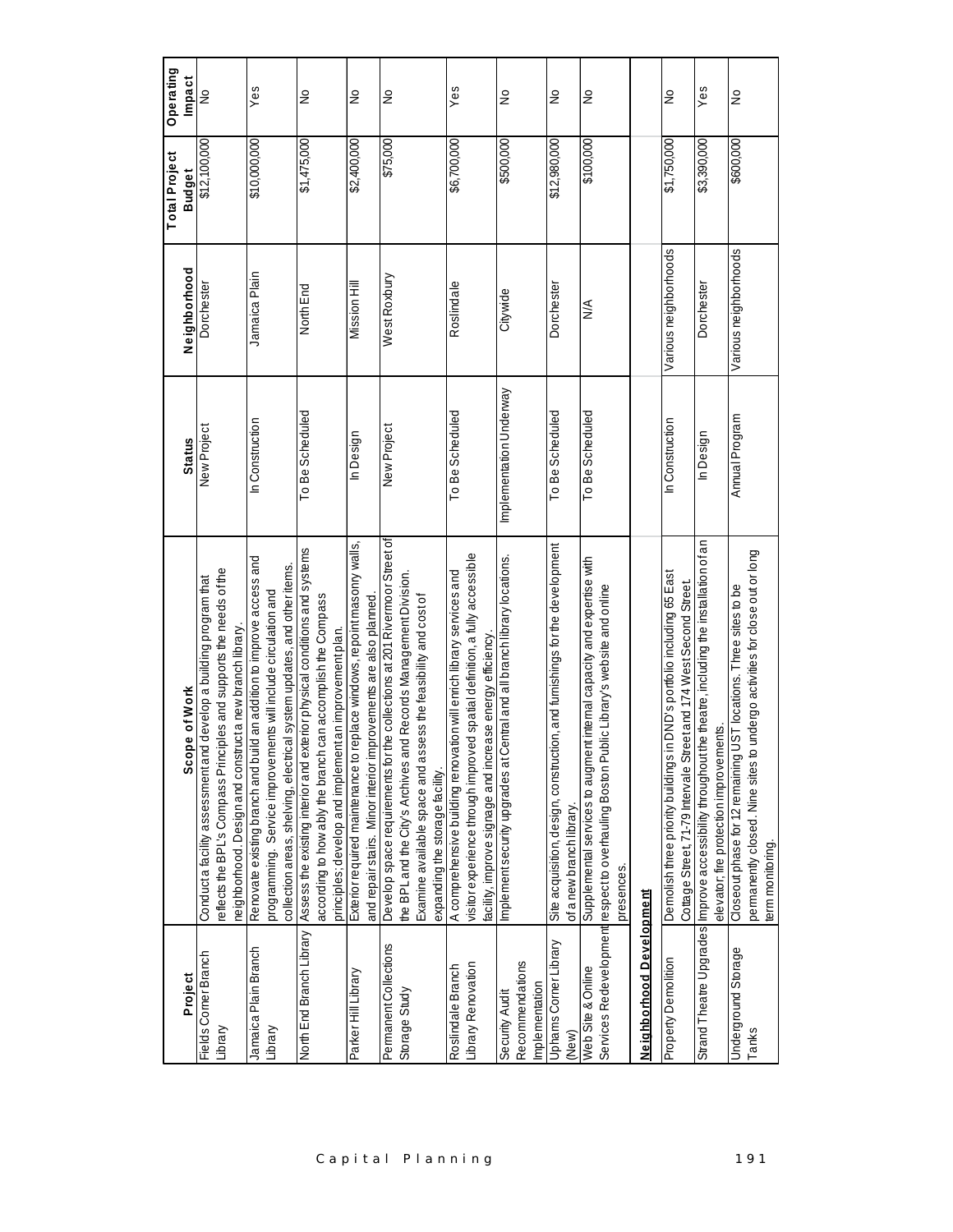| Project                               | Scope of Work                                                                                                                                                                | <b>Status</b>           | Neighborhood          | Total Project<br><b>Budget</b> | Operating<br>Impact |
|---------------------------------------|------------------------------------------------------------------------------------------------------------------------------------------------------------------------------|-------------------------|-----------------------|--------------------------------|---------------------|
| Office of New Urban Mechanics         |                                                                                                                                                                              |                         |                       |                                |                     |
| movation Fund                         | Work across departments to deploy innovative improvements on streets,<br>online, and in schools using technology and cutting edge design.                                    | Implementation Underway | Various neighborhoods | \$400,000                      | ⋛                   |
| Parks and Recreation Department       |                                                                                                                                                                              |                         |                       |                                |                     |
| Adams/King Playground                 | Park renovation including drainage, fencing and wall repairs; new<br>safety surfacing.<br>and scaping, play structure, and                                                   | In Construction         | Dorchester            | \$500,000                      | ⋛                   |
| Avenue Entrance                       | ncluding Johnson Memorial Gates<br>monument conservation, accessibility upgrades, and landscape<br>Back Bay Fens Westland   Improvements to park entrance<br>rehabilitation. | To Be Scheduled         | Fenway/Kenmore        | \$820,000                      | ş                   |
| Boston Common<br>Memorial             | Study to explore options to improve accessibility between the Shaw<br>Accessibility Study Shaw Memorial and the rest of the Common.                                          | To Be Scheduled         | Beacon Hill           | \$50,000                       | ⋛                   |
| Boylston Street Edge<br>Boston Common | Upgrades to sidewalk and utilities along Boylston Street edge of park.                                                                                                       | In Design               | Beacon Hill           | \$560,000                      | ⋛                   |
| Boston Common<br>Parkman Plaza        | Visitor Information Center in the Boston<br>he VIC towards the Boylston Street T<br>Common and the sidewalk from t<br>Renovate Parkman Plaza at the<br>Station.              | In Design               | Beacon Hill           | \$4,300,000                    | ⋛                   |
| Boston Common<br>Pathways             | Improve paths, paving, and associated infrastructure, including the area<br>Monument<br>around the Soldiers and Sailors                                                      | In Construction         | Beacon Hill           | \$1,682,145                    | ⋛                   |
| Boston Common Utility<br>Study        | electric and drainage) of the Boston<br>utility upgrades and future pathway<br>Common in advance of needed<br>Study to determine utility needs<br>paving.                    | In Design               | Beacon Hill           | \$100,000                      | ⋛                   |
| Bussey Brook Wal                      | Rebuild portions of stone walls adjacent to roadways and near Bussey<br>Brook.                                                                                               | To Be Scheduled         | Jamaica Plain         | \$125,000                      | ⋛                   |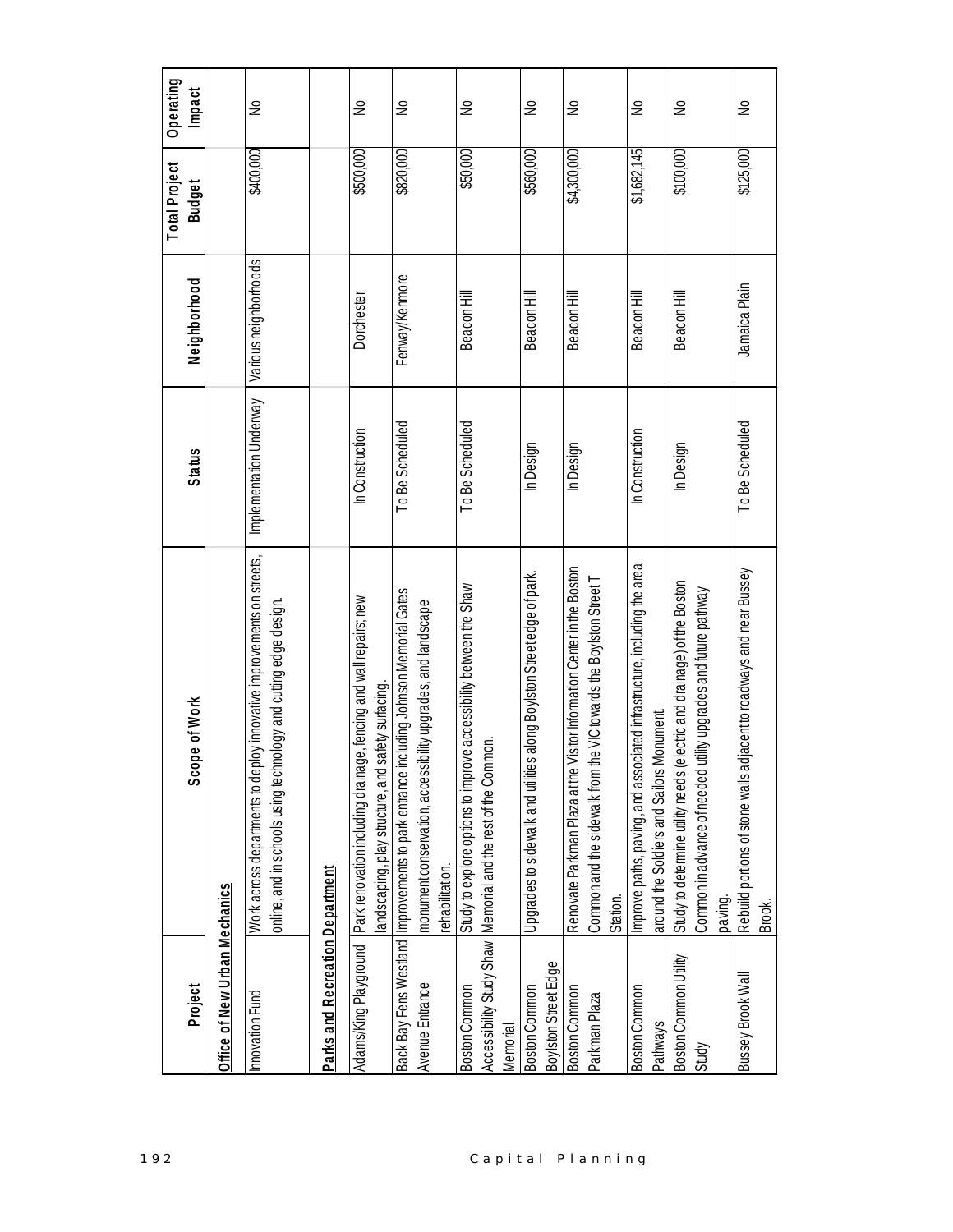| Operating<br><b>Impact</b><br><b>Budget</b><br>Neighborhood                                                                               | ⋛<br>\$1,689,358 |                                                                     | Yes<br>\$4,005,030 | ⋛<br>\$996,000                                                            | ₹<br>\$260,000                                                       | ⋛<br>\$500,000                  | ş<br>\$6,300,000                                                            | ş<br>\$320,000                                                      | ⋛<br>\$1,650,000                  | ⋛<br>\$1,150,000                                                                                                                    | ₽<br>\$972,000                                                                           |
|-------------------------------------------------------------------------------------------------------------------------------------------|------------------|---------------------------------------------------------------------|--------------------|---------------------------------------------------------------------------|----------------------------------------------------------------------|---------------------------------|-----------------------------------------------------------------------------|---------------------------------------------------------------------|-----------------------------------|-------------------------------------------------------------------------------------------------------------------------------------|------------------------------------------------------------------------------------------|
|                                                                                                                                           | Allston/Brighton |                                                                     | Allston/Brighton   | Roxbury                                                                   | North End                                                            | Back Bay                        | Citywide                                                                    | East Boston                                                         | Dorchester                        | Dorchester                                                                                                                          | Roxbury                                                                                  |
| To Be Scheduled                                                                                                                           |                  |                                                                     |                    | In Design                                                                 | To Be Scheduled                                                      | To Be Scheduled                 | Annual Program                                                              | In Design                                                           | New Project                       | To Be Scheduled                                                                                                                     | To Be Scheduled                                                                          |
|                                                                                                                                           |                  | New Project                                                         |                    |                                                                           |                                                                      |                                 |                                                                             |                                                                     |                                   |                                                                                                                                     |                                                                                          |
|                                                                                                                                           |                  |                                                                     |                    | Playground and park renovation, including water spray, play structure and |                                                                      |                                 |                                                                             |                                                                     |                                   |                                                                                                                                     |                                                                                          |
| Renovation includes structural, MEP and envelope repairs as well as ADA<br>access and bathroom and interior reconfiguration and upgrades. |                  | to include ballfields, courts, passive<br>dscaping.                 |                    |                                                                           | Address drainage and pavement issues adjacent to water play feature. | thways.                         | Annual program to rehabilitate tennis, basketball, and street hockey courts | drainage; fencing and wall repairs; and<br>and safety surfacing.    | assive areas.                     | Overall park and play lot refurbishment including basketball court,<br>pathways, playground, and possible water spray play feature. | Improvements to Dudley Town Common to support the use of this<br>thering and civic uses. |
|                                                                                                                                           |                  | Comprehensive park renovation<br>areas, pathways, utilities and lan |                    | safety surfacing, site furnishings and plantings.                         |                                                                      | Repair and upgrade existing pat |                                                                             | Major park renovation including<br>new landscaping, play structure, | Refurbish play lot and adjacent p |                                                                                                                                     | neighborhood "Common" for gat                                                            |
|                                                                                                                                           |                  |                                                                     |                    |                                                                           |                                                                      |                                 | citywide.                                                                   |                                                                     |                                   |                                                                                                                                     |                                                                                          |
| Cassidy Field House                                                                                                                       |                  | Cassidy Field Master<br>Plan Implementation                         |                    | Children's Park<br>Playground                                             | Christopher Columbus<br>Park                                         | Commonwealth Avenue<br>⊠        | Court Renovations                                                           | Cuneo Playground                                                    | Doherty-Gibson<br>Playground      | Downer Avenue Park                                                                                                                  | Dudley Town Common                                                                       |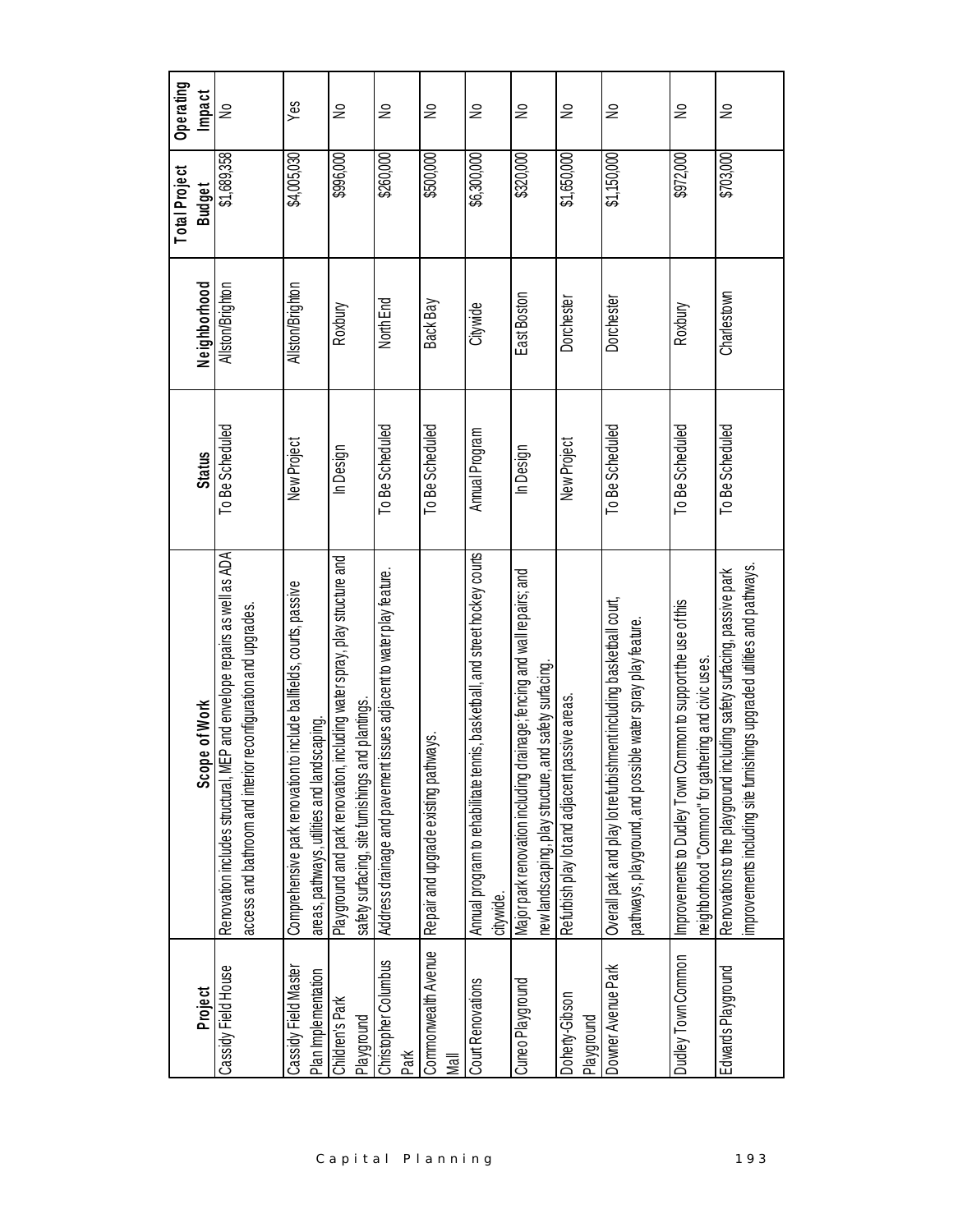|                                                   |                                                                                                                                                                                        |                 |                       | <b>Total Project</b> | Operating     |
|---------------------------------------------------|----------------------------------------------------------------------------------------------------------------------------------------------------------------------------------------|-----------------|-----------------------|----------------------|---------------|
| Project                                           | pe of Work<br>Sco                                                                                                                                                                      | <b>Status</b>   | Neighborhood          | <b>Budget</b>        | <b>Impact</b> |
| Evergreen Cemetery                                | Pathway repair and repaving.                                                                                                                                                           | New Project     | Allston/Brighton      | \$150,000            | ⋛             |
| Fairview Cemetery<br>Garage Building              | Construct new garage. Provide access for persons with disabilities.                                                                                                                    | In Construction | Hyde Park             | \$1,503,000          | ⋛             |
| Fallon Field Playground                           | Overall park and play lot refurbishment and installation of safety surfacing.                                                                                                          | In Construction | Roslindale            | \$910,000            | 욷             |
| Field Lights at Doherty-<br>Gibson Playground     | Repair or replace field flood lights and upgrade electrical system to<br>Musco System.                                                                                                 | New Project     | Dorchester            | \$500,000            | ⋛             |
| <b>Field Renovations at</b><br>Moakley Park       | Re-grade mult-use field and surrounding areas to improve drainage and<br>playing surface.                                                                                              | In Design       | South Boston          | \$500,000            | ₴             |
| Parkman Playground<br><b>Field Renovations at</b> | Renovate the existing field and perform associated site improvements.                                                                                                                  | In Construction | Roslindale            | \$800,000            | 욷             |
| <b>Field Renovations at</b><br>Ronan Park         | to improve drainage and playing surface.<br>Renovate existing baseball field                                                                                                           | In Design       | Dorchester            | \$500,000            | 욷             |
| Flaherty Park                                     | Renovation of park, including play lot, pathways, and passive areas.                                                                                                                   | New Project     | South Boston          | \$715,000            | ⋛             |
| Update                                            | Franklin Park Master Plan  Update the existing Master Plan to build out the Franklin Park Yard as a ful<br>facility for the Boston Parks Department.<br>administration and maintenance | In Design       | Roxbury               | \$75,000             | ⋛             |
| Franklin Park Pathway<br>Improvements             | to expand recreation opportunities for<br>Revitalize pathways and entrances in this highly used park. Improve<br>universal access within the park t<br>park users of all abilities.    | New Project     | Various neighborhoods | \$5,000,000          | 욷             |
| Frog Pond                                         | systems of the Frog Pond.<br>Study to evaluate the mechanica                                                                                                                           | In Design       | Beacon Hill           | \$150,000            | ⋛             |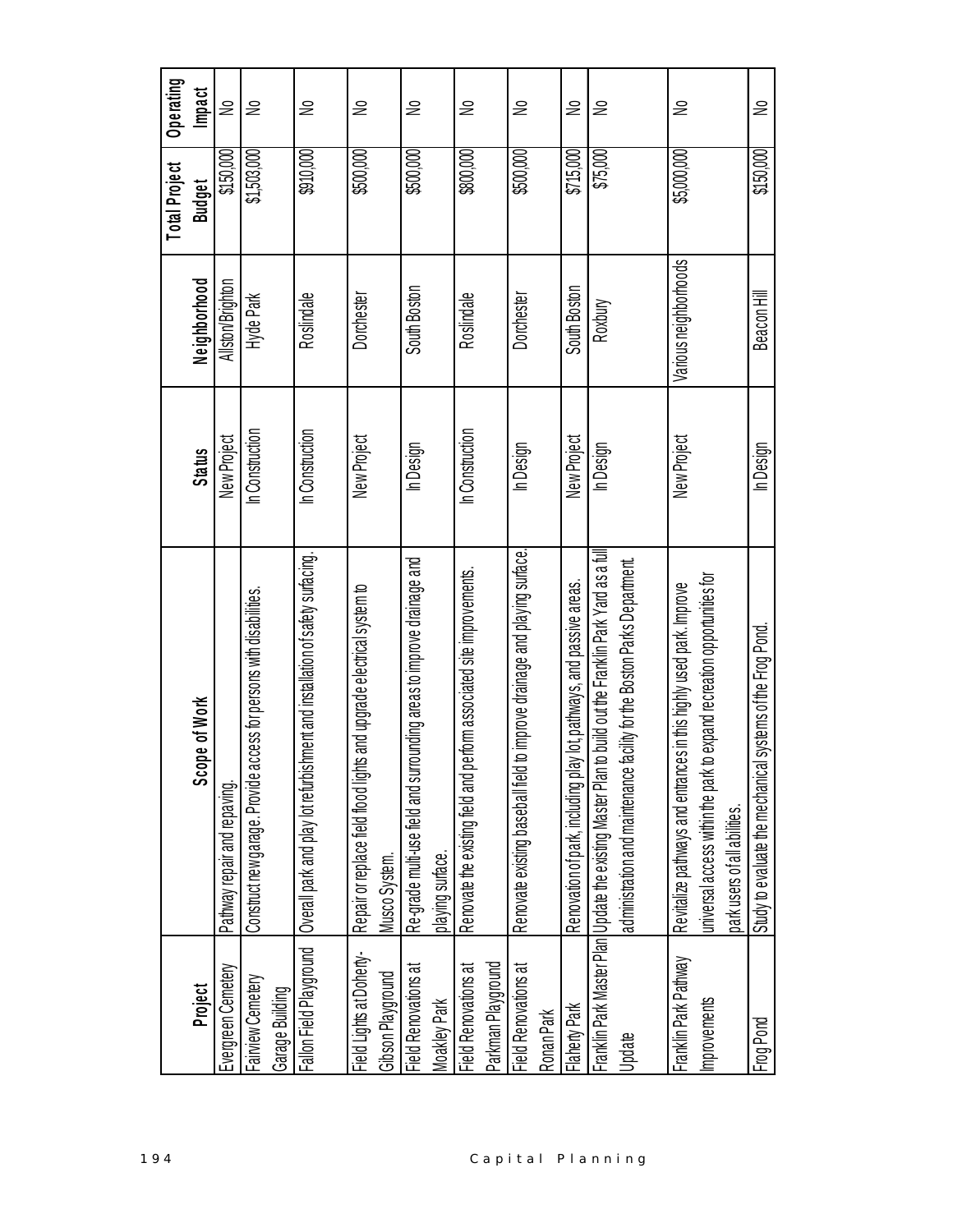| Project                                     | pe of Work<br>Sco                                                                                                                                                                                                           | Status          | Neighborhood | Total Project<br><b>Budget</b> | Operating<br><b>Impact</b> |
|---------------------------------------------|-----------------------------------------------------------------------------------------------------------------------------------------------------------------------------------------------------------------------------|-----------------|--------------|--------------------------------|----------------------------|
|                                             | Frog Pond Master Plan St Study to determine the future redesign of the Frog Pond Ice Facility and the                                                                                                                       | In Design       | Beacon Hill  | \$150,000                      | ₹                          |
| $\overrightarrow{g}$                        | accompanying building.                                                                                                                                                                                                      |                 |              |                                |                            |
| Garvey Playground                           | Park renovation including play lot, field improvements, lighting, pathways,<br>and court upgrades.                                                                                                                          | New Project     | Dorchester   | \$5,000,000                    | ş                          |
| General Parks<br>Improvements               | Replace fencing, pavement, court lighting, and other infrastructure repairs<br>as needed.                                                                                                                                   | Annual Program  | Citywide     | \$5,222,038                    | ⋛                          |
| Clubhouse Phase 2<br>George Wright          | Building renovations include installation of a new boiler, electrical system<br>and fire protection. Update bathroom for accessibility.                                                                                     | New Project     | Hyde Park    | \$1,400,000                    | ₹                          |
| Clubhouse Study<br>George Wright            | configuring/reprogramming opportunities<br>Programming study to identify re<br>for the clubhouse.                                                                                                                           | New Project     | Hyde Park    | \$75,000                       | Yes                        |
| George Wright Golf<br>Course                | drainage, paving, and other<br>Ongoing improvements including<br>miscellaneous items.                                                                                                                                       | Annual Program  | Hyde Park    | \$2,372,025                    | ş                          |
| George Wright Golf<br>Course Clubhouse      | improvements, new doors and windows, and new boiler and ATC. Install<br>Building renovations include envelope work and exterior access<br>new electrical service and fire protection. Update bathroom for<br>accessibility. | In Construction | Hyde Park    | \$3,618,258                    | ⋛                          |
| George Wright Golf<br>Course Water Main     | Replacement of leaking water main at George Wright Golf course.                                                                                                                                                             | In Design       | Hyde Park    | \$250,000                      | Yes                        |
| Green Infrastructure Plan                   | parks and the streetscape under Parks<br>ital and Operating needs for green<br>Study to determine the future Cap<br>infrastructure development within<br>Department's jurisdiction.                                         | New Project     | Citywide     | \$100,000                      | ₹                          |
| Harambee Park Master<br>Plan                | timal use of space within the entire park.<br>Develop a master plan for the op                                                                                                                                              | In Design       | Mattapan     | \$125,000                      | ⋛                          |
| Harambee Park Master<br>Plan Implementation | New playground on the west side of the park, pathway, and lighting<br>mprovements.                                                                                                                                          | New Project     | Mattapan     | \$3,700,000                    | Yes                        |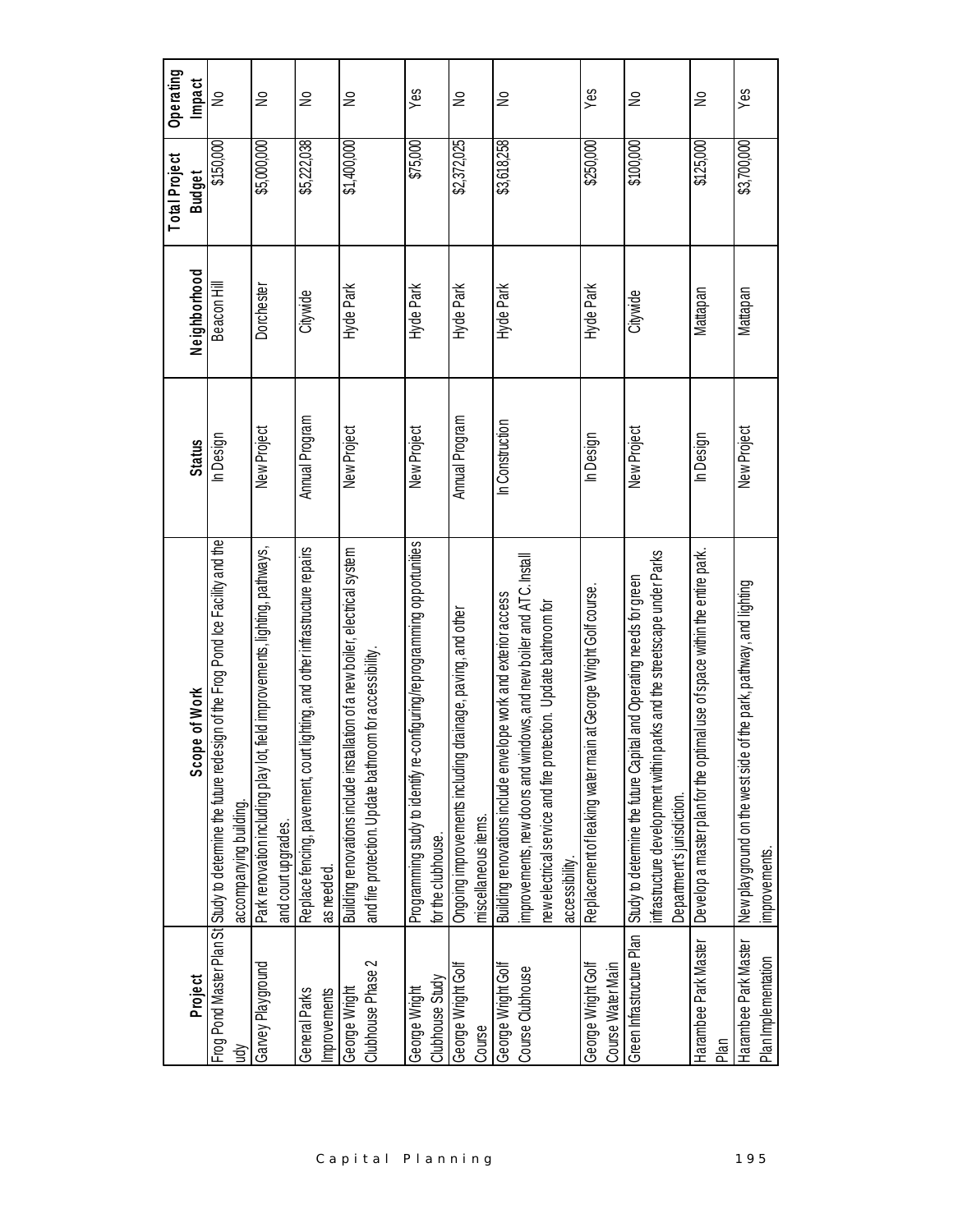| 196              |                            |                                                                                              |                 |                | Total Project | Operating     |
|------------------|----------------------------|----------------------------------------------------------------------------------------------|-----------------|----------------|---------------|---------------|
|                  | Project                    | Scope of Work                                                                                | <b>Status</b>   | Neighborhood   | <b>Budget</b> | <b>Impact</b> |
|                  | Healy Field Playground     | structures, site fumishings, fencing and<br>Play lot renovation including play               | In Design       | Roslindale     | \$665,000     | ⋛             |
|                  |                            | llandscaping.                                                                                |                 |                |               |               |
|                  | Hemenway Playground        | ge; fencing and wall repairs; and new<br>Park renovation including drainag                   | In Construction | Dorchester     | \$52,500      | $\geq$        |
|                  |                            | landscaping, play structure and safety surfacing.                                            |                 |                |               |               |
|                  | <b>Historic Cemeteries</b> | Ongoing program of repairs in designated historic cemeteries located                         | Annual Program  | Citywide       | \$2,339,637   | ⋛             |
|                  |                            | throughout the City.                                                                         |                 |                |               |               |
|                  | Jamaica Pond Dock          | Design rehabilitation and repair of the boat docks.                                          | To Be Scheduled | Jamaica Plain  | \$14,000      | €             |
|                  | Rehabilitation             |                                                                                              |                 |                |               |               |
|                  | Jamaica Pond Outfal        | Replace outfall pipe and make related site improvements at Jamaica                           | In Design       | Jamaica Plain  | \$300,000     | ⋛             |
| Capital Planning | Pipe Replacement           | Pond.                                                                                        |                 |                |               |               |
|                  | John Harvard Mall          | Renovate existing passive park and improve accessibility.                                    | In Construction | Charlestown    | \$1,255,000   | ⋛             |
|                  | John Harvard Mall Play     | Complete renovation of tot lot and surrounding area including tencing,                       | In Construction | Charlestown    | \$450,000     | ⋛             |
|                  | Area                       | paving, and lighting.                                                                        |                 |                |               |               |
|                  |                            | athways, walls, plazas, ADA<br>lustice Gourdin Veterans'   Major park renovation including p | In Design       | Roxbury        | \$152,000     | 을             |
|                  | Memorial Park              | improvements, and landscaping.                                                               |                 |                |               |               |
|                  | Kelleher Rose Garden       | ose garden.<br>Perimeter restoration of historic ro                                          | To Be Scheduled | Fenway/Kenmore | \$170,000     | ⋛             |
|                  | angone Park and            | to playground, basketball court,<br>Enhancement and improvements                             | To Be Scheduled | North End      | \$5,460,000   | Yes           |
|                  | Puopolo Playground         | baseball fields, softball field, bocce, lighting, drainage and plantings.                    |                 |                |               |               |
|                  | $\frac{1}{2}$ berty Tree   | Restoration of passive park including brick paving and other site                            | In Design       | Chinatown      | \$130,000     | ⋛             |
|                  |                            | improvements.                                                                                |                 |                |               |               |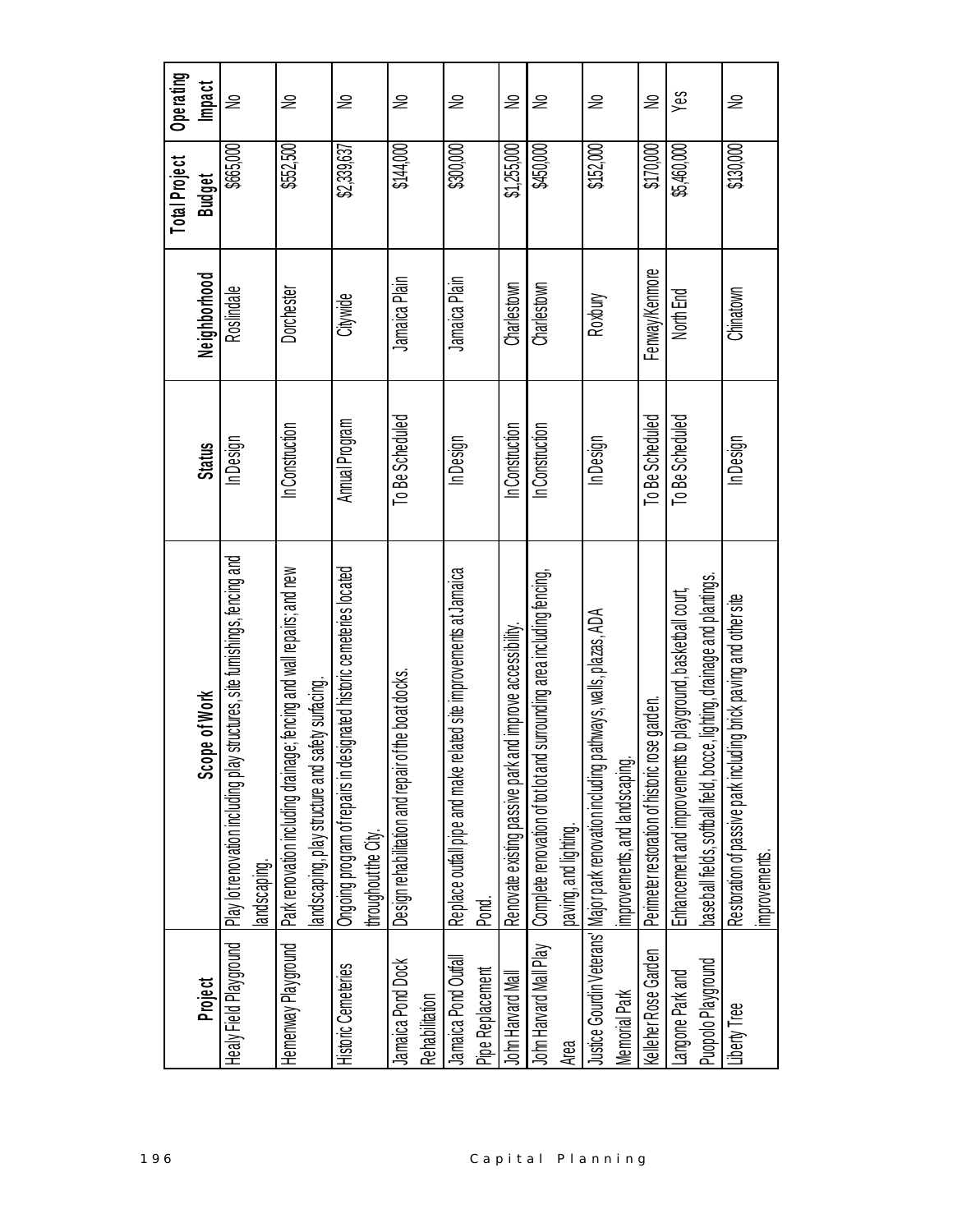|                        |                                                                                                                         |                 |                  | <b>Total Project</b> | Operating |
|------------------------|-------------------------------------------------------------------------------------------------------------------------|-----------------|------------------|----------------------|-----------|
| Project                | Scope of Work                                                                                                           | <b>Status</b>   | Neighborhood     | <b>Budget</b>        | Impact    |
| Marcella Playground    | Renovation including new play equipment, spray feature, court                                                           | In Construction | Roxbury          | \$2,160,000          | ş         |
|                        | improved lighting, wall improvements,<br>new fence and restoration of public art.<br>resurfacing, re-graded field and i |                 |                  |                      |           |
| Martin's Park          | Children's Museum. The project will<br>Creation of major new park near                                                  | New Project     | South Boston     | \$7,000,000          | ₹         |
|                        | include an accessible playground and passive areas. Install play                                                        |                 |                  |                      |           |
|                        | equipment, safety surfacing, plantings, and site furnishings.                                                           |                 |                  |                      |           |
|                        | Mary Hannon Playground Major park renovation including drainage; fencing and wall repairs; and                          | In Construction | Roxbury          | \$914,083            | ₹         |
|                        | and safety surfacing.<br>ew landscaping, play structure,                                                                |                 |                  |                      |           |
|                        | areas.<br>Mary Hannon Playground   Renovate ball field and passive                                                      | To Be Scheduled | Roxbury          | \$896,000            | ₹         |
| Phase II               |                                                                                                                         |                 |                  |                      |           |
| McConnell Playground   | to include play lot, three fields, passive<br>Comprehensive park renovation                                             | To Be Scheduled | Dorchester       | \$3,690,000          | ş         |
|                        | park, parking lot and address access issues.                                                                            |                 |                  |                      |           |
| McKinney Playground    | Develop a master plan for the park.                                                                                     | To Be Scheduled | Allston/Brighton | \$50,000             | ⋛         |
| Master Plan            |                                                                                                                         |                 |                  |                      |           |
| Medal of Honor Park &  | improvements, pathway and infrastructure<br>Park renovation to include lawn i                                           | In Design       | South Boston     | \$2,010,000          | ş         |
| Lee Playground         | upgrades, and new play equipment.                                                                                       |                 |                  |                      |           |
| Moakley Park Master    | Develop a master plan for the optimal use of space within the entire park.                                              | New Project     | South Boston     | \$180,000            | ş         |
| Plan                   |                                                                                                                         |                 |                  |                      |           |
| Monsignor Reynolds     | fety surfacing, curbing, fencing, and<br>Install new play lot equipment, sa                                             | In Construction | South End        | \$540,000            | ş         |
| Playground             | benches.                                                                                                                |                 |                  |                      |           |
| Mt. Hope Street Parcel | that will transform the DND parcel into a<br>Study and implement strategies                                             | New Project     | Roslindale       | \$50,000             | ⋛         |
|                        | park.                                                                                                                   |                 |                  |                      |           |
| Muddy River            | Dredge main channel and restore habitat along the Muddy River. Project                                                  | In Construction | Fenway/Kenmore   | \$89,305,642         | ş         |
|                        | will be implemented through the Army Corps of Engineers. Additional                                                     |                 |                  |                      |           |
|                        | project funding is provided by the Army Corps of Engineers, the                                                         |                 |                  |                      |           |
|                        | Brookline.<br>Commonwealth, and the Town of                                                                             |                 |                  |                      |           |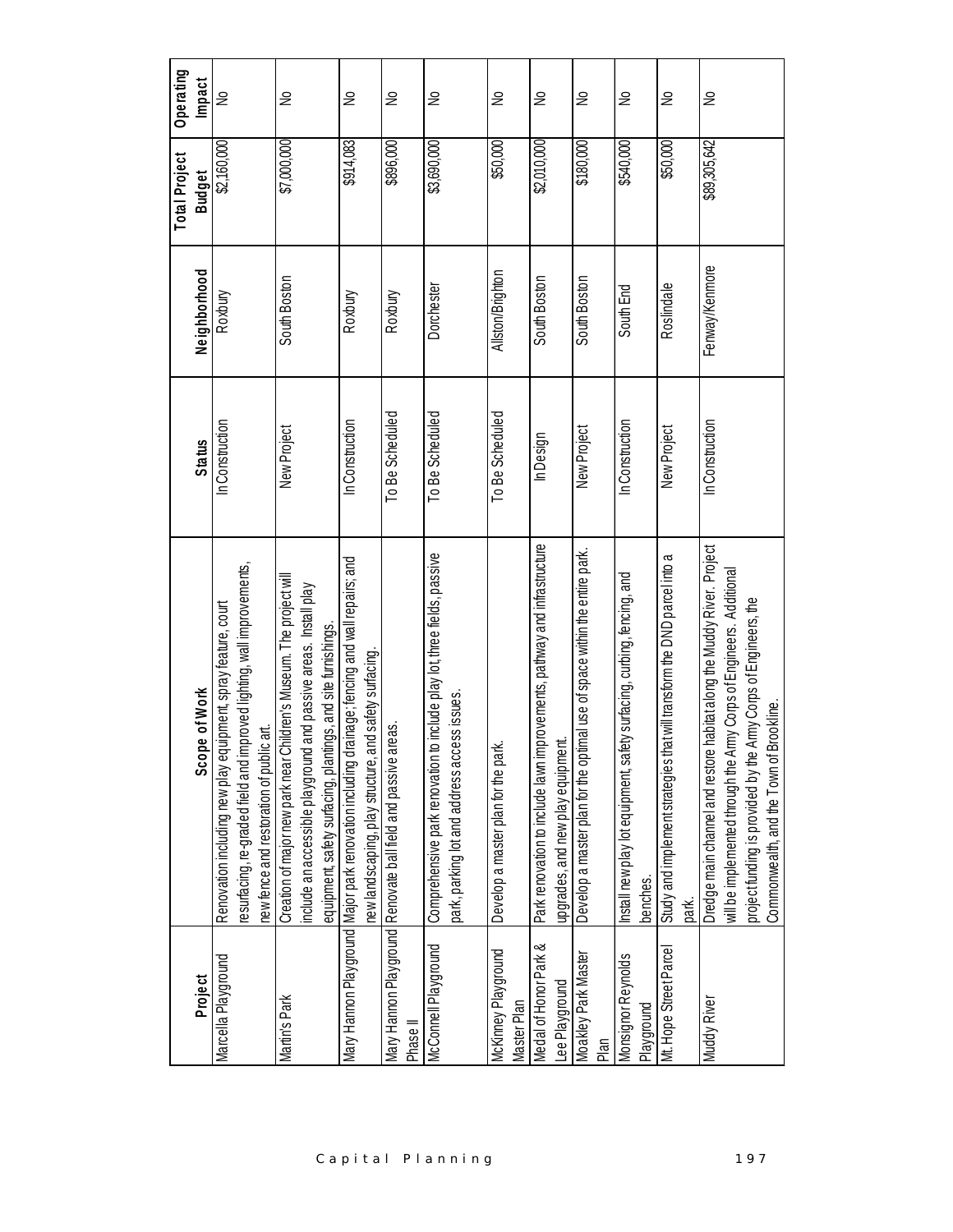|     | Operating<br><b>Impact</b>     | ş                                                                                       | ş                                                                                                                                      | $\geq$                                                                                                                                                     | ₹                                                                                                                                                                                                                      | ₹                                                                                                                                                                               | ⋛                                                           | Yes                                                                                                                                           | ş                                                                                                                 | ₹                                                                                             | ₽                                                            | ₹                                                                                                                     |
|-----|--------------------------------|-----------------------------------------------------------------------------------------|----------------------------------------------------------------------------------------------------------------------------------------|------------------------------------------------------------------------------------------------------------------------------------------------------------|------------------------------------------------------------------------------------------------------------------------------------------------------------------------------------------------------------------------|---------------------------------------------------------------------------------------------------------------------------------------------------------------------------------|-------------------------------------------------------------|-----------------------------------------------------------------------------------------------------------------------------------------------|-------------------------------------------------------------------------------------------------------------------|-----------------------------------------------------------------------------------------------|--------------------------------------------------------------|-----------------------------------------------------------------------------------------------------------------------|
|     | Total Project<br><b>Budget</b> | \$3,110,000                                                                             | \$679,000                                                                                                                              | \$90,000                                                                                                                                                   | \$630,000                                                                                                                                                                                                              | \$191,000                                                                                                                                                                       | \$1.740,000                                                 | \$1,900,000]                                                                                                                                  | \$1,737,000                                                                                                       | \$1,085,428                                                                                   | \$1,449,364                                                  | \$377,000                                                                                                             |
|     | Neighborhood                   | EastBoston                                                                              | Jamaica Plain                                                                                                                          | Citywide                                                                                                                                                   | Citywide                                                                                                                                                                                                               | Citywide                                                                                                                                                                        | Roslindale                                                  | North End                                                                                                                                     | Allston/Brighton                                                                                                  | Beacon Hill                                                                                   | Beacon Hill                                                  | Beacon Hill                                                                                                           |
|     | <b>Status</b>                  | To Be Scheduled                                                                         | In Design                                                                                                                              | New Project                                                                                                                                                | Study Underway                                                                                                                                                                                                         | In Design                                                                                                                                                                       | To Be Scheduled                                             | New Project                                                                                                                                   | To Be Scheduled                                                                                                   | In Design                                                                                     | In Construction                                              | To Be Scheduled                                                                                                       |
|     | pe of Work<br>Sco              | Rehabilitate the park, including updating the play lot, courts, fields and<br>lighting. | Olmsted Park Landscape   Landscape rehabilitation including woodlands restoration, stair<br>stabilization, and landscape improvements. | ecological value in the City of Boston that should be protected as open<br>Analyze and identify lands of recreational, habitat, connectivity, or<br>space. | accessibility. Evaluation and analysis will support and inform the City's<br>Inventory of park assets and assessment of park conditions including<br>Park and Open Space plan and future capital improvement requests. | phasing plans, development of standard details and specifications and<br>Planning and related landscape design services including: capital<br>miscella neous planning services. | entrance and perimeter.<br>Revitalize playground, pavilion, | e furnishings, pathways, landscaping, and<br>fountain and monument.<br>Park improvements including site<br>utilities. Restoration work on the | Improvements to multi-functional park, including drainage, play lot, courts,<br>passive areas, and infrastructure | Repair and backfill missing, destroyed, and leaking granite coping<br>surrounding the lagoon. | Public Garden Pathways Repair and upgrade existing pathways. | Public Garden Tool Shed  Design and comprehensive repairs for the interior and exterior of the<br>existing tool shed. |
|     | Project                        | Noyes Park                                                                              | Restoration                                                                                                                            | Parcel Priority Plan                                                                                                                                       | Evaluation and Asset<br>Park Accessibility<br>Study                                                                                                                                                                    | Park Planning Studies                                                                                                                                                           | Parkman Playground                                          | Paul Revere Mall                                                                                                                              | Penniman Road Play<br>Area                                                                                        | Public Garden Lagoon                                                                          |                                                              |                                                                                                                       |
| 198 |                                |                                                                                         |                                                                                                                                        |                                                                                                                                                            |                                                                                                                                                                                                                        | Capital Planning                                                                                                                                                                |                                                             |                                                                                                                                               |                                                                                                                   |                                                                                               |                                                              |                                                                                                                       |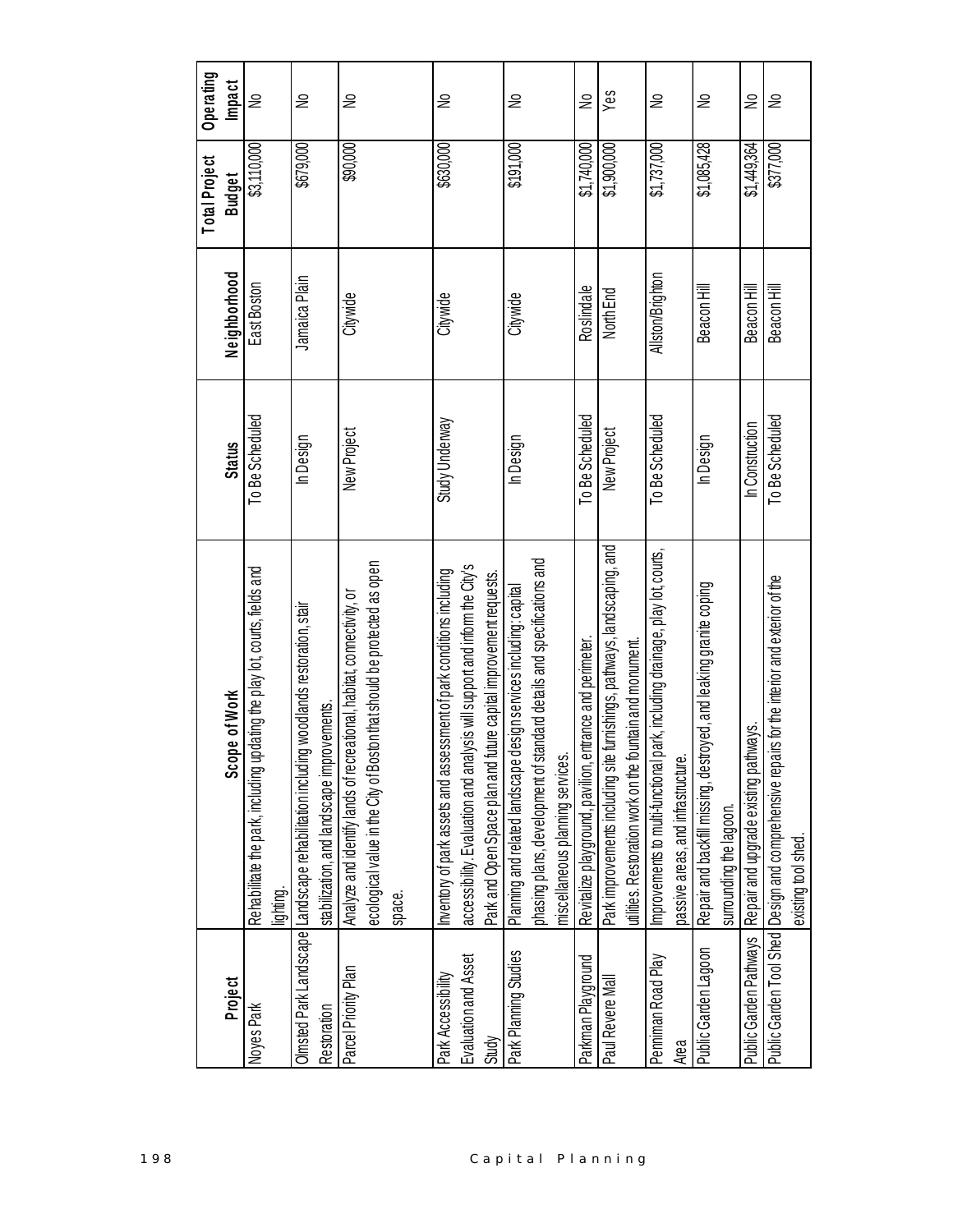|                                            |                                                                                                                                                 |                 |                  | <b>Total Project</b> | Operating |
|--------------------------------------------|-------------------------------------------------------------------------------------------------------------------------------------------------|-----------------|------------------|----------------------|-----------|
| Project                                    | pe of Work<br>ဒိဒ                                                                                                                               | <b>Status</b>   | Neighborhood     | <b>Budget</b>        | Impact    |
| <b>Puopolo Field Electrical</b><br>Repairs | source from high voltage to low voltage, install MUSCO lighting controllers<br>Repair and replacement of entire electrical system. Change power | In Design       | North End        | \$260,000            | ⋛         |
|                                            | d switches.<br>and modify all required wiring ar                                                                                                |                 |                  |                      |           |
| Rachel Revere Square                       | General park refurbishment including furnishings, play area, plaza, and                                                                         | In Design       | North End        | \$487,000            | ⋛         |
|                                            | pathways. Work will be coordinated with nearby Public Works project.                                                                            |                 |                  |                      |           |
| Ramsay Park                                | Park renovation including play lot, basketball courts, tennis courts, plazas,                                                                   | New Project     | South End        | \$2,020,000          | ⋛         |
|                                            | passive areas and lighting.                                                                                                                     |                 |                  |                      |           |
|                                            | to include skate park improvements,<br>Reservation Road Park   Comprehensive park renovation                                                    | To Be Scheduled | Hyde Park        | \$3,960,000          | ⋛         |
|                                            | provements, and landscaping.<br>artificial turf replacement, site im                                                                            |                 |                  |                      |           |
| Roberts Playground                         | Playground renovation including water spray, play structure, fencing,                                                                           | In Construction | Dorchester       | \$1,540,000          | ⋛         |
|                                            | safety surfacing, site furnishings and plantings.                                                                                               |                 |                  |                      |           |
| Rogers Park                                | Planning for future park improvements.                                                                                                          | In Design       | Allston/Brighton | \$50,000             | ⋛         |
| Ross Playground                            | Overall park and play lot refurbishment and installation of safety surfacing.                                                                   | In Design       | Hyde Park        | \$1,220,000          | ş         |
|                                            |                                                                                                                                                 |                 |                  |                      |           |
| Ryan Playground                            | Park improvements including play lot, courts, fields/ancillary structures,                                                                      | To Be Scheduled | Charlestown      | \$2,630,000          | ş         |
|                                            | and infrastructure.                                                                                                                             |                 |                  |                      |           |
| Savin Hill Park                            | Access and pathway improvements, seating area installation and                                                                                  | In Construction | Dorchester       | \$265,000            | $\geq$    |
|                                            | improvements, grading and drainage restoration, fence installation and                                                                          |                 |                  |                      |           |
|                                            | overlook creation.                                                                                                                              |                 |                  |                      |           |
| Smith Playground                           | Improvements to playground, new water spray feature, amphitheater,                                                                              | New Project     | Allston/Brighton | \$3,500,000          | Yes       |
|                                            | Western Avenue street improvements.<br>passive community space, and                                                                             |                 |                  |                      |           |
| South End Library Park                     | Passive park renovation including pathways and landscape                                                                                        | New Project     | South End        | \$150,000            | ⋛         |
|                                            | improvements.                                                                                                                                   |                 |                  |                      |           |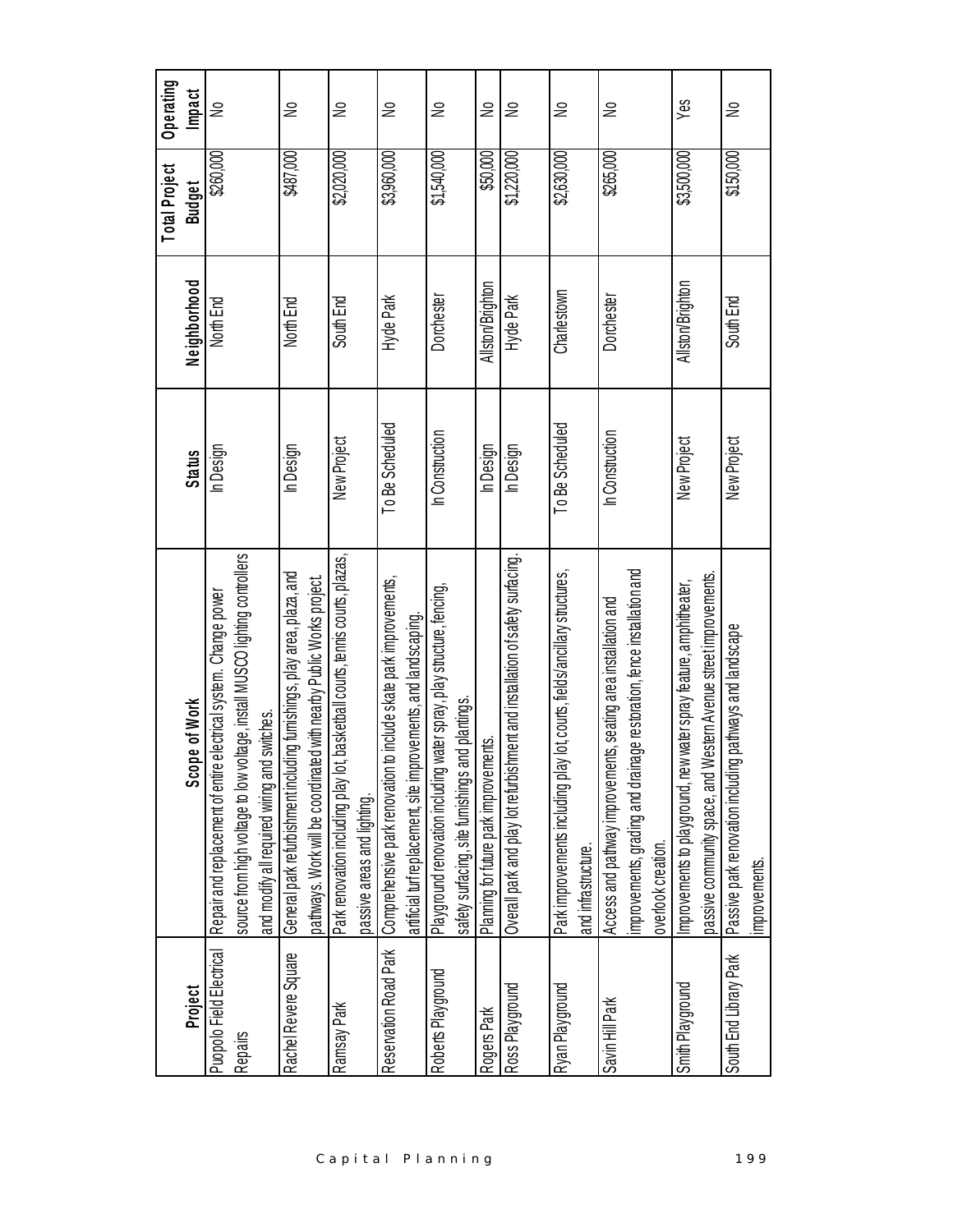| 200      |                           |                                                                                                |                 |                       |               |               |
|----------|---------------------------|------------------------------------------------------------------------------------------------|-----------------|-----------------------|---------------|---------------|
|          |                           |                                                                                                |                 |                       | Total Project | Operating     |
|          | Project                   | Scope of Work                                                                                  | <b>Status</b>   | Neighborhood          | <b>Budget</b> | <b>Impact</b> |
|          | Street Tree Planting      | Ongoing program of street tree planting throughout the City.                                   | Annual Program  | Citywide              | \$6,800,000   | ⋛             |
|          | Tai Tung Park             | installation of new safety surfacing.<br>General park refurbishment and                        | In Design       | Chinatown             | \$160,000     | ⋛             |
|          | <b>Titus Sparrow Park</b> | Improve the playground, tennis and basketball courts.                                          | New Project     | South End             | \$1,980,000   | $\geq$        |
|          | <b>Titus Sparrow Park</b> | Pathway improvements.                                                                          | To Be Scheduled | South End             | \$120,000     | ⋛             |
|          | Pathways                  |                                                                                                |                 |                       |               |               |
|          | Tree Canopy               | Update the City's Tree Canopy Assessment to inform targets and priorities                      | New Project     | Various neighborhoods | \$85,000      | ≗             |
|          | Assessment                | for canopy expansion.                                                                          |                 |                       |               |               |
|          |                           | Urban Wilds Renovations Renovation of walls, walkways, and signage within urban wilds owned by | Annual Program  | Citywide              | \$3,269,419   | $\geq$        |
|          |                           | )<br>የ<br>Environment and Parks Departm                                                        |                 |                       |               |               |
| Capital  | William Devine Golf       | relations of the range form of the relations of the relations of the state of $\alpha$         | Annual Program  | Roxbury               | \$2,061,544   | ₽             |
|          | Course                    |                                                                                                |                 |                       |               |               |
|          | Winthrop Square III       | perimeter fencing<br>andscape area and install new                                             | In Construction | Charlestown           | \$814,630     | $\geq$        |
| Planning | Police Department         |                                                                                                |                 |                       |               |               |
|          | Area A-1 and Area D-4     | Install new roofs at two police stations. Replace windows at Area A-1                          | To Be Scheduled | Various neighborhoods | \$2,500,000]  | ⋛             |
|          | <b>Stations</b>           | terrace masonry repairs.<br>Station and make foundation and                                    |                 |                       |               |               |
|          | Area B-3 Roof             | Replace the root.                                                                              | New Project     | Mattapan              | \$560,000     | ≗             |
|          | Replacement               |                                                                                                |                 |                       |               |               |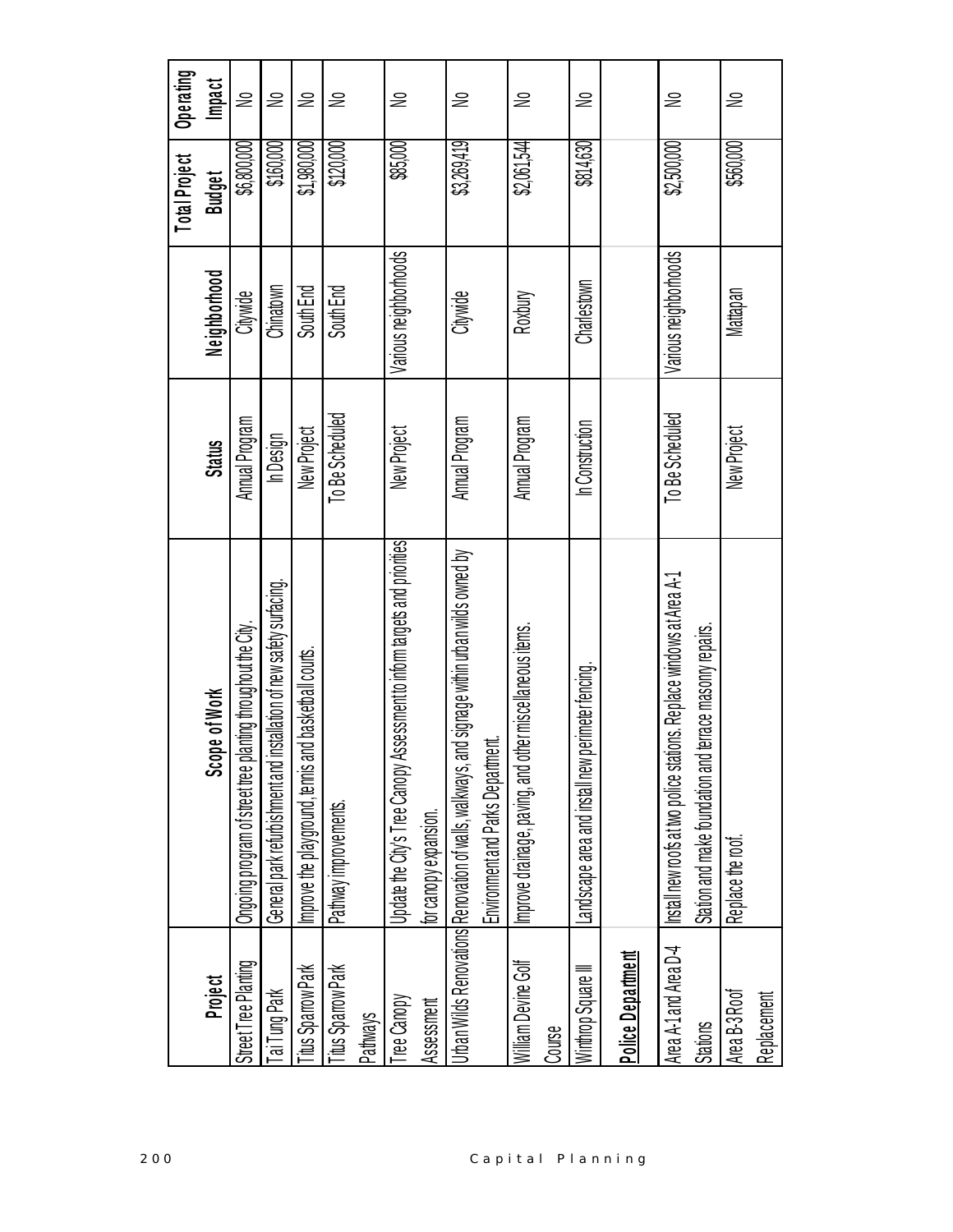|                                           |                                                                                                                                                                   |                         |                       | Total Project | Operating     |
|-------------------------------------------|-------------------------------------------------------------------------------------------------------------------------------------------------------------------|-------------------------|-----------------------|---------------|---------------|
| Project                                   | Scope of Work                                                                                                                                                     | <b>Status</b>           | Neighborhood          | <b>Budget</b> | <b>Impact</b> |
| Area D-14 Station                         | nd floor.<br>Install new windows on the secor                                                                                                                     | To Be Scheduled         | Allston/Brighton      | \$360,000     | ş             |
| Area E-5 Roof<br>Replacement              | Replace the root.                                                                                                                                                 | New Project             | West Roxbury          | \$500,000     | ⋛             |
| Area E-5 Station                          | Replace exterior siding.                                                                                                                                          | In Design               | West Roxbury          | \$714,000     | ⋛             |
| Infrastructure Upgrades<br>Communications | grades to the Police radio system.<br>Design and implementation of up                                                                                             | Implementation Underway | Citywide              | \$48,000,000  | ş             |
| Critical Facility Repairs                 | A critical repair fund to be used for emergency repairs to police facilities<br>ry, electrical, and HVAC systems.<br>including roofs, windows, mason              | Annual Program          | Citywide              | \$850,000     | ⋛             |
| East Boston Police<br>Station             | Design and construct a new police station.                                                                                                                        | In Design               | EastBoston            | \$25,540,000  | ⋛             |
| East Boston Police                        | Develop building program and assess siting options in conjunction with                                                                                            | Study Underway          | East Boston           | \$75,000      | ₽             |
| Station Study                             | the possible development of a City-owned property on East Eagle Street.                                                                                           |                         |                       |               |               |
| Study                                     | Emergency 9-1-1 Backup  Develop program for a new backup facility for E-9-1-1 call takers and<br>police dispatch.                                                 | To Be Scheduled         | Various neighborhoods | \$50,000      | $\tilde{\ge}$ |
| Garage for Specialized<br>Vehicles        | a centrally located garage for specialized<br>Study options for construction of<br>vehicles.                                                                      | To Be Scheduled         | $\frac{1}{2}$         | \$100,000     | $\geq$        |
| Gun Range at Moon<br>Island               | support administrative and training<br>requirements including appropriate environmental mitigation.<br>Design and construct a facility to                         | In Design               | Harbor Islands        | \$2,800,000   | ⋛             |
| Police Headquarters<br>Exterior Work      | weakened security elements, and address the deteriorating condition of<br>Improve the plinth associated with the parking lot knee wall, strengthen<br>the rotunda | In Design               | Roxbury               | \$750,000     | ⋛             |
| Police Headquarters<br>Study              | adquarters facility.<br>Reprogram selected areas of he                                                                                                            | Study Underway          | Roxbury               | \$150,000     | ⋛             |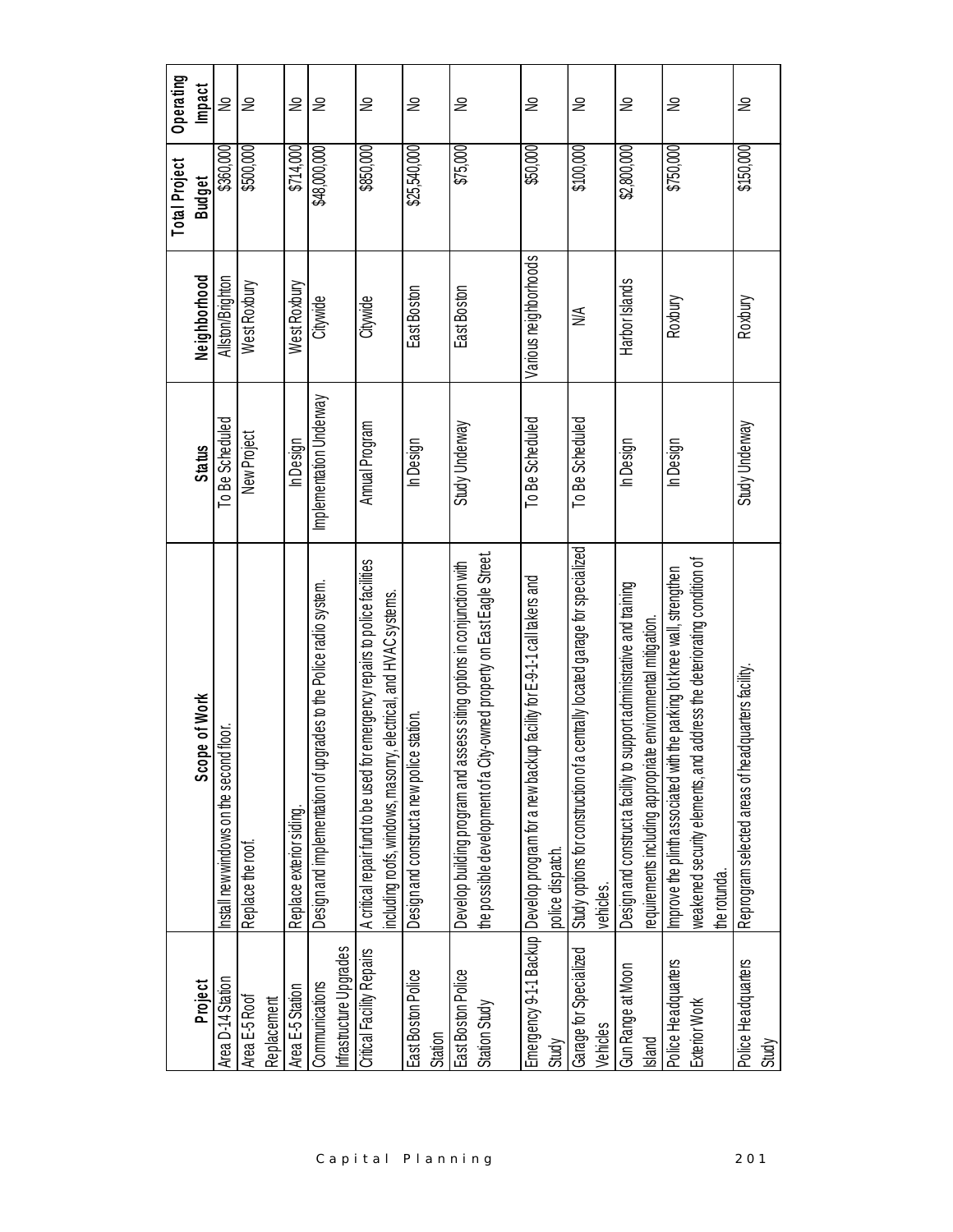| Project                        | Scope of Work                                                                                       | <b>Status</b>   | Neighborhood        | <b>Total Project</b><br><b>Budget</b> | Operating<br><b>Impact</b> |
|--------------------------------|-----------------------------------------------------------------------------------------------------|-----------------|---------------------|---------------------------------------|----------------------------|
| Property Management Department |                                                                                                     |                 |                     |                                       |                            |
| 26 Court Street                | Renovate building to improve envelope (roof, new windows, masonry                                   | In Design       | Financial           | \$14,000,000                          | ₹                          |
| Renovation                     | repair) and upgrade interior.                                                                       |                 | District/Downtown   |                                       |                            |
| 41 New Chardon Street          | Install a new boiler, replace all rooftop AC units, install new windows and a                       | To Be Scheduled | WestEnd             | \$3,500,000                           | Yes                        |
| Improvements                   | chair lift.                                                                                         |                 |                     |                                       |                            |
| <b>Archives Preservation</b>   | Prepare a long-range preservation plan to address the storage                                       | New Project     | West Roxbury        | \$1,575,000                           | ⋛                          |
| <b>Needs</b>                   | equirements of the City's Archives and Records Management permanent                                 |                 |                     |                                       |                            |
|                                | collections including lighting controls, fire suppression, and temperature                          |                 |                     |                                       |                            |
|                                | and humidity controls.                                                                              |                 |                     |                                       |                            |
| City Hall                      | Early action items identified for implementation from the City Hall Master                          | In Design       | Government          | \$40,000,000                          | ₹                          |
|                                | or 43 Hawkins Street. Also supports<br>Plan at City Hall, 26 Court Street,                          |                 | Center/Faneuil Hall |                                       |                            |
|                                | general repairs to the City's downtown municipal office buildings.                                  |                 |                     |                                       |                            |
|                                | City Hall / 26 Court Street   Study options for locations and adjacencies of staff, and schedule of | In Design       | Government          | \$475,000                             | ⋛                          |
| Programming Study              | projects, in conjunction with renovations at City Hall and 26 Court Street.                         |                 | Center/Faneuil Hall |                                       |                            |
| City Hall ADA Restroom         | Install a fully ADA compliant restroom in City Hall                                                 | In Design       | Government          | \$100,000                             | ₹                          |
|                                |                                                                                                     |                 | Center/Faneuil Hall |                                       |                            |
| City Hall Energy               | Phase II: Recommissioning, update pumps and chillers with variable                                  | In Design       | Government          | \$3,393,232                           | Yes                        |
| Efficiency                     | frequency drives. Phase I (lighting upgrades and controls) is complete.                             |                 | Center/Faneuil Hall |                                       |                            |
|                                | to protect the under slab.<br>City Hall Garage Repairs   Repairs to the plaza and garage            | In Design       | Government          | \$3,144,100                           | ⋛                          |
|                                |                                                                                                     |                 | Center/Faneuil Hall |                                       |                            |
| City Hall HVAC System          | piping, replace water heating system<br>Replace boilers and associated                              | In Design       | Government          | \$9,500,000                           | Yes                        |
| Improvements                   | cooling towers and chiller.<br>and associated piping, replace                                       |                 | Center/Faneuil Hall |                                       |                            |
| City Hall Lobby Access         | Study options to replace the existing chair lift that provides access from the                      | To Be Scheduled | Government          | \$100,000                             | ⋛                          |
| Improvements                   | 3rd floor lobby to the 4th floor mezzanine café area.                                               |                 | Center/Faneuil Hall |                                       |                            |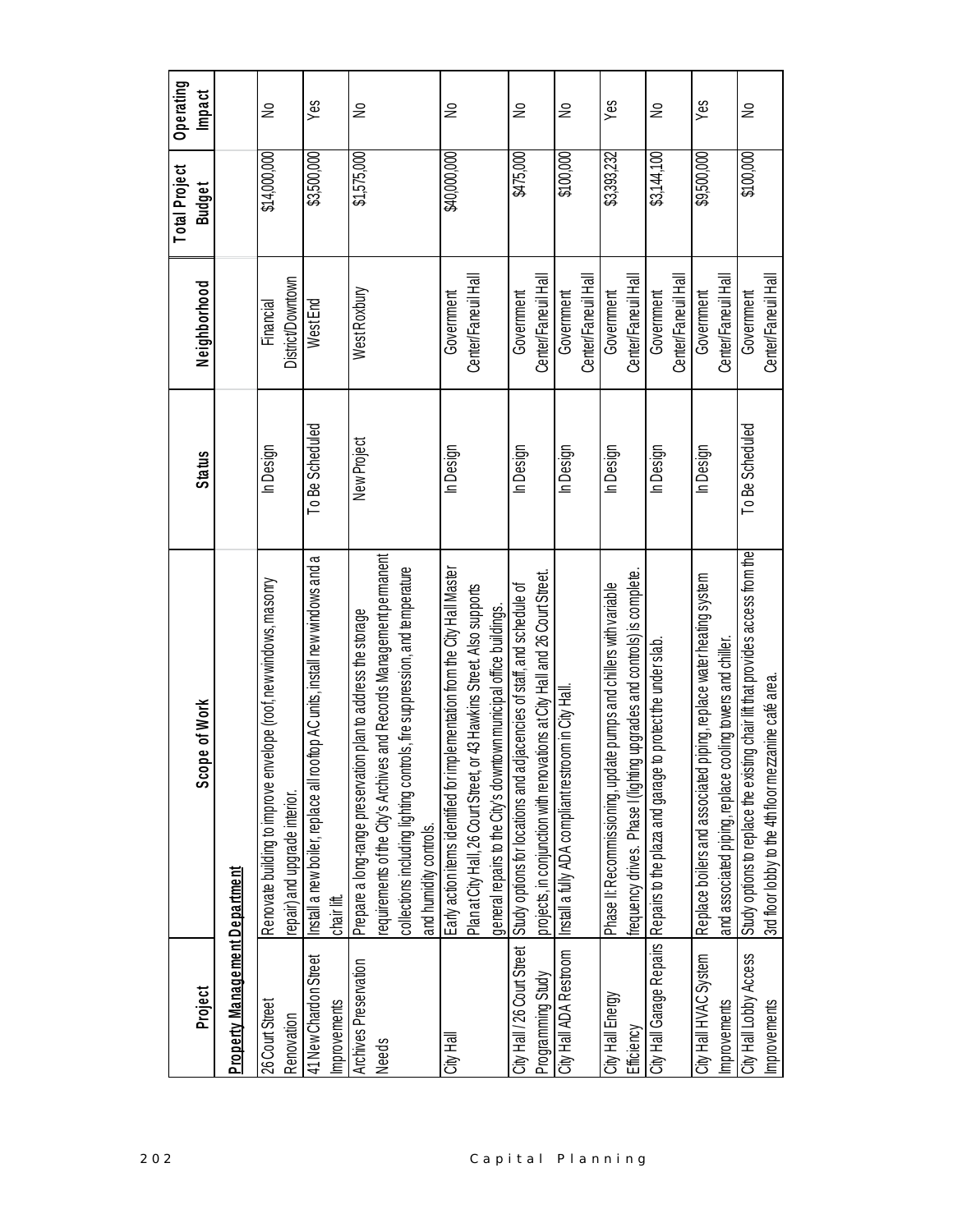|                                        |                                                                                                                                                                                                 |                 |                                   | <b>Total Project</b> | Operating |
|----------------------------------------|-------------------------------------------------------------------------------------------------------------------------------------------------------------------------------------------------|-----------------|-----------------------------------|----------------------|-----------|
| Project                                | Scope of Work                                                                                                                                                                                   | <b>Status</b>   | Neighborhood                      | <b>Budget</b>        | Impact    |
| City Hall Plaza                        | Develop and implement a City Hall Plaza improvement plan consistent<br>with expected improvements at the Government Center MBTA station;<br>epair plaza brickwork, railings and granite stairs. | To Be Scheduled | Center/Faneuil Hall<br>Government | \$2,000,000          | ⋛         |
| City Hall Plaza Vertical<br>Connection | staircase that leads from Congress<br>re accessible.<br>Study options for making exterior<br>Street to City Hall Plaza level more                                                               | To Be Scheduled | Center/Faneuil Hal<br>Government  | \$100,000            | ⋛         |
|                                        |                                                                                                                                                                                                 |                 |                                   |                      |           |
| Critical Facility Repairs              | A critical repair fund to be used for emergency repairs to facilities                                                                                                                           | Annual Program  | Citywide                          | \$2,793,883          | ₴         |
|                                        | managed by Property and Construction Management including roots,<br>and HVAC systems.<br>windows, masonry, and electrical                                                                       |                 |                                   |                      |           |
| East Eagle Street                      | Shoreline stabilization along Chelsea Creek near East Eagle Street.                                                                                                                             | To Be Scheduled | East Boston                       | \$270,000            | ₴         |
| Shoreline                              |                                                                                                                                                                                                 |                 |                                   |                      |           |
| Family Justice Center<br>Elevator      | Upgrade elevator.                                                                                                                                                                               | To Be Scheduled | Allston/Brighton                  | \$350,500            | ⋛         |
| Faneuil Hal                            | Repair brownstone, historic doors and windows.                                                                                                                                                  | New Project     | Government                        | \$1,950,000          | ⋛         |
|                                        |                                                                                                                                                                                                 |                 | Center/Faneuil Hal                |                      |           |
| Faneuil Hall HVAC                      | Replace attic AHU's and associated controls, install boiler and chiller, and                                                                                                                    | To Be Scheduled | Government                        | \$4,655,000          | Yes       |
|                                        | upgrade elevator.                                                                                                                                                                               |                 | Center/Faneuil Hall               |                      |           |
|                                        | Dudley Square in support of the new<br>Parking Lot Improvement   Expand Blair lot parking area in I<br>Bruce C. Bolling Building.                                                               | In Design       | Roxbury                           | \$1,400,000          | ₴         |
| Uphams Comer                           | Replace windows.                                                                                                                                                                                | To Be Scheduled | Dorchester                        | \$55,000             | ₴         |
| Municipal Building                     |                                                                                                                                                                                                 |                 |                                   |                      |           |
| Windows                                |                                                                                                                                                                                                 |                 |                                   |                      |           |
| Veronica Smith Center                  | Renovate bathrooms and replace flooring.                                                                                                                                                        | In Design       | Allston/Brighton                  | \$683,000            | Yes       |
| Bathrooms and Flooring                 |                                                                                                                                                                                                 |                 |                                   |                      |           |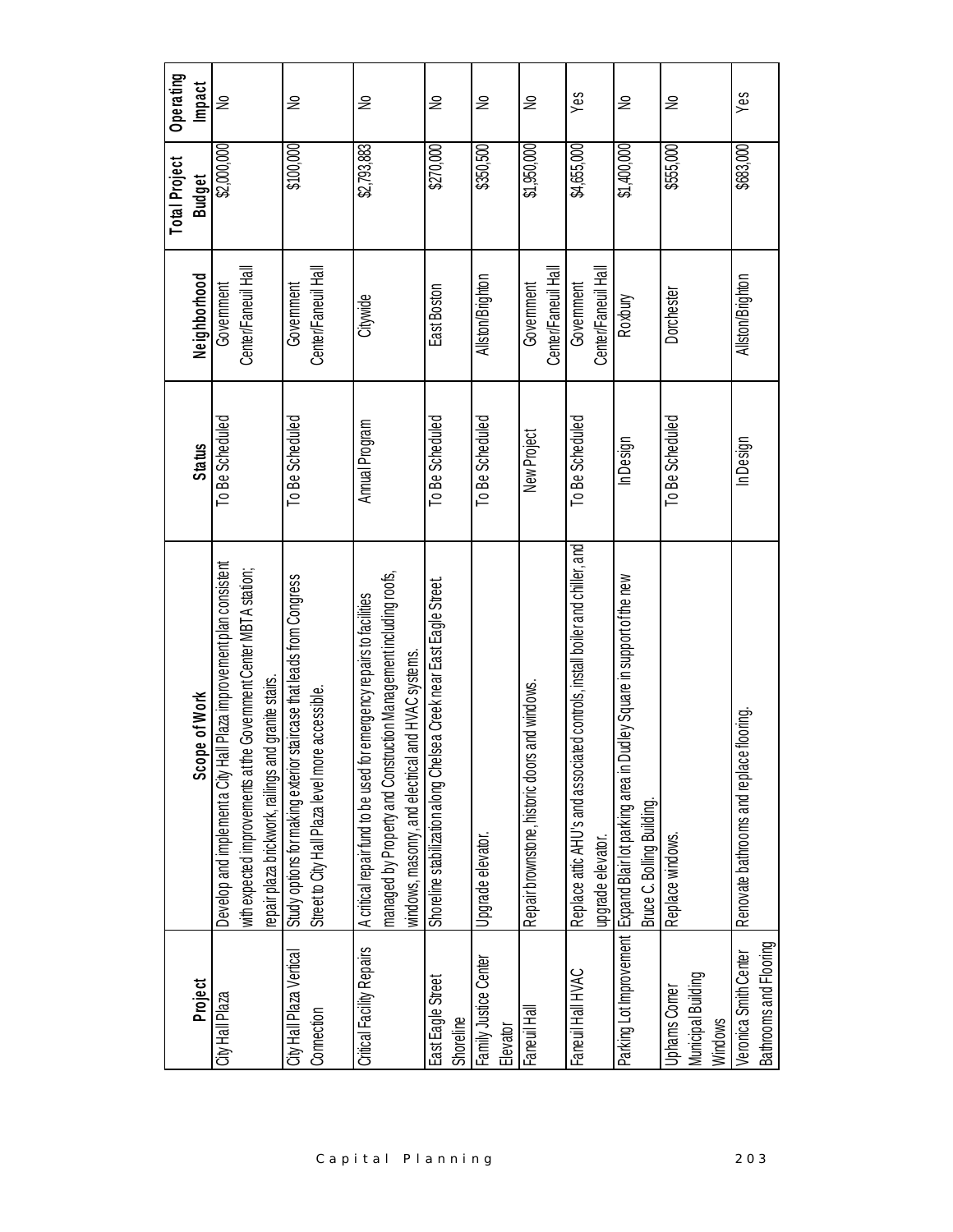| Project                            | pe of Work<br>$rac{1}{2}$                                                                                                                                                              | <b>Status</b>   | Neighborhood | Total Project<br><b>Budget</b> | Operating<br><b>Impact</b> |
|------------------------------------|----------------------------------------------------------------------------------------------------------------------------------------------------------------------------------------|-----------------|--------------|--------------------------------|----------------------------|
| Public Health Commission           |                                                                                                                                                                                        |                 |              |                                |                            |
| Critical Facility Repairs          | Commission facilities including roofs, windows, masonry, and electrical<br>A critical repair fund to be used for emergency repairs to Public Health<br>and HVAC systems.               | Annual Program  | Citywide     | \$4,271,484                    | ⋛                          |
| EMS Station Study                  | a new Emergency Medical Services<br>EMS) facility in the Innovation District.<br>Programming and siting study for                                                                      | In Design       | South Boston | \$100,000]                     | ⋛                          |
| Study                              | training facility.<br>EMS Training Academy Programming study for new EMS                                                                                                               | In Design       | ≫            | \$50,000                       | ₽                          |
| Finland Building                   | rooftop heat reducer unit. Install a new chiller to provide chilled water for<br>to private steam service and install a<br>Connect building heating system<br>building cooling system. | In Construction | South End    | \$2,337,000                    | ⋛                          |
| Pool                               | South End Fitness Center   Install a rain screen wall and added ventilation. Replace doors and<br>exterior windows, concrete work to pool to repair leaks.                             | In Design       | South End    | \$1,129,000                    | ⋛                          |
| Woods Mullen Shelter               | Design and install an independent heating and cooling system.                                                                                                                          | In Construction | South End    | \$2,450,000                    | ⋛                          |
| <u>Public Works Department</u>     |                                                                                                                                                                                        |                 |              |                                |                            |
| <b>ADA/AAB Pedestrian</b><br>Ramps | Install or reconstruct pedestrian ramps to conform to current Americans<br>With Disabilities Act and Architectural Access Board regulations.                                           | Annual Program  | Citywide     | \$8,000,000                    | ₴                          |
| Alford Street Bridge               | Replace the bridge. State and federal construction funding awarded.                                                                                                                    | In Construction | Charlestown  | \$63,669,642                   | ⋛                          |
| <b>Bridge Repairs</b>              | Ongoing repairs at various City-owned bridges as needed.                                                                                                                               | Annual Program  | Citywide     | \$16,000,000                   | ⋛                          |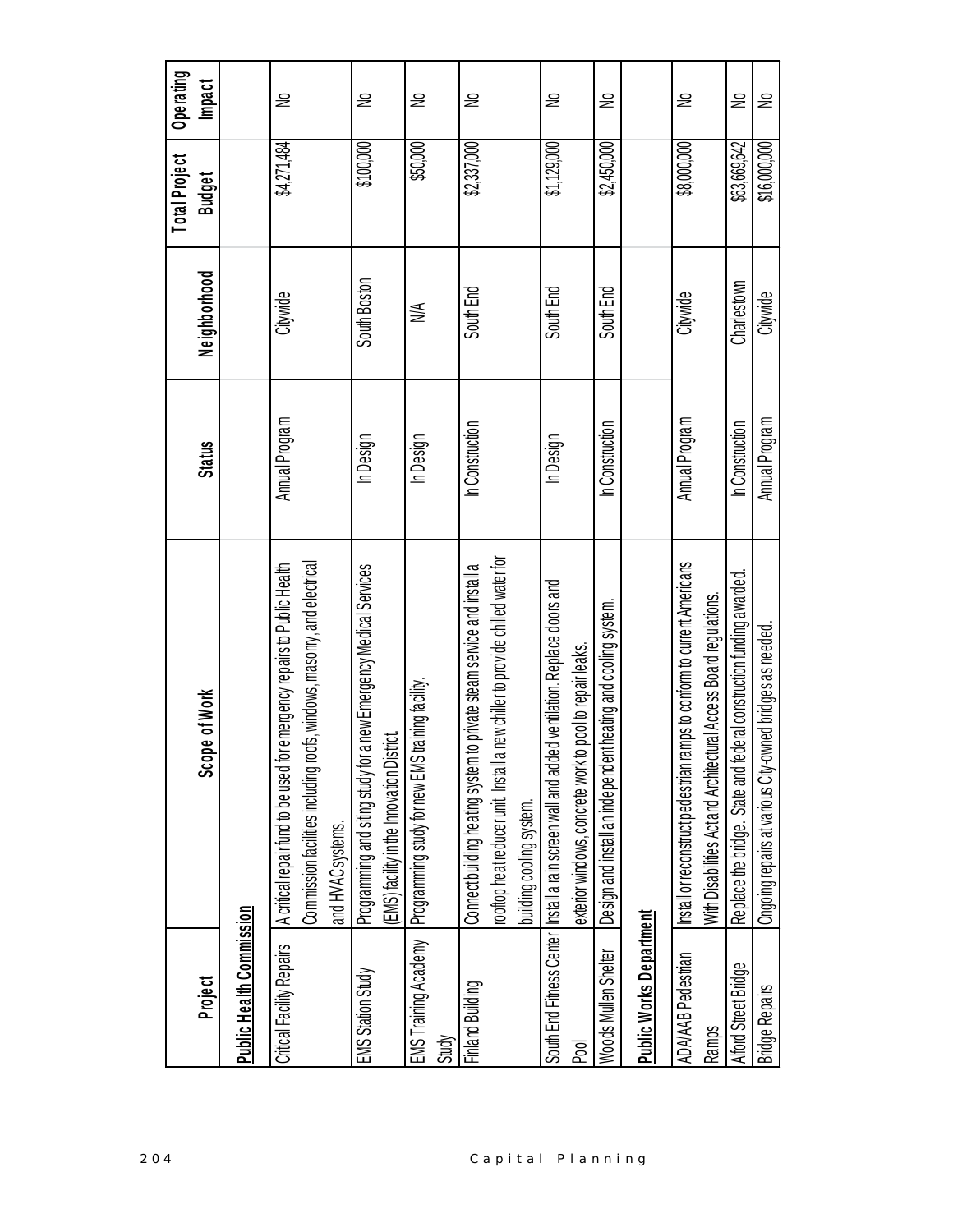|                                         |                                                                                                                                                                                                                                                             |                 |                                | <b>Total Project</b> | Operating |
|-----------------------------------------|-------------------------------------------------------------------------------------------------------------------------------------------------------------------------------------------------------------------------------------------------------------|-----------------|--------------------------------|----------------------|-----------|
| Project                                 | pe of Work<br>Sco                                                                                                                                                                                                                                           | <b>Status</b>   | Neighborhood                   | <b>Budget</b>        | Impact    |
| Cambridge Street Bridge                 | Inspect bridge and perform repairs as needed                                                                                                                                                                                                                | To Be Scheduled | Charlestown                    | \$253,000            | ₹         |
| Central Maintenance<br>Facility Complex | Continued renovations to the building, garage and grounds.                                                                                                                                                                                                  | In Design       | South End                      | \$14,160,673         | ₹         |
| Choice Neighborhood                     | various streets in the Choice<br>Reconstruction or resurfacing of<br>Neighborhood.                                                                                                                                                                          | In Design       | Roxbury                        | \$3,130,000          | ş         |
| Commonwealth Avenue<br>Phase 2A         | Improve roadway between Amory Street and Alcom Street by upgrading<br>pavement and drainage conditions, improving facilities for bikes and<br>BTA reservation. State and federal<br>pedestrians and widening the MI                                         | In Design       | Allston/Brighton               | \$20,066,250         | ⋛         |
|                                         | construction funds are anticipated                                                                                                                                                                                                                          |                 |                                |                      |           |
| Commonwealth Avenue<br>Phase 3 and 4    | Design and reconstruct Commonwealth Avenue from Packard's Corner to<br>Kelton Street, with the addition of a cycle track. State construction funding<br>anticipated.                                                                                        | In Design       | Allston/Brighton               | \$22,900,000         | ₹         |
| Connect Historic Boston                 | Federal Grant (TIGER) supported roadway and sidewalk reconstruction<br>project, including improvements to Constitution Road, Joy Street,<br>Blackstone Block, as well as a bike trail/cycle track connecting<br>Commercial, Causeway and Staniford Streets. | In Construction | Various neighborhoods          | \$29,293,700         | ₹         |
| Crossroads Initiative                   | reenway. Design is underway on Summer<br>The initative is a program of street improvements surrounding and<br>adjacent to the Rose Kennedy G<br>Street and Congress Street.                                                                                 | In Design       | District/Downtown<br>Financial | \$9,000,000          | ₴         |
| Dana Avenue Bridge                      | Design for bridge rehabilitation.                                                                                                                                                                                                                           | In Design       | Hyde Park                      | \$860,000            | ş         |
| Freedom Trail                           | Design and construction for improvements related to accessibility issues<br>on the Freedom Trail                                                                                                                                                            | Annual Program  | Various neighborhoods          | \$1,300,000          | ş         |
| Long Island Bridge<br>Replacement       | Design and construction of a new bridge and the removal of the removal of<br>the current bridge.                                                                                                                                                            | In Design       | Harbor Islands                 | \$32,379,436         | ş         |
| Madison Park Village                    | Reconstruction of various streets in the Madison Park Village of Roxbury,<br>bounded by Melnea Cass Boulevard and Tremont Street.                                                                                                                           | In Design       | Roxbury                        | \$3,050,000          | ⋛         |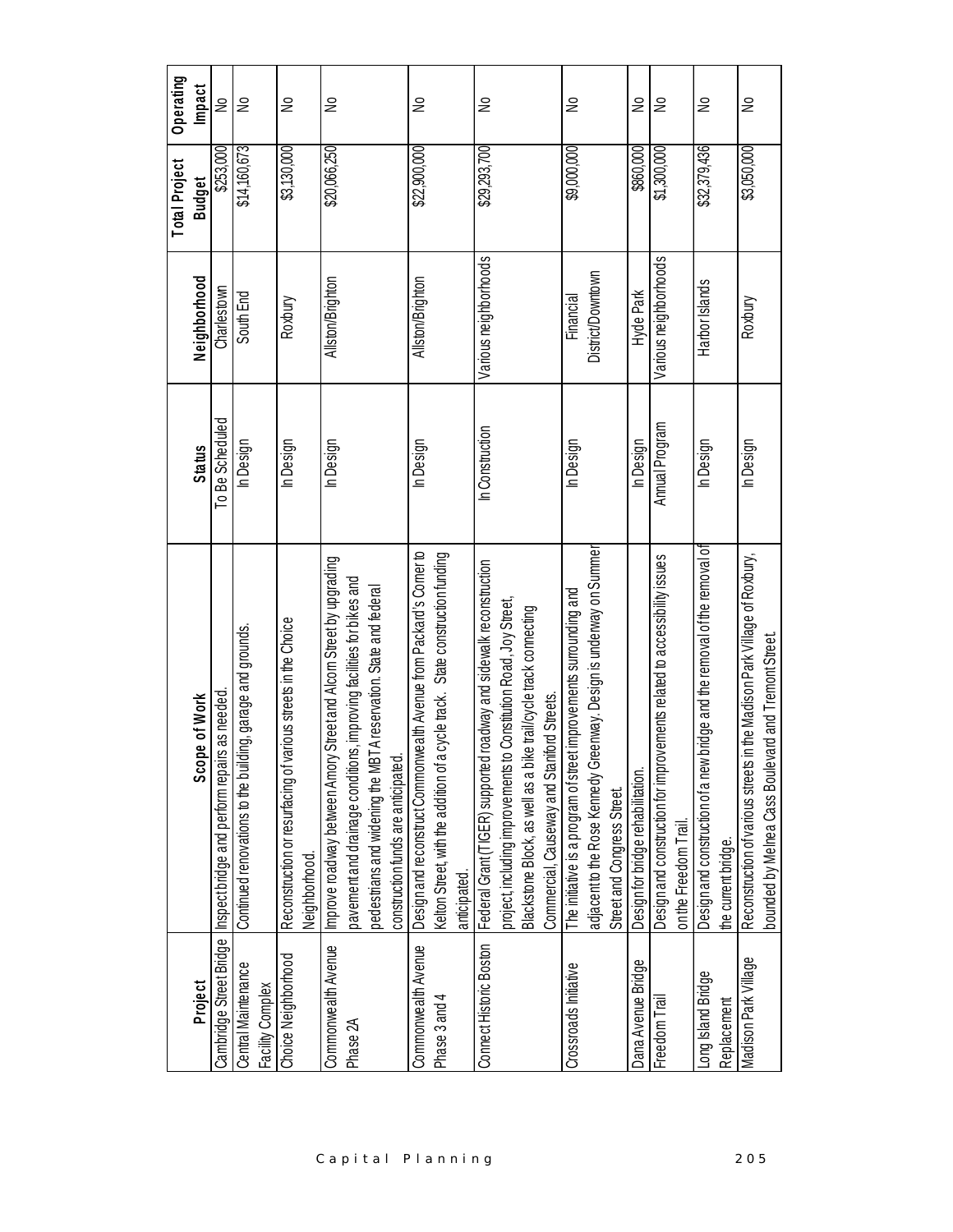| 206      |                                       |                                                                                                                                                               |                 |                       |                                       |                            |
|----------|---------------------------------------|---------------------------------------------------------------------------------------------------------------------------------------------------------------|-----------------|-----------------------|---------------------------------------|----------------------------|
|          | Project                               | pe of Work<br>Sco                                                                                                                                             | <b>Status</b>   | Neighborhood          | <b>Total Project</b><br><b>Budget</b> | Operating<br><b>Impact</b> |
|          | Main Street Business<br>District      | including improvements to sidewalks, pedestrian ramps, crosswalks and<br>Revitalization of Public Works assets in Main Streets business districts,            | Annual Program  | Various neighborhoods | \$2,000,000                           | ⋛                          |
|          | Massachusetts Avenue                  | federal construction funding anticipated.<br>Design bridge repairs. State and<br>roadways.                                                                    | In Design       | Back Bay              | \$17,952,769                          | ş                          |
|          | Bridge at Commonwealth<br>Avenue      |                                                                                                                                                               |                 |                       |                                       |                            |
|          |                                       | improvements to roadway surfaces within the public right of way.<br>gathering spaces, utilizing site<br>Neighborhood Commons  Creation of public neighborhood | To Be Scheduled | Citywide              | \$1,250,000                           | ⋛                          |
|          | Non-Participating Fund                | Funding to pay for non-participating items in federal/state roadway<br>projects in the City of Boston.                                                        | Annual Program  | Various neighborhoods | \$7,017,000                           | ⋛                          |
| Capital  | North Square                          | Redesign the key junction of North Street, Sun Court, Moon Street, Garden<br>Court and Prince Street.                                                         | In Design       | North End             | \$2,500,000                           | ş                          |
|          | <b>Bridge</b>                         | North Washington Street   Design rehabilitation of bridge. State and federal construction funds<br>anticipated.                                               | In Design       | Charlestown           | \$124,467,844                         | ⋛                          |
| Planning | Old Colony Housing<br><b>Roadways</b> | Reconstruction of road ways in the redevelopment of the Old Colony<br>housing development.                                                                    | In Construction | South Boston          | \$4,165,516                           | ₴                          |
|          | Old Northern Avenue<br><b>Bridge</b>  | Design and engineering services and ongoing repairs to the bridge.                                                                                            | In Design       | South Boston          | \$47,432,566                          | ⋛                          |
|          | Retaining Walls                       | s retaining walls.<br>Dedicated repair fund for the City                                                                                                      | In Design       | Citywide              | \$1,200,000                           | ⋛                          |
|          |                                       | Roadway Reconstruction  Includes road reconstruction, sidewalk reconstruction, and traffic signal<br>replacement where appropriate.                           | Annual Program  | Citywide              | \$25,105,000                          | ⋛                          |
|          | Roadway Resurfacing                   | Annual citywide roadway resurfacing program.                                                                                                                  | Annual Program  | Citywide              | \$32,430,000                          | ⋛                          |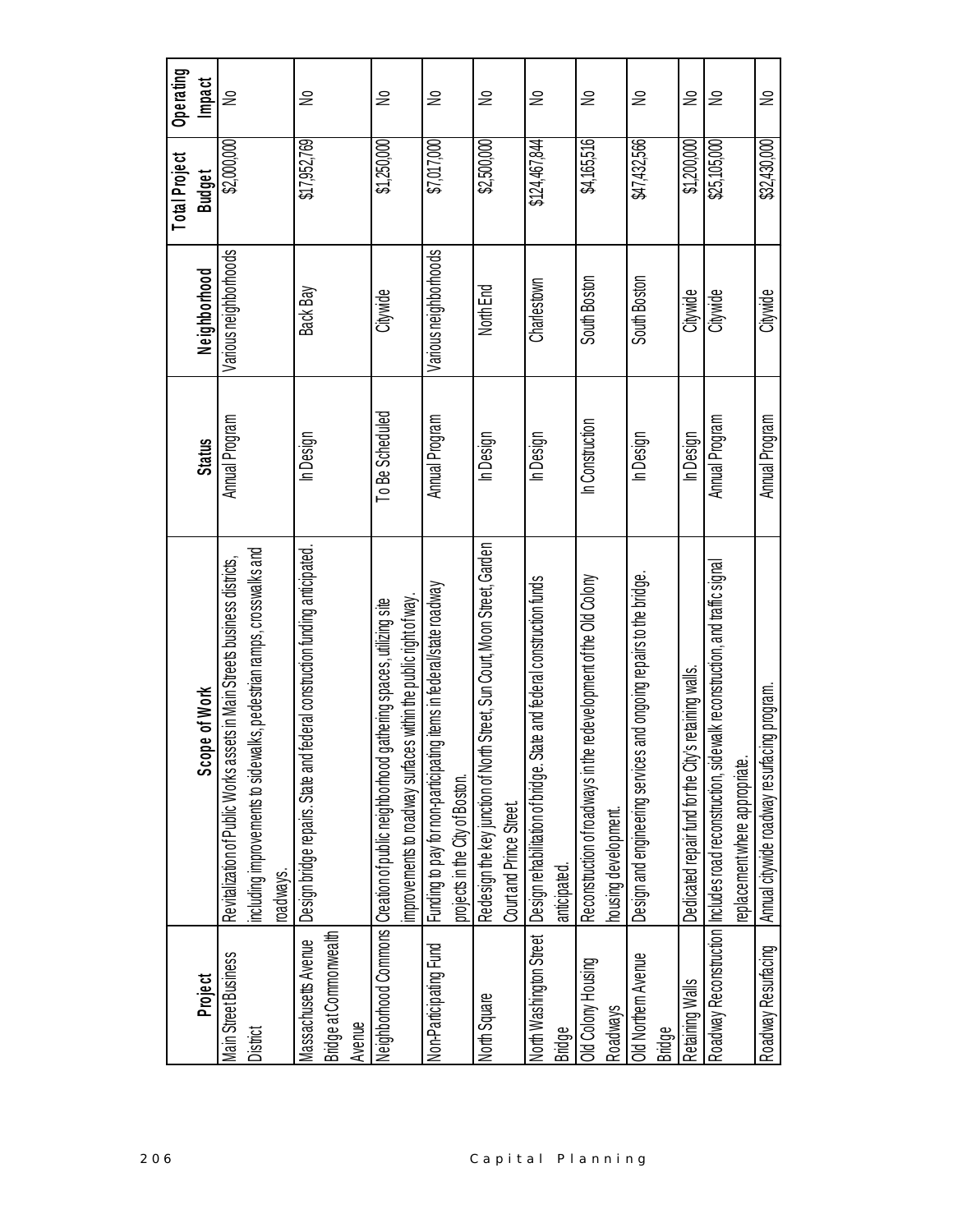|                                                  |                                                                                                                                                             |                 |                       | Total Project | Operating     |
|--------------------------------------------------|-------------------------------------------------------------------------------------------------------------------------------------------------------------|-----------------|-----------------------|---------------|---------------|
| Project                                          | Scope of Work                                                                                                                                               | Status          | Neighborhood          | <b>Budget</b> | <b>Impact</b> |
| Roadway Utility<br>Restoration                   | Repair and repave roadway damaged by utility companies.                                                                                                     | Annual Program  | Citywide              | \$31,279,409  | ⋛             |
| Seaver Street                                    | for street reconstruction and addition of<br>Design and construction funding<br>bicycle facilities.                                                         | In Construction | Roxbury               | \$7,500,000   | ⋛             |
| Sidewalk Reconstruction                          | ramp repairs and reconstruction.<br>Various sidewalk and pedestrian                                                                                         | Annual Program  | Citywide              | \$25,050,000  | ⋛             |
| Street Light Gas Lamps                           | Using subsidies from National Grid, this program is designed to retrofit<br>solar powered timers to activate gas lamp street lights.                        | In Construction | Various neighborhoods | \$1,000,000   | Yes           |
| Street Light LED<br>Conversion                   | A City-wide project to convert mercury and sodium vapor streetights to<br>light emitting diode (LED) lights.                                                | In Construction | Citywide              | \$24,642,927  | Yes           |
| Street Lighting Division<br>Facility             | Design and construct a new Street Lighting Division facility.                                                                                               | In Design       | Mattapan              | \$17,000,000  | ⋛             |
|                                                  | Street Lighting Installation   Installation of street lights in various locations.                                                                          | Annual Program  | Citywide              | \$17,606,329  | ⋛             |
| Rutherford Avenue<br>Sullivan Square             | transportation improvements. State and federal funding anticipated.<br>Engineering and design services to provide for corridor wide                         | In Design       | Charlestown           | \$14,759,403  | ⋛             |
| Symphony Area<br>Streetscape                     | Design roadway and sidewalk improvements adjacent to Symphony Hall<br>inding.<br>State and federal construction fur-                                        | In Design       | Fenway/Kenmore        | \$4,000,000   | ş             |
| Repair and Maintenance<br>raffic Signals On-Call | pals.<br>On call maintenance of traffic sign                                                                                                                | Annual Program  | Citywide              | \$4,287,771   | ⋛             |
| Uphams Corner                                    | Redesign and reconstruct the intersection of Columbia Road, Dudley<br>Street, and Stoughton Road.                                                           | In Construction | Dorchester            | \$3,600,000   | ⋛             |
| Walkable Streets                                 | designed to target key neighborhood<br>ucting longer, contiguous sidewalk<br>streets and corridors by reconstr<br>Sidewalk improvement program<br>sections. | In Construction | Various neighborhoods | \$6,000,000   | ž             |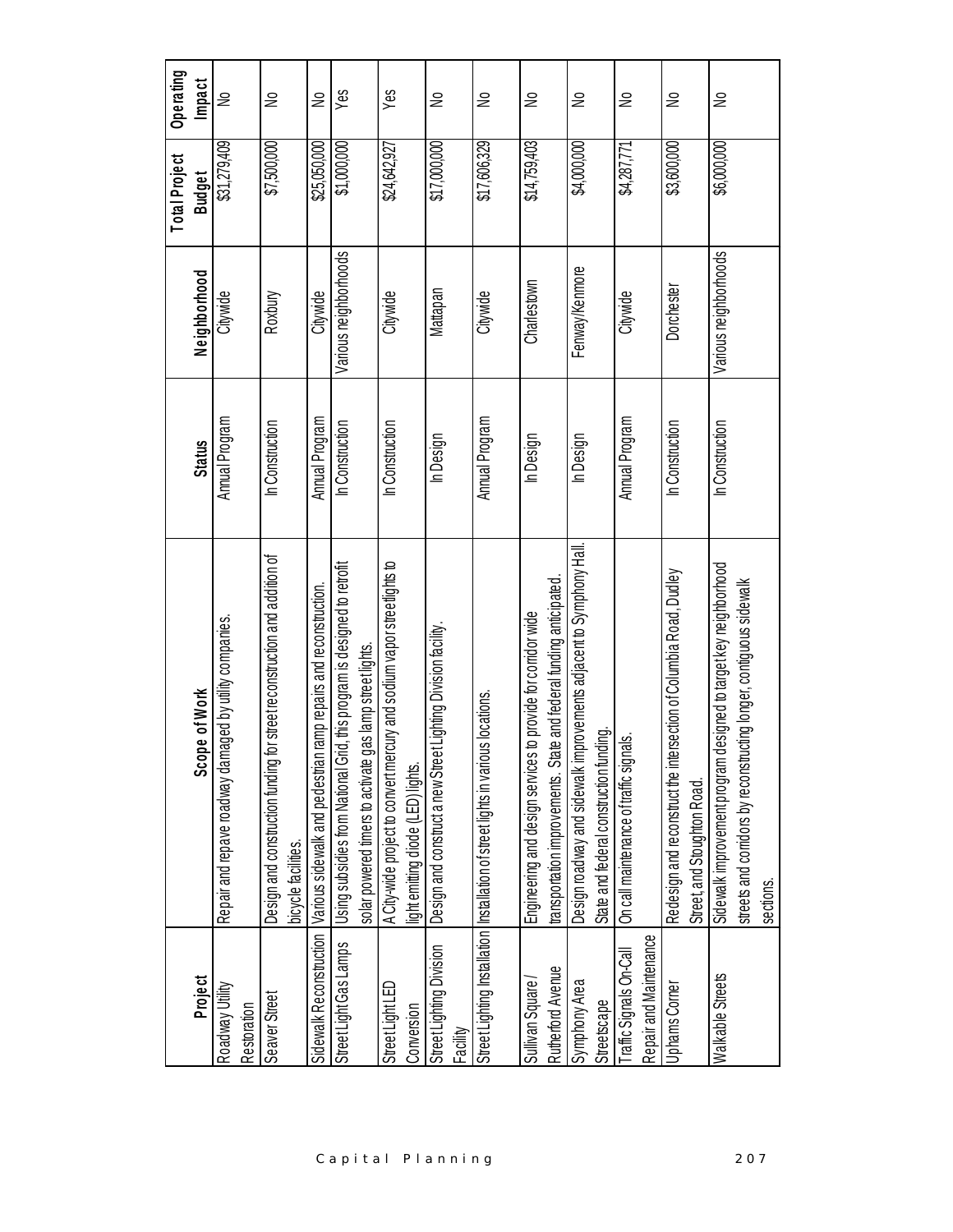| Operating<br>Impact            |                   | Yes                                                                                | ş                                                                                               | ş                                                           | Yes                                                                                                                                                                                                                                                                  | ş                                                        | $\geq$                                                                                                                                                                                                                                 | ş                                                                                                                                    | ş                                                                                                                                                                                                                                                                    | ⋛                                                                    | ş                                                           |
|--------------------------------|-------------------|------------------------------------------------------------------------------------|-------------------------------------------------------------------------------------------------|-------------------------------------------------------------|----------------------------------------------------------------------------------------------------------------------------------------------------------------------------------------------------------------------------------------------------------------------|----------------------------------------------------------|----------------------------------------------------------------------------------------------------------------------------------------------------------------------------------------------------------------------------------------|--------------------------------------------------------------------------------------------------------------------------------------|----------------------------------------------------------------------------------------------------------------------------------------------------------------------------------------------------------------------------------------------------------------------|----------------------------------------------------------------------|-------------------------------------------------------------|
| Total Project<br><b>Budget</b> |                   | \$7,000,000                                                                        | \$4,075,000                                                                                     | \$2,000,000                                                 | \$1,700,000                                                                                                                                                                                                                                                          | \$70,000,000                                             | 000'009'1\$                                                                                                                                                                                                                            | \$2,000,000                                                                                                                          | \$73,498,295                                                                                                                                                                                                                                                         | \$950,000                                                            | \$253,000                                                   |
| Neighborhood                   |                   | Hyde Park                                                                          | Dorchester                                                                                      | Various neighborhoods                                       | Fenway/Kenmore                                                                                                                                                                                                                                                       | Various neighborhoods                                    | South End                                                                                                                                                                                                                              | Various neighborhoods                                                                                                                | Roxbury                                                                                                                                                                                                                                                              | Various neighborhoods                                                | Allston/Brighton                                            |
| <b>Status</b>                  |                   | In Construction                                                                    | In Design                                                                                       | Annual Program                                              | Study Underway                                                                                                                                                                                                                                                       | To Be Scheduled                                          | To Be Scheduled                                                                                                                                                                                                                        | Annual Program                                                                                                                       | In Construction                                                                                                                                                                                                                                                      | Annual Program                                                       | In Construction                                             |
| Scope of Work                  |                   | Interior renovation of the E. Greenwood facility for Another Course to<br>College. | Access Improvements at   Accessibility renovations including bathroom and fire system upgrades. | Accreditation projects to be completed in FY17 through FY21 | conjunction with the Massachusetts School Building Authority that results in<br>a facility that supports the requirements of<br>Conduct a feasibility study and develop schematic design plans in<br>the construction or renovation of a<br>the Boston Arts Academy. | A fund for major school building renovation initiatives. | ddition that will include appropriate and<br>ive arts and multi-sensory therapies.<br>dedicated spaces for beneficial and critical instructional activities<br>Design and construct a building a<br>ncluding aquatic, physical, creati | A critical repair fund for emergency repairs to school facilities including<br>roofs, windows, masonry, electrical and HVAC systems. | partner with the City in the development<br>les 6 through 12 on the site of the current<br>Design and construct a new STEM (Science, Technology, Engineering<br>and Mathematics) school for grac<br>Dearborn School. The MSBA wil<br>and funding of this new school. | Replace interior and exterior doors and hardware at various schools. | Doors at Winship School   Install new interior smoke doors. |
| Project                        | School Department | ACC at E. Greenwood                                                                | Upper School Phase II<br>Henderson Inclusion                                                    | Improvements at Various<br>Accreditation<br>Schools         | Boston Arts Academy                                                                                                                                                                                                                                                  | Boston School Building<br>Authority                      | Carter Development<br>Center                                                                                                                                                                                                           | Critical Facility Repairs                                                                                                            | Early College Academy<br>Dearborn 6-12 STEM/                                                                                                                                                                                                                         | Door Replacement at<br>Various Schools                               |                                                             |
| 208                            |                   |                                                                                    |                                                                                                 |                                                             |                                                                                                                                                                                                                                                                      |                                                          | Capital Planning                                                                                                                                                                                                                       |                                                                                                                                      |                                                                                                                                                                                                                                                                      |                                                                      |                                                             |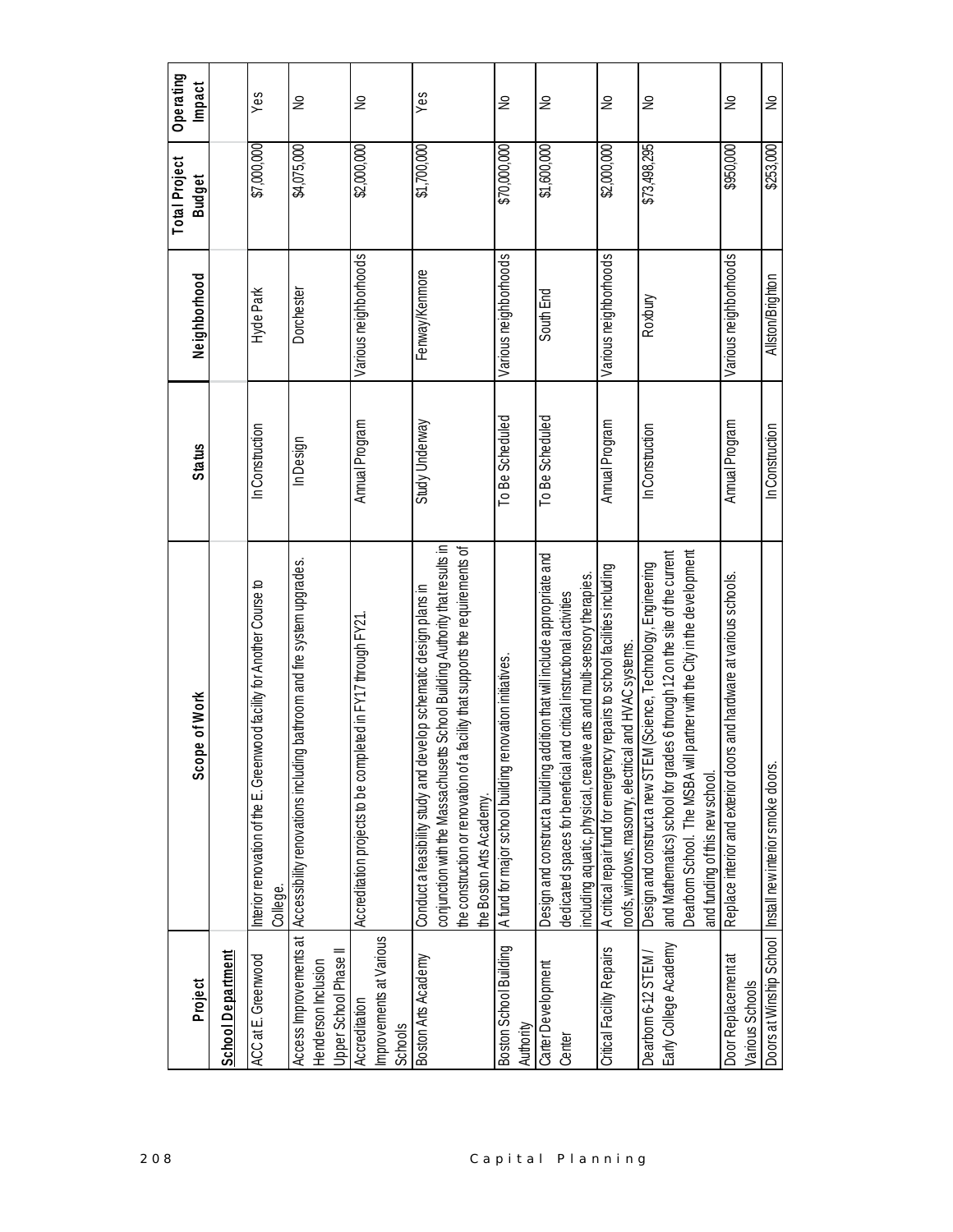| Project                                                                   | pe of Work<br>Sco                                                                                                                                                                                                                           | <b>Status</b>   | Neighborhood          | Total Project<br><b>Budget</b> | Operating<br>Impact |
|---------------------------------------------------------------------------|---------------------------------------------------------------------------------------------------------------------------------------------------------------------------------------------------------------------------------------------|-----------------|-----------------------|--------------------------------|---------------------|
| Windows                                                                   | h High School<br>East Boston High School Replace windows at East Boston                                                                                                                                                                     | In Construction | East Boston           | \$4,700,000                    | Yes                 |
| Electrical Improvements<br>at Various Schools                             | rade egress signage at various schools.<br>Electrical improvements and upg                                                                                                                                                                  | Annual Program  | Various neighborhoods | \$5,000,000                    | ş                   |
| Eliot School Access<br>Improvements                                       | New school entrance, accessible bathroom renovations, and sprinkler<br>system at the Eliot School's Charter Street building.                                                                                                                | To Be Scheduled | North End             | \$450,000                      | ş                   |
| Commercial Street<br>Eliot School at 585                                  | tthe Eliot School's expansion as a K to 8<br>Renovate 585 Commercial Street office building, including building<br>and site work, which will provide<br>envelope, structural work, interior<br>additional classrooms to support<br>school.  | In Design       | North End             | \$40,450,000                   | $\geq$              |
| Eliot School at North<br>Bennet Street                                    | classrooms to support the Eliot School's expansion as a K to 8 school.<br>Renovate North Bennet Street buildings which will provide additional                                                                                              | In Construction | North End             | \$23,018,867                   | Yes                 |
| English High School<br>Building Envelope                                  | Roof and window replacement, selective masonry repointing and curtain<br>wall window replacement to attain greater energy efficiency.                                                                                                       | To Be Scheduled | Jamaica Plain         | \$2,000,000                    | Yes                 |
| Improvements at Various<br>Environmental and<br>Sustainability<br>Schools | us schools.<br>School site remediation at variou                                                                                                                                                                                            | To Be Scheduled | Various neighborhoods | \$2,395,000                    | ş                   |
| Exterior Renovations at<br>Various Schools                                | stairs, walkways, and retaining walls at<br>Repair and replace exterior components including doors, lighting, or<br>exterior site components such as<br>various schools.                                                                    | Annual Program  | Various neighborhoods | \$4,550,000                    | ş                   |
| Hemandez School<br>Improvements at<br>Exterior Site                       | General site improvements including permeable paving that will reduce<br>the volume of storm water run-off entering the Boston Water and Sewer<br>Commission's (BWSC) storm water system. The BWSC is funding a<br>portion of this project. | New Project     | Roxbury               | \$675,000                      | ş                   |
| Improvements at Irving<br>Exterior Site<br>School                         | General site improvements including permeable paving that will reduce<br>the volume of storm water run-off entering the Boston Water and Sewer<br>Commission's (BWSC) storm water system. The BWSC is funding a<br>portion of this project. | New Project     | Roslindale            | \$875,000                      | ş                   |
| HVAC Improvements at<br>Various Schools                                   | Replace the DDC controls and HVAC units at various schools.                                                                                                                                                                                 | Annual Program  | Various neighborhoods | \$9,971,000                    | ş                   |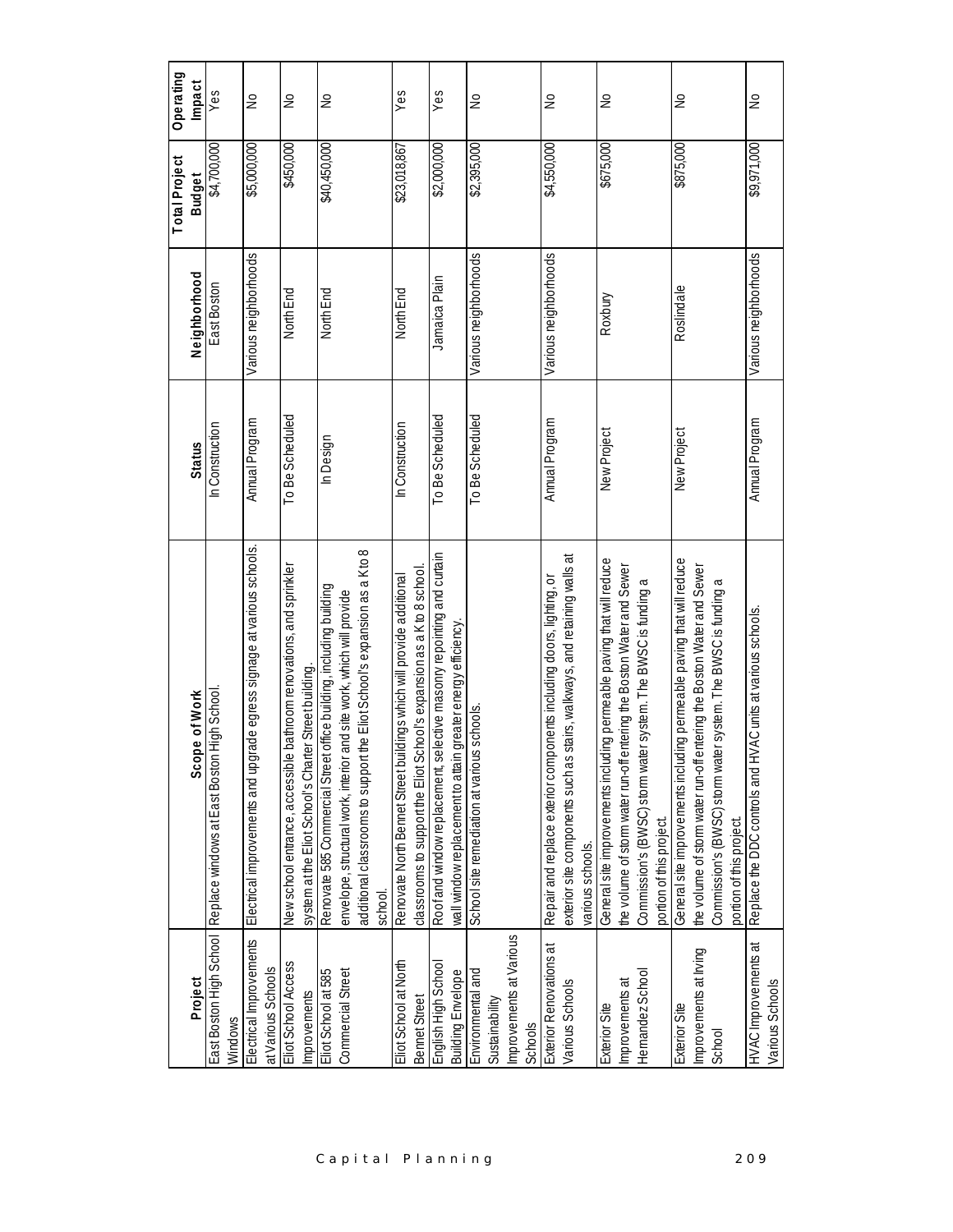| Project                                                | pe of Work<br>Scol                                                                                                                                                                                                                                                     | <b>Status</b>   | Neighborhood          | <b>Total Project</b><br><b>Budget</b> | Operating<br>Impact |
|--------------------------------------------------------|------------------------------------------------------------------------------------------------------------------------------------------------------------------------------------------------------------------------------------------------------------------------|-----------------|-----------------------|---------------------------------------|---------------------|
| Various Schools                                        | nterior Refurbishments at Interior improvements at various schools                                                                                                                                                                                                     | Annual Program  | Various neighborhoods | \$3,900,000                           | $\geq$              |
| School Welding Shop<br><b>Madison Park High</b>        | accommodate classroom welding with<br>adequate ventilation and safety equipment.<br>Upgrade school welding shop to                                                                                                                                                     | In Construction | Roxbury               | \$2,025,000                           | ⋛                   |
| Masonry Repairs at<br>Various Schools                  | Exterior masonry restoration at various schools.                                                                                                                                                                                                                       | Annual Program  | Various neighborhoods | \$10,500,000                          | ş                   |
| Plumbing Improvements<br>at Various Schools            | Bathroom and other plumbing improvements at various schools.                                                                                                                                                                                                           | Annual Program  | Various neighborhoods | 000'002'1\$                           | ⋛                   |
| Quality Improvement<br>Fund for Schools                | Capital investment program targeting facility improvements at the Dudley<br>Street Neighborhood School.                                                                                                                                                                | In Construction | Various neighborhoods | \$15,000,000                          | ş                   |
| Quincy Upper Pilot<br>School                           | conjunction with the Massachusetts School Building Authority that results in<br>the construction or renovation of a facility that supports the requirements of<br>Conduct a feasibility study and develop schematic design plans in<br>the Josiah Quincy Upper School. | Study Underway  | Bay Village           | \$1,700,000                           | ş                   |
| Replacements at 5<br>Roof or Boiler<br>Schools         | Replace roofs at McCormack School and Dever School; replace boilers<br>at Channing School, Condon School, and Boston Latin School in<br>conjunction with the Massachusetts School Building Authority's<br>Accelerated Repair Program.                                  | New Project     | Various neighborhoods | 000,009\$                             | ₹                   |
| Roof Replacement at<br>Various Schools                 | ocations.<br>Replace roofs at various school                                                                                                                                                                                                                           | Annual Program  | Various neighborhoods | \$7,000,000                           | ş                   |
| School Facilities Master<br>ng<br>P                    | Develop a comprehensive, strategic long-range facilities master plan for<br>neighborhoods and anticipates shifts in the student population.<br>Boston Public Schools that is cognizant of needs across all                                                             | Study Underway  | Various neighborhoods | \$1,920,000                           | $\geq$              |
| mprovements at Murphy School.<br>School Yard<br>School | Design and construction of school yard improvements at the Murphy                                                                                                                                                                                                      | In Construction | Dorchester            | \$695,000                             | ş                   |
| Ohrenberger School<br>Improvements at<br>School Yard   | surfacing, and landscaping<br>Install new play structures, safety<br>mprovements                                                                                                                                                                                       | In Construction | West Roxbury          | \$376,000                             | ş                   |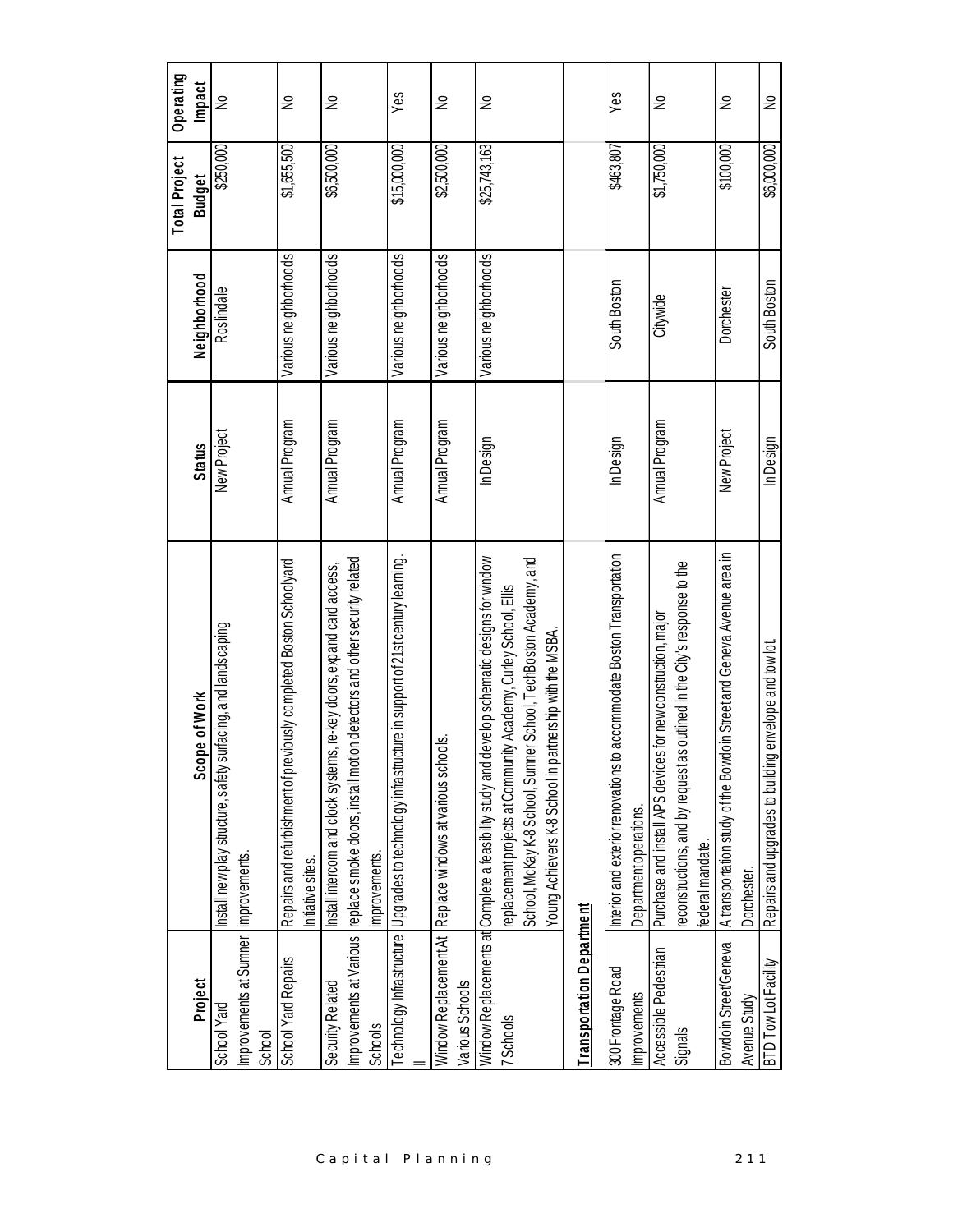| 212              |                                         |                                                                                                                                                                                                                                                    |                         |                       |                                |                     |
|------------------|-----------------------------------------|----------------------------------------------------------------------------------------------------------------------------------------------------------------------------------------------------------------------------------------------------|-------------------------|-----------------------|--------------------------------|---------------------|
|                  | Project                                 | Scope of Work                                                                                                                                                                                                                                      | <b>Status</b>           | Neighborhood          | Total Project<br><b>Budget</b> | Operating<br>Impact |
|                  | Central Square                          | Urban redesign and improvements for Central Square including the<br>ratoga Streets, and Porter and<br>ntersections at Meridian and Sa<br>Bennington Streets.                                                                                       | In Construction         | East Boston           | \$7,850,000                    | ş                   |
|                  | Centre Street/South<br><b>Street</b>    | Redesign portions of Centre Street and South Street in Jamaica Plain<br>using a Complete Streets approach.                                                                                                                                         | In Design               | Jamaica Plain         | \$400,000                      | ₹                   |
|                  | Dudley Street                           | includes geometric changes, new traffic signal equipment and timing, bike<br>Roadway improvements from Shawmut Avenue to Harrison Avenue<br>ncluding six key Dudley Square intersections. The scope of work<br>anes, and streetscape improvements. | In Design               | Roxbury               | \$9,000,000                    | ⋛                   |
|                  | Kenmore Improvements<br>Fenway Longwood | Develop a bicycle and pedestrian path connecting the Riverway with<br>Infrastructure improvements for Boylston Street and Audubon Circle.<br>Fenway and Yawkey Stations.                                                                           | To Be Scheduled         | Fenway/Kenmore        | \$7,300,000                    | ş                   |
|                  | Melnea Cass Boulevard                   | in conjunction with the South Bay Harbor<br>Trail project. State and federal construction funding anticipated<br>Reconstruct Melnea Cass Blvd.                                                                                                     | In Design               | Roxbury               | \$8,737,105                    | ⋛                   |
|                  | Municipal Parking Lots                  | other upgrades to municipal parking lots<br>Lighting, paving, re-striping, and<br>citywide.                                                                                                                                                        | In Construction         | Citywide              | \$3,600,000                    | ş                   |
|                  | Replacements<br>Parking Meter           | Replace and upgrade existing meter system.                                                                                                                                                                                                         | Implementation Underway | Various neighborhoods | \$6,000,000                    | ₹                   |
| Capital Planning | South Bay Harbor Trail                  | Design and construct an important link in the City's Greenway, connecting<br>trails from the Fenway, the Southwest Corridor, Charles River Park,<br>Broadway Bridge, and the Central Artery parks.                                                 | In Design               | South End             | \$3,850,000                    | ş                   |
|                  | Project                                 | Strate gic Bicycle Network Maximize usage in existing high volume bike lanes via construction of bike<br>lane extensions and connections with citywide key bike corridors.                                                                         | In Design               | Citywide              | \$8,402,763                    | Yes                 |
|                  | Street Rule Book                        | Compile an electronic rulebook of citywide curbside parking regulations.                                                                                                                                                                           | To Be Scheduled         | Various neighborhoods | \$500,000                      | ş                   |
|                  | Construction Projects<br>Traffic Signal | communications, detection and monitoring equipment and systems at<br>Install new or upgrade existing traffic signals and controls, and<br>multiple bundled locations.                                                                              | In Construction         | Citywide              | \$3,076,698                    | ş                   |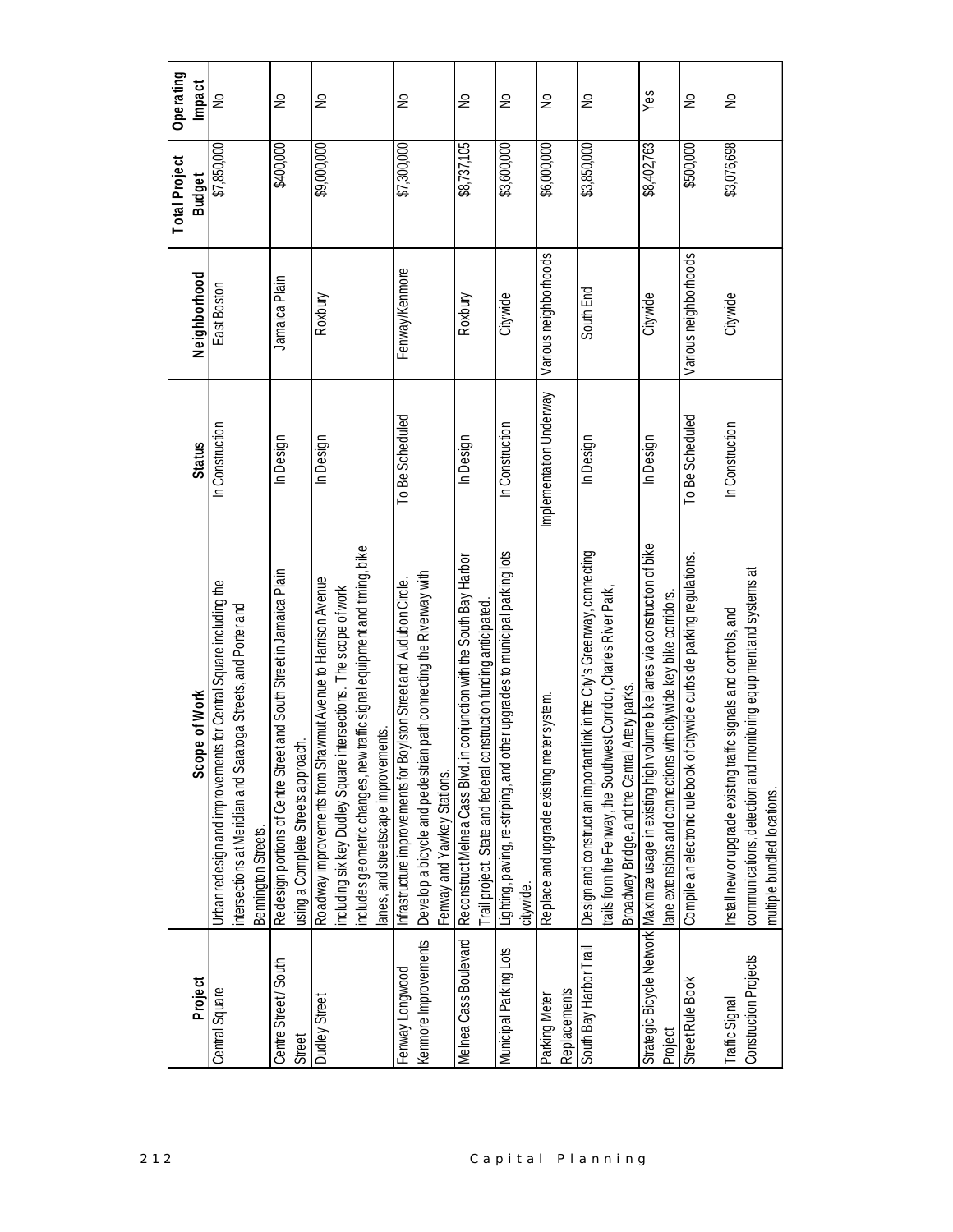|                                       |                                                                                                            |                         |                       | Total Project | Operating |
|---------------------------------------|------------------------------------------------------------------------------------------------------------|-------------------------|-----------------------|---------------|-----------|
| Project                               | Scope of Work                                                                                              | <b>Status</b>           | Neighborhood          | <b>Budget</b> | Impact    |
| raffic Signal Control<br><b>Boxes</b> | control boxes.<br>Purchase and install traffic signal                                                      | Annual Program          | Citywide              | \$2,418,432   | ⋛         |
|                                       | long arterial corridors to improve traffic<br>raffic Signal Corridor Re- Retime traffic signal equipment a | Annual Program          | Citywide              | \$1,700,000   | ⋛         |
| <b>Timing Program</b>                 | flow.                                                                                                      |                         |                       |               |           |
| raffic Signal Equipment               | Install new or upgrade existing traffic signals and controls, and                                          | Annual Program          | Citywide              | \$14,470,292  | ⋛         |
| On-Call                               | communications, detection and monitoring equipment and systems based                                       |                         |                       |               |           |
|                                       | on in-house design plans.                                                                                  |                         |                       |               |           |
| Traffic Signals at 9                  | locations and install new traffic control<br>Upgrade five traffic control signal                           | In Design               | Various neighborhoods | \$3,487,107   | ş         |
| Locations                             | signals at four locations. Some locations require minor geometric changes                                  |                         |                       |               |           |
|                                       | to improve safety and operations. Accessible pedestrian ramps will be                                      |                         |                       |               |           |
|                                       | reconstructed as needed.                                                                                   |                         |                       |               |           |
| <b>Traffic Signals Battery</b>        | ation of battery backup equipment for<br>Design, procurement, and instal                                   | Annual Program          | Citywide              | \$690,000     | ş         |
| Backup                                | traffic signal boxes.                                                                                      |                         |                       |               |           |
| <b>Traffic Signals Design</b>         | Design services for traffic signals throughout the City.                                                   | Annual Program          | Citywide              | \$2,200,000   | ⋛         |
| <b>Services</b>                       |                                                                                                            |                         |                       |               |           |
| Transportation Planning               | Develop neighborhood or strategic transportation action plans including                                    | Annual Program          | Citywide              | \$2,634,477   | ⋛         |
|                                       | traffic flow, major arterials, pedestrian safety, parking, bicycle access and                              |                         |                       |               |           |
|                                       | regional project plans.                                                                                    |                         |                       |               |           |
| /ision Zero                           | iges to reduce speeds, control<br>Implement roadway design char                                            | Implementation Underway | Various neighborhoods | \$9,500,000   | Yes       |
|                                       | movements and improve visibility of vulnerable users.                                                      |                         |                       |               |           |
| Warren Street and Blue                | Reconstruct Warren Street and Blue Hill Avenue (Dudley Square to Talbot                                    | In Design               | Roxbury               | \$2,977,900   | ⋛         |
| Hill Avenue                           | to Grove Hall. State and federal<br>Avenue) to improve connections                                         |                         |                       |               |           |
|                                       | construction funding anticipated.                                                                          |                         |                       |               |           |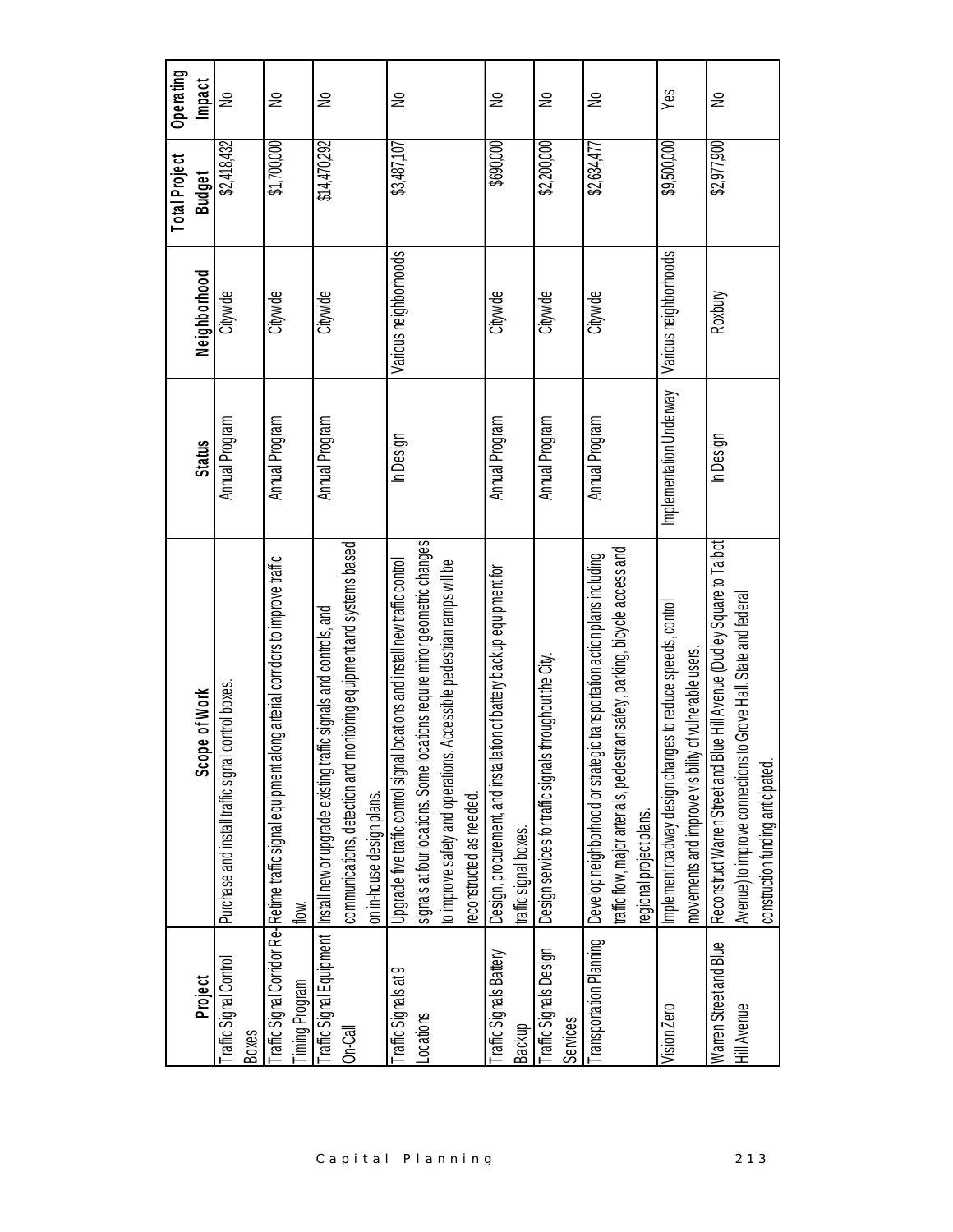# **City of Boston Outstanding Principal by Statute as of April 30, 2016**

|                                             |                                                         |                   | Percent of  |
|---------------------------------------------|---------------------------------------------------------|-------------------|-------------|
|                                             |                                                         |                   | Total       |
|                                             |                                                         | Outstanding @     | Outstanding |
| Statute:                                    |                                                         | April 30, 2016    | Debt        |
|                                             | <b>General Purpose:</b>                                 |                   |             |
| C44 s7 (13)                                 | Acquisition of Fire or Police Boats                     | 1,996,071         | 0.158       |
| C44 s7 (20)                                 | Acquisition of Land; Cemeteries                         | 469,830           | 0.037       |
| C44 s7 (21)                                 | Architectural Services for Plans & Specs                | 194,443           | 0.015       |
| C44 s7 (22)                                 | <b>Engineering or Architectural Services</b>            | 8,372,662         | 0.661       |
| C44 s7 (25)                                 | Acquisition of Land; Parks and Playgrounds              | 83,306,250        | 6.573       |
| C44 s7 (28)                                 | Computer Hardw are                                      | 62,075,678        | 4.898       |
| C44 s7 (29)                                 | Computer Softw are                                      | 7,257,487         | 0.573       |
| C44 s7 (9)                                  | Departmental Equipment                                  | 11,098,292        | 0.876       |
| C44 s7 (3B)                                 | Energy Conserv., Alternative Energy Improvements        | 3,254,780         | 0.257       |
| C659 Acts 1986                              | BCH - Constr., Equipping, Furnishing                    | 13,870,000        | 1.094       |
|                                             |                                                         | \$<br>191.895.492 | 15.142      |
|                                             | Urban Development:                                      |                   |             |
| C121B s20                                   | Urban Redevelopment and Renew al                        | \$<br>7,725,139   | 0.610       |
| C <sub>1097</sub> s <sub>11</sub> Acts 1971 | Economic Development and Industrial Corp.               | 7,860,132         | 0.620       |
|                                             |                                                         | \$<br>15.585.271  | 1.230       |
|                                             | Schools:                                                |                   |             |
| C645 s8 Acts 1948                           | School Project Loan                                     | \$<br>26,341,074  | 2.078       |
| C642 s7A, s7B, s7C                          | Capital Improvements; Acts of 1973, 1991, 1996          | 9,028,230         | 0.712       |
|                                             |                                                         | \$<br>35.369.304  | 2.791       |
|                                             | <b>Public Buildings:</b>                                |                   |             |
| C44 s7 (3)                                  | Construction of Buildings; Acquisition Of Land          | \$<br>224,694,292 | 17.730      |
| C44 s7 (3A)                                 | Remodeling and Extraordinary Repairs                    | 548,936,498       | 43.315      |
| C152, Act '97                               | Convention Center Refunding Bond                        | 29,060,000        | 2.293       |
| C642 s7A, s7B, s7C                          | Capital Improvements; Acts of 1973, 1991, 1996          | 21,141,363        | 1.668       |
|                                             |                                                         | \$<br>823,832,154 | 65.006      |
|                                             | <b>Public Works:</b>                                    |                   |             |
| C44 s7 (1)                                  | Construct/Re-Construct of Surface Drains, Sew ers, etc. | \$<br>1,580,970   | 0.125       |
| C44 s7 (4)                                  | Construction and/or Re-Construction of Bridges          | 48,569,980        | 3.832       |
| C44 s7 (5)                                  | Construction of Public Ways                             | 57,555,115        | 4.541       |
| C44 s7 (6)                                  | <b>Construction of Sidew alks</b>                       | 5,378,290         | 0.424       |
| C44 s7 (7)                                  | Construction of Walls or Dikes                          | 103,668           | 0.008       |
| C44 s7 (14)                                 | Traffic Signal and Public Lighting Install., etc.       | 63,454,223        | 5.007       |
| C44 s8 (4)                                  | Reservoir Constr/Enlrg; Water Trmt Bldgs                | 900,286           | 0.071       |
| C44 s8 (5)                                  | Water Mains Laying, Re-Laying, Construct.               | 3,782,595         | 0.298       |
| C44 s8 (7A)                                 | Water Meter Purchase & Installation                     | 67,861            | 0.005       |
| C44 s8 (7C)                                 | Water Dept. Equip.; Purchase, Replace., Rehab.          | 516,150           | 0.041       |
| C44 s8 (24) C29C                            | Landfill; Closing, Opening, Improve. to (MWPAT)         | 18,733,911        | 1.478       |
|                                             |                                                         | \$<br>200,643,047 | 15.832      |
|                                             |                                                         |                   |             |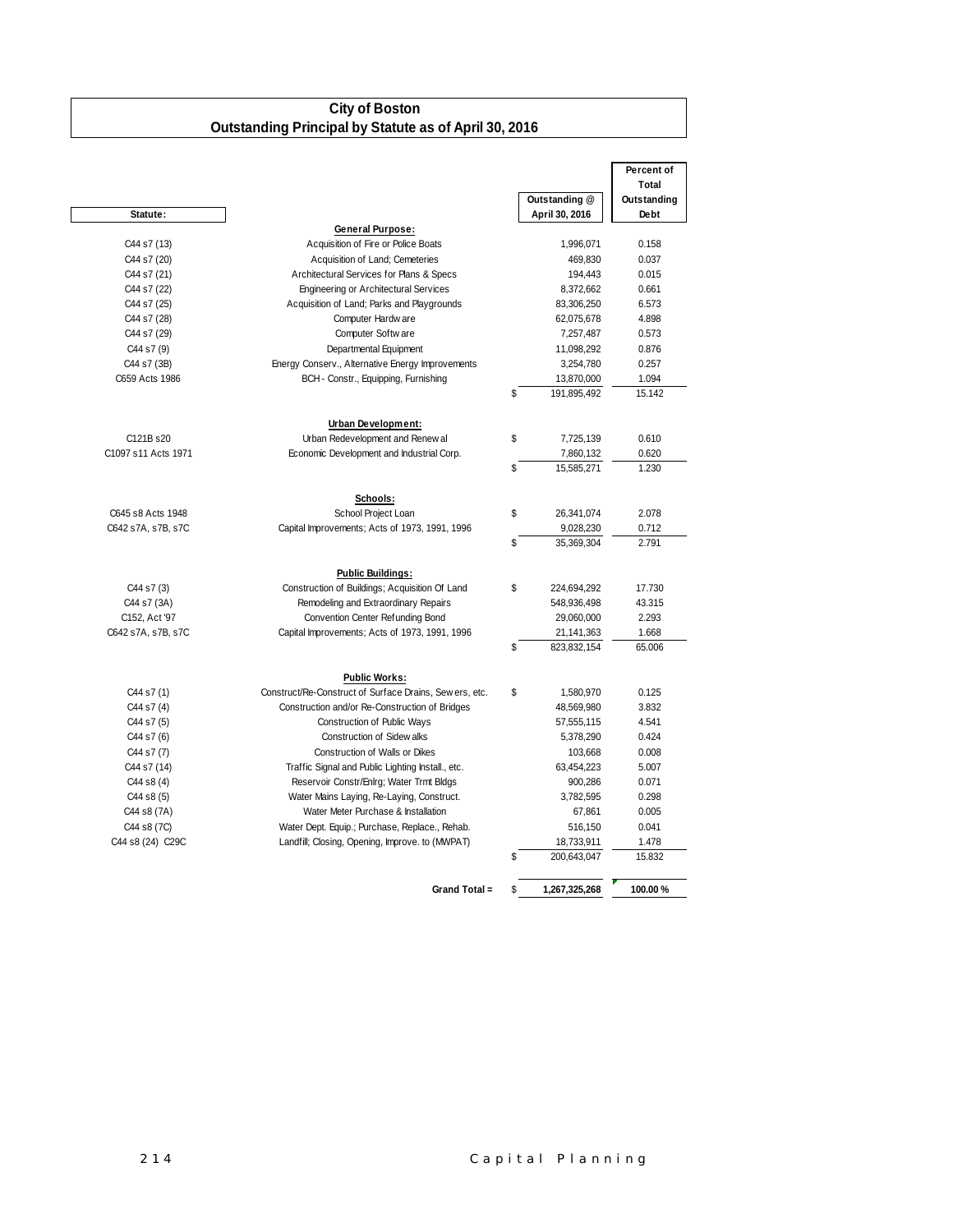|                   |                |                              |                     |                               |                     | (\$inthousands)               |                     |                               |                     |                 |                   |             |
|-------------------|----------------|------------------------------|---------------------|-------------------------------|---------------------|-------------------------------|---------------------|-------------------------------|---------------------|-----------------|-------------------|-------------|
|                   |                | AMOUNT                       | FY'16 through FY'21 |                               | FY'22 through FY'26 |                               | FY'27 through FY'31 |                               | FY'32 through FY'36 |                 | FY16 through FY36 |             |
| DATE of ISSUE     | 뽉              | <b>ISSUED</b>                | Principal           | Interest                      | Principal           | Interest                      | Principal           | Interest                      | Principal           | Interest        | Principal         | Interest    |
| 2016<br>March 24, | 8              | 140,000                      | 48,590              | 27,067                        | 44,205              | 15,787                        | 23,685              | 6,733                         | 23,520              | 2,158           | \$140,000         | \$51,745    |
| March 24, 2016    | 臣              | 8,100                        |                     | 1,599                         | 3,970               | 1,620                         | 4,130               | 165                           |                     |                 | \$8,100           | \$3,384     |
| February 11, 2016 | <b>MANPAT</b>  | 15,365                       | 3,246               | 1,387                         | 3,614               | 1,070                         | 4,024               | 693                           | 4,481               | 273             | \$15,365          | \$3,423     |
| Aoril 1, 2015     | 8              | 140,000                      | 36,565              | 24,402                        | 38,210              | 14,908                        | 32,160              | 7,189                         | 26,565              | 2,134           | \$133,500         | \$48,633    |
| Aoril 1, 2015     | 岜              | 126,735                      | 35,480              | 24,657                        | 55,835              | 13,435                        | 25,375              | 1,774                         |                     |                 | \$116,690         | \$39,866    |
| March 26, 2014    | <b>GO</b>      | 119,085                      | 36,170              | 19,600                        | 30,550              | 11,039                        | 24,050              | 5,436                         | 13,925              | 1,129           | \$104,695         | \$37,204    |
| March 26, 2014    | GO/Dudley      | 33,915                       | 6,440               | 6,125                         | 8,230               | 4,344                         | 10,005              | 2,565                         | 6,975               | 565             | \$31,650          | \$13,599    |
| March 14, 2013    | 8              | 109,095                      | 32,560              | 15,872                        | 26,055              | 8,162                         | 21,910              | 3,627                         | 9,320               | 421             | \$89,845          | \$28,082    |
| March 14, 2013    | GO/Dudley      | 35,760                       | 7,145               | 5,744                         | 9,095               | 3,790                         | 11,000              | 1,884                         | 4,935               | 223             | \$32,175          | \$11,641    |
| March 14, 2013    | ₩              | 24,380                       | 3,110               | 3,643                         | 17,510              | 1,819                         |                     | $\circ$                       |                     | $\circ$         | \$20,620          | \$5,462     |
| October 12, 2012  | GO/Dudley      | 28,865                       | 6,080               | 3,659                         | 7,345               | 2,396                         | 8,560               | 1,175                         | 3,780               | 114             | \$25,765          | \$7,344     |
| May 4, 2012       | BCHRE          | 26,945                       | 40,025              | 15,307                        | 24,805              | 7,130                         | 19,070              | 3,010                         | 4,020               | 161             | \$87,920          | \$25,608    |
| April 2, 2012     | 8              | 121,975                      | 36,830              | 8,316                         | 11,840              | 1,065                         |                     | $\circ$                       |                     | 0               | \$48,670          | \$9,381     |
| April 2, 2012     | REF            | 83,155                       | 13,870              | 1,003                         | $\circ$             |                               | $\circ$             | $\circ$                       |                     |                 | \$13,870          | \$1,003     |
| April 1, 2011     | Conv Ctr Ref   | 38,295                       | 24,220              | 9,486                         | 15,020              | 4,733                         | 14,340              | 1,835                         |                     | $\circ$         | \$53,580          | \$16,054    |
| April 1, 2011     | <b>GO</b>      | 86,190                       | 11,600              | 4,906                         | 14,285              | 2,216                         | 3,175               | 127                           |                     | $\circ$         | \$29,060          | \$7,249     |
| April 1, 2011     | asce           | 41,620                       | 5,000               | 8,698                         | 36,620              | 4,972                         | 0                   | $\circ$                       |                     |                 | \$41,620          | \$13,670    |
| April 1, 2010     | QSCB           | 17,415                       | $\circ$             | 4,423                         | 17,415              | 2,695                         | $\circ$             | $\circ$                       |                     | $\circ$         | \$17,415          | \$7,118     |
| April 1, 2010     | 臣              | 68,345                       | 40,805              | 6,202                         | 8,740               | 382                           | $\circ$             | $\circ$                       |                     | 0               | \$49,545          | \$6,584     |
| April 1, 2010     | <b>RZEDB</b>   | 16,685                       | 9,845               | 2,200                         | 2,985               | 838                           | 1,655               | 220                           |                     |                 | \$14,485          | \$3,258     |
| April 1, 2010     | BAB            | 30,905                       | 2,900               | 7,505                         | 15,365              | 5,464                         | 12,640              | 1,688                         | $\circ$             | $\circ$         | \$30,905          | \$14,657    |
| April 1, 2010     | <b>GO</b>      | 39,995                       | 10,070              | 1,414                         | 720                 | 149                           | 450                 |                               | $\circ$             | $\circ$         | \$11,240          | \$1,604     |
| November 4, 2009  | asce           | 20,000                       | $\circ$             | $\circ$                       | 20,000              | $\circ$                       | $\circ$             | $\circ$                       | $\circ$             | $\circ$         | \$20,000          | S           |
| May 27, 2009      | 岜              | 31,485                       | 6,995               | 487                           | $\circ$             | $\circ$                       | $\circ$             | $\circ$                       | $\circ$             | $\circ$         | \$6,995           | \$487       |
| March 18, 2009    | $\rm ^{\rm o}$ | 100,000                      | 16,385              | 1,665                         | $\circ$             | $\circ$                       | $\circ$             | $\circ$                       |                     | $\circ$ $\circ$ | \$16,385          | \$1,665     |
| March 18, 2009    | 岜              | 8,940                        | 8,905               | 867                           | $\circ$             | $\circ$                       | $\circ$             | $\circ$                       | $\circ$             |                 | \$8,905           | \$867       |
| March 20, 2008    | <b>GO</b>      | 126,185                      | 13,665              | 1,033                         | $\circ$             | $\circ$                       | $\circ$             | $\circ$                       | $\circ$             | $\circ$         | \$13,665          | \$1,033     |
| March 22, 2007    | 8              | 100,000                      | 6,030               | 301                           |                     |                               | $\circ$             | $\circ$                       | $\circ$             | $\circ$         | \$6,030           | \$301       |
| March 22, 2007    |                | 85,425                       | 57,060              | 9,506                         | 18,270              | 44                            |                     |                               |                     |                 | \$75,330          | \$9,950     |
| October 15, 1999  | <b>MWPAT</b>   | 13,389                       | 3,300               | 335                           |                     |                               |                     |                               |                     |                 | \$3,300           | \$335       |
|                   |                |                              | \$522,891           | \$217,09                      | \$430,684           | \$108,458                     | \$216,229           | \$38,162                      | \$97,521            | \$7,178         | \$1,267,325       | \$371,207   |
|                   |                |                              |                     | \$740,300                     |                     | \$539,142                     |                     | \$254,391                     |                     | \$104,699       |                   | \$1,638,532 |
|                   |                | 옽<br>% of Total Principal a  |                     |                               |                     |                               |                     |                               |                     |                 |                   |             |
|                   |                | Interest Retired in 5 Years: | 41.3%               | 58.6%                         |                     |                               |                     |                               |                     |                 |                   |             |
|                   |                |                              |                     | $\%$ of Total Principal and   |                     |                               |                     |                               |                     |                 |                   |             |
|                   |                |                              |                     | Interest Retired in 10 Years: | 75.2%               | 87.8%                         |                     |                               |                     |                 |                   |             |
|                   |                |                              |                     |                               |                     | % of Total Principal and      |                     |                               |                     |                 |                   |             |
|                   |                |                              |                     |                               |                     | Interest Retired in 15 Years: | 92.3%               | 98.1%                         |                     |                 |                   |             |
|                   |                |                              |                     |                               |                     |                               |                     | % of Total Principal and      |                     |                 |                   |             |
|                   |                |                              |                     |                               |                     |                               |                     | Interest Retired in 20 Years: | 100.0%              | 100.0%          |                   |             |

# **CITY of BOSTON<br>BOND - GROSS DEBT SERVICE PAYMENTS BOND - GROSS DEBT SERVICE PAYMENTS** - Stated in Five Year Intervals -**CITY of BOSTON @ April 30, 2016**

**- Stated in Five Year Intervals -**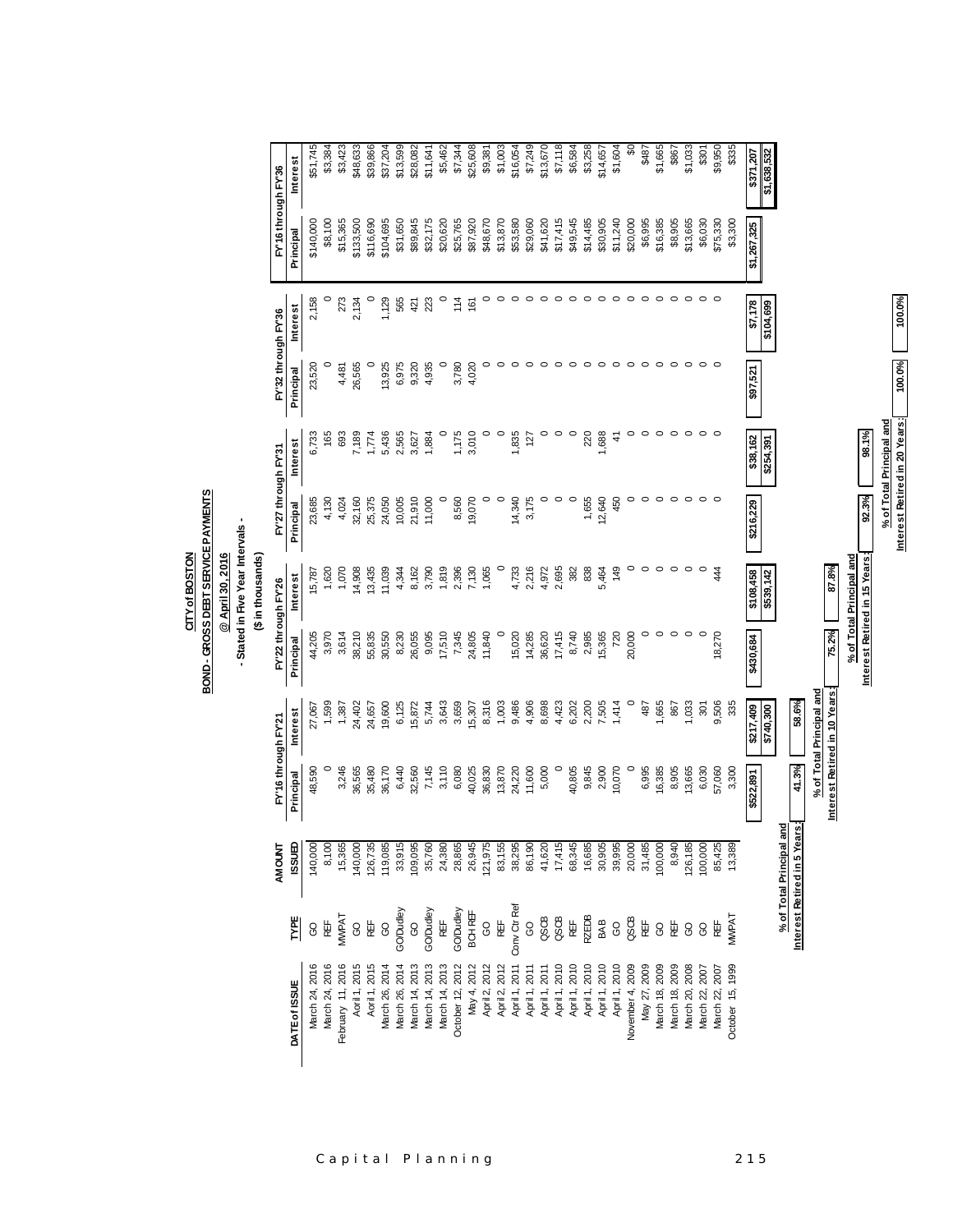# **CITY of BOSTON RATE of PRINCIPAL RETIREMENT on GENERAL OBLIGATION BONDS**

Fiscal Years Ending June 30, 2016 - 2036 @ APRIL 30, 2016

| Fiscal Year Ended June 30, |             |    | Amount           | <b>Percentage of Total</b><br><b>Principal Amount</b><br>Retired: |  |
|----------------------------|-------------|----|------------------|-------------------------------------------------------------------|--|
| @ 4/30/16                  |             |    |                  |                                                                   |  |
|                            | 2016 - 2021 | \$ | 522,890,755.00   | 41.26 %                                                           |  |
|                            | 2022 - 2026 |    | 430,684,132.00   | 33.98 %                                                           |  |
|                            | 2027 - 2031 |    | 216,229,320.00   | 17.06 %                                                           |  |
|                            | 2032 - 2036 |    | 97,521,061.00    | 7.70 %                                                            |  |
|                            |             | S  | 1,267,325,268.00 | 100.00 %                                                          |  |